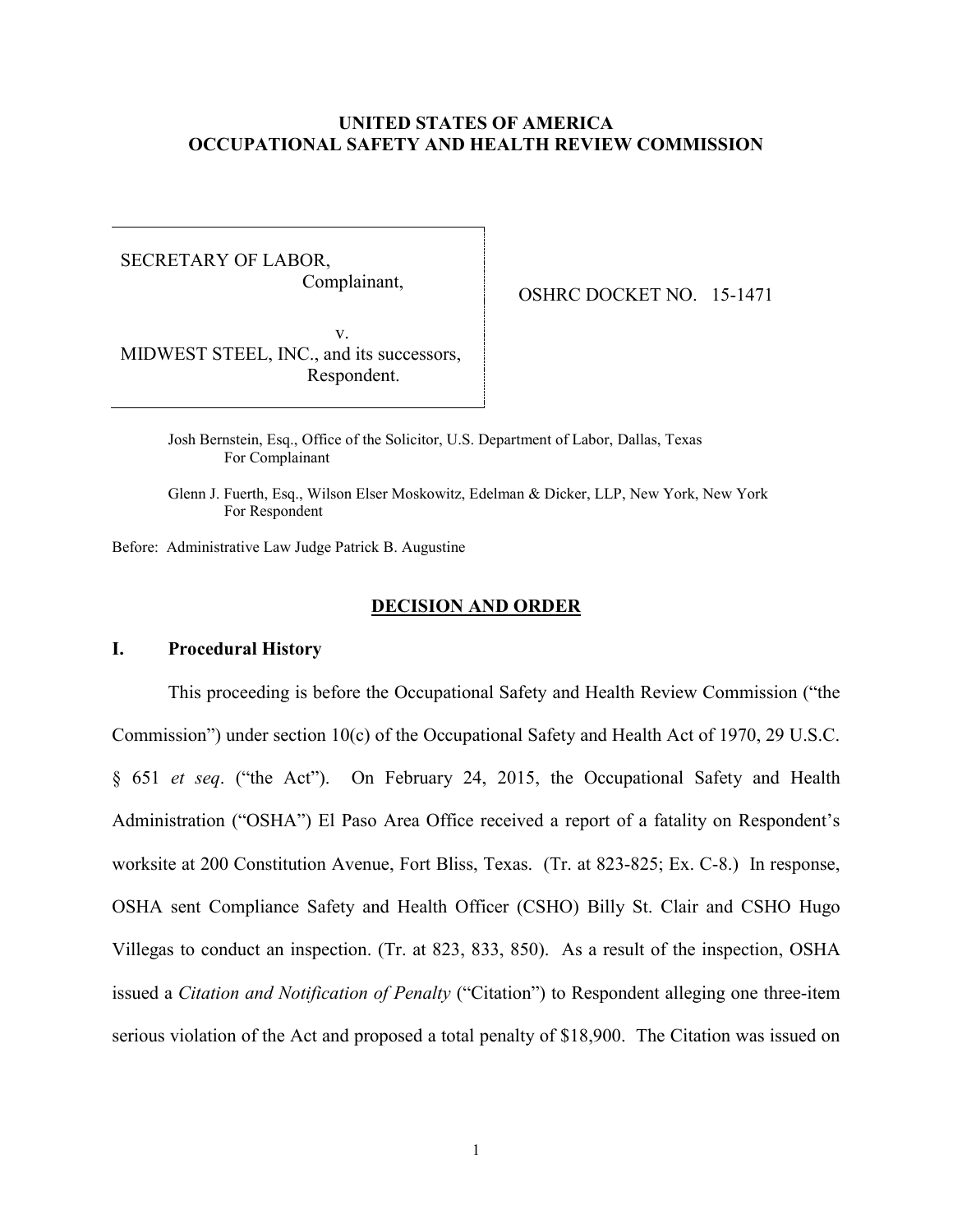July 27, 2015. Respondent timely contested the Citation, bringing this matter before the Commission.

On July 8, 2016, the Court issued an order granting *Complainant's Amended Unopposed Motion for Leave to Amend the Complaint and Citations*. Complainant amended the Complaint with regard to Citation 1, Item 1, which alleged a violation of the Act's general duty clause.<sup>1</sup> Complainant amended Citation 1, Item 1, to also allege, in the alternative, a violation of a specific OSHA standard promulgated under section  $5(a)(2)$  of the Act.<sup>2</sup> 29 U.S.C. § 654(a)(2) (requiring employers to comply with promulgated occupational safety and health standards).

A four day trial was held from September 19 through September 22, 2016, in El Paso, Texas. Seven witnesses testified: (1) Midwest Welding Supervisor Robert Younk; (2) Local 263 Business Agent Jerrod Strange; (3) Midwest Site Superintendent Garth Gruno; (4) Professional Engineer David Ruby; (5) Union Ironworker Foreman Manny Marmolejo; (6) CSHO Billy St. Clair; and (7) Midwest Safety Director Scott Stevens. Both parties filed post-trial briefs.

Based on what follows, the Court vacates Citation 1, Item 1, and affirms Citation 1, Items 2, 3a and 3b.

## **II. Stipulations**

 $\overline{a}$ 

The parties entered into stipulations ("Joint Stipulation Statement") prior to the beginning of trial. The Joint Stipulation Statement was introduced into the record as Joint Exhibit No. 1 (hereinafter "Ex. J-1.") (Tr. at 19.) In lieu of reproducing the Stipulations m in their entirety, the Court shall make references to the Joint Stipulation Statement as necessary.

<sup>&</sup>lt;sup>1</sup> Section 5(a)(1) of the Act, the general duty clause, requires each employer "furnish to each of his employees employment and a place of employment which are free from recognized hazards that are causing or are likely to cause death or serious physical harm to his employees." 29 U.S.C.  $\S 654(a)(1)$ .

<sup>2</sup> As to this procedure, the Commission has established guidance in *McWilliams Forge Co., Inc.*, 11 BNA 2128 (No. 80-5868, 1984).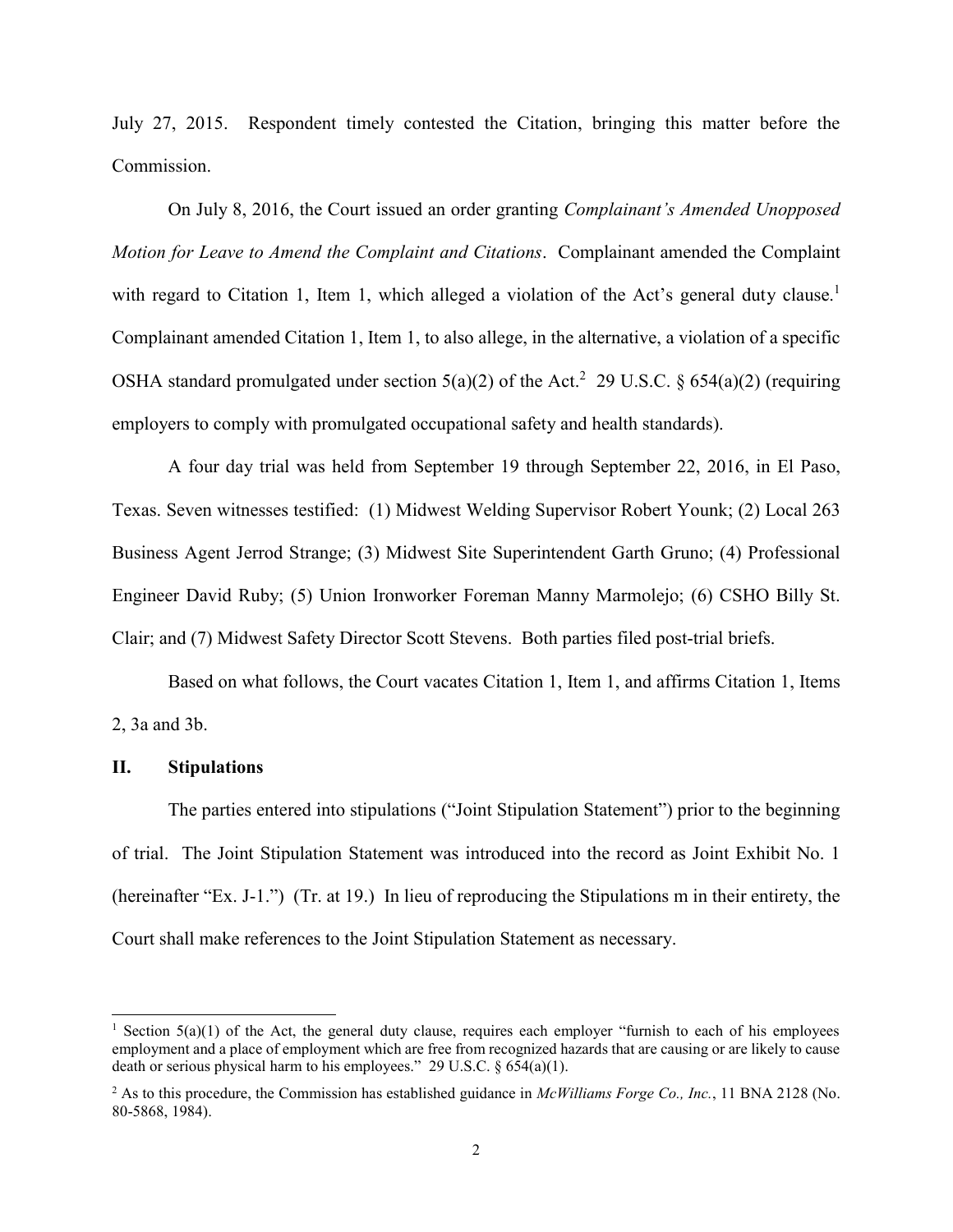## **III. Jurisdiction**

The Joint Stipulation Statement states, and the record supports, Respondent is engaged in a business affecting interstate commerce and is an employer within the meaning of the Act. (Exs. C-7 at 1-2; J-1 at 1.) Accordingly, the Court has jurisdiction over this proceeding pursuant to  $\S$ 10(c) of the Occupational Safety and Health Act of 1970, 29 U.S.C. § 659(c). (Ex. J-1 at 1); *Atlas Roofing Co. v. Occupational Safety & Health Review Comm'n, U.S. Dep't of Labor*, 518 F.2d 990, 995 (5th Cir. 1975), *aff'd sub nom. Atlas Roofing Co. v. Occupational Safety & Health Review Comm'n*, 430 U.S. 442 (1977) (describing "Enforcement Structure of OSHA").

## **IV. Factual Background**

 $\overline{a}$ 

The worksite involved the construction of a hospital at Fort Bliss, Texas. Respondent is a steel-erection subcontractor of the United States Army Corps of Engineers ("Corps") retained to build the new hospital. (Tr. at 92.) Respondent has about 200 employees, but has "quite a few jobs around the country." (Tr. at 828, 982.) For this worksite, Respondent hired union welders from the Local Ironworkers Union 263 ("Local 263"). (Tr. at 278.) One of these welders was the decedent, a 51-year old Local 263 ironworker, who had an American Welding Society ("AWS") welding certification, and approximately 18 years of journeyman ironworker experience.<sup>3</sup> (Tr. at 308, 326, 853; Ex. R-2.) At the time of the incident, the decedent had been part of the Local 263 for 10 years, since 2005.<sup>4</sup> (Tr. at 289.) Decedent had a good reputation for working well and

<sup>3</sup> For personal privacy reasons, the name of the decedent has been removed from this Decision. *See* 29 C.F.R. § 2200.8 and Fed.R.Civ.P. 5.2(a).

<sup>4</sup> The record suggests decedent had worked as a journeyman ironworker in non-union positions for eight years prior to 2005. (Tr. at 326-327.) During his 10 year time after 2005 with Local 263, decedent did a "brief stint" in Local Ironworkers Union 495 in Albuquerque, New Mexico, and returned to Texas in November, 2013. (Tr. at 289-290.)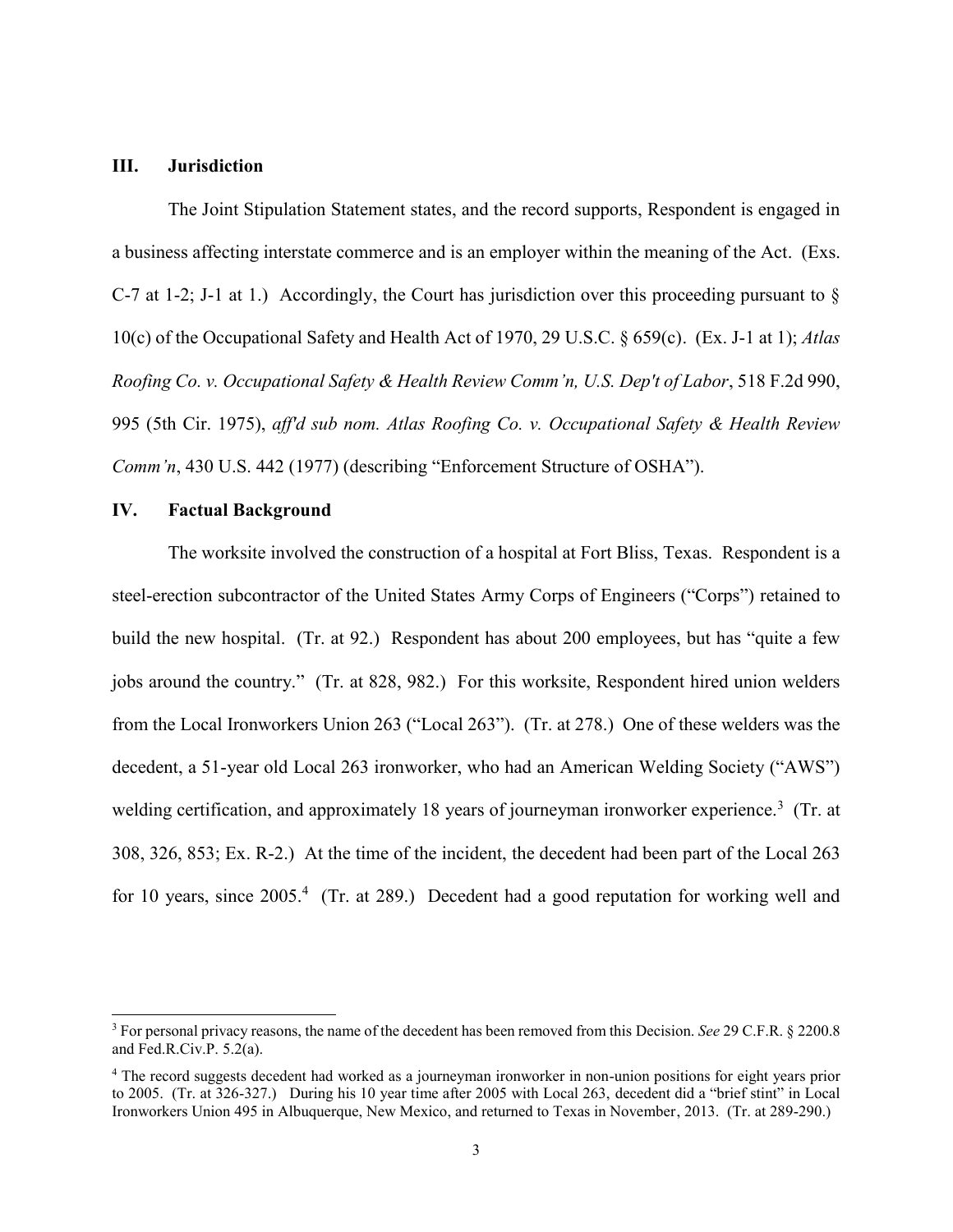working safely; there is no evidence in the record Midwest management had any safety or quality concerns regarding decedent's work. (Tr. at 110-111, 303-304, 420.)

The tasks the decedent was performing on February 24, 2015 were the following: decedent himself built a temporary work platform that had the purpose of supporting him while he worked. (Tr. at 150-152, 303; Ex. C-19 at 4.) This work platform consisted of the following elements: two parallel angle irons; two 2 by 10 wooden "OSHA planks"<sup>5</sup> set between the two angle irons to serve as the standing surface; and one clamp, that secured the outermost "OSHA plank" to an angle iron, thereby stabilizing, allegedly, the standing surface between the two angle irons. (Tr. at 183-188; Exs. C-19 at 20; R-18 at 1.) According to Respondent's expert, Respondent had four possible configurations of this temporary work platform, depending on the design of the column on which the ironworker was working, and decedent built one of the configurations. (Tr. at 681.) After building this temporary work platform, decedent attached it to the subject column with quarterinch fillet welds, each weld two inches in length. (Tr. at 677-678.)

The column decedent was working on at the time of the incident was on the sixth floor. (Tr. at 96.) The drop from decedent's temporary work platform was down to the fourth floor of the skeletal hospital, a drop of 33 feet. (Tr. at 93.) While on this temporary work platform,

<sup>5</sup> The supervisory ironworkers who testified at trial referred to these two pieces of wood as "OSHA planks" or "OSHA boards." (Tr. at 379 (Younk), 445-447 (Gruno), 599-600 (Gruno), 806-807 (Marmolejo). The record suggests the Corps similarly referred to these pieces of wood. *See* Ex. C-47 at 2 (referring to temporary work platform as "elevated OSHA planking.") CSHO St. Clair testified that he "didn't know that there's an OSHA planking." (Tr. at 929.) This testimony is consistent with OSHA's 2004 interpretation letter regarding similar terminology:

Subpart L does not require that scaffold planks be graded and stamped by a qualified grading agency, nor does it require OSHA to approve any planking material. OSHA does not 'approve' any particular type of plywood to be used in forming a scaffold deck, just as it does not approve any other material. It is the responsibility of the employer to ensure that whatever material is used meets the requirements of Subpart L.

OSHA Interpretation Letter, Re: "Whether plywood may be used to make platform decking for scaffolds under Part 1926 Subpart L (Scaffolds)…" (Jun 21, 2004). CSHO St. Clair further testified the planking he inspected was "scaffold-grade planking," and he did not notice any defects in the platform's planking, "other than the way it was clamped." (Tr. at 930.)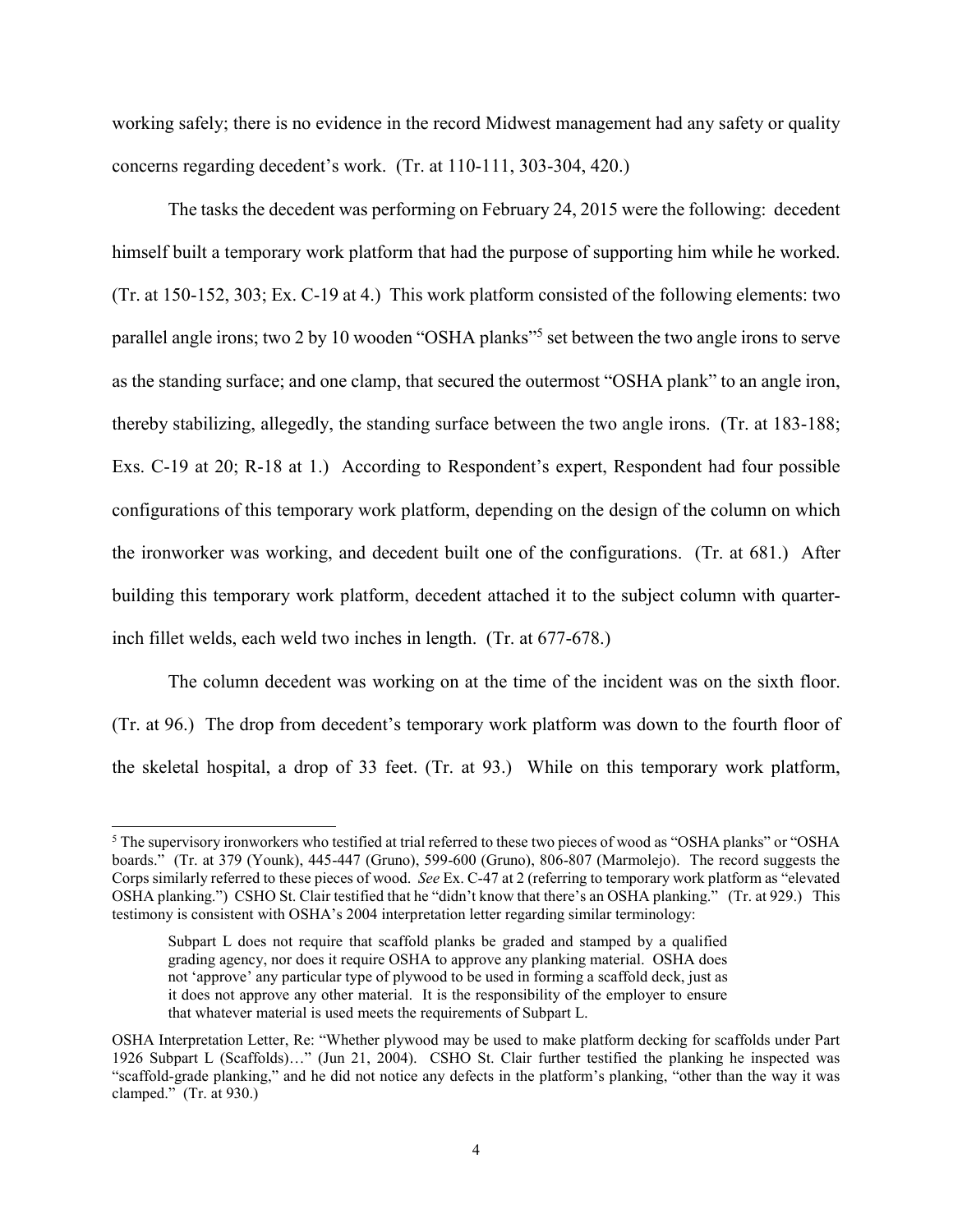decedent performed exterior column splice work.<sup>6</sup> (Tr. at 202, 303.) After finishing the splice work at one location, decedent would then remove his temporary work platform from the exterior column of the skeletal hospital, move it to the next location on the exterior of the skeletal hospital, re-weld the temporary working platform to the next exterior column, and continue his splice work at that new location on an exterior column of the skeletal hospital. (Tr. at 156.)

For fall protection, while he was on this temporary work platform, decedent wore a personal fall arrest system ("PFAS") device, which consisted of a wire rope choker, a harness, and a synthetic lanyard. (Tr. at 101-102; Ex. C-20 at 28-30.) Decedent wrapped the wire rope choker around the column he was working on (which was directly in front of him), resting the wire rope choker on an extension piece (perpendicular to the column) called a "dog ear," and then attached his synthetic lanyard, using what appears to be a metal clip, to the wire rope choker's O-ring. (Tr. at 102-103; Ex. C-20 at 30.) In this manner, the wire rope choker did not slip down the column as decedent was working because it was resting on top of the "dog ear." (Tr. at 103.) While the decedent was standing on his temporary work platform doing the exterior column splice work, no other forms of fall protection, such as guardrails or safety nets, were provided to decedent; other than his PFAS. (Tr. at 1011.)

There are no witnesses to what happened at the time of the incident. But, at 10:15 am on February 24, 2015, the decedent fell from his temporary work platform on the sixth floor down to the fourth floor below. (Tr. at 93; Ex. C-8.) Decedent sustained mortal wounds and died at the scene. (Ex. C-6 at 40.) Later, inspectors discovered decedent's synthetic lanyard had severed, having been melted through. (Tr. at 253; Ex. C-6 at 40.) It was determined right before he fell, decedent "in all likelihood" was "repairing a weld on the surface of the splice" by preheating the

<sup>&</sup>lt;sup>6</sup> The "splice work" in terms of the facts of this case means the connection of the ends of two vertical steel columns using a wire welding technique. (Tr. at 235, 708, 799.)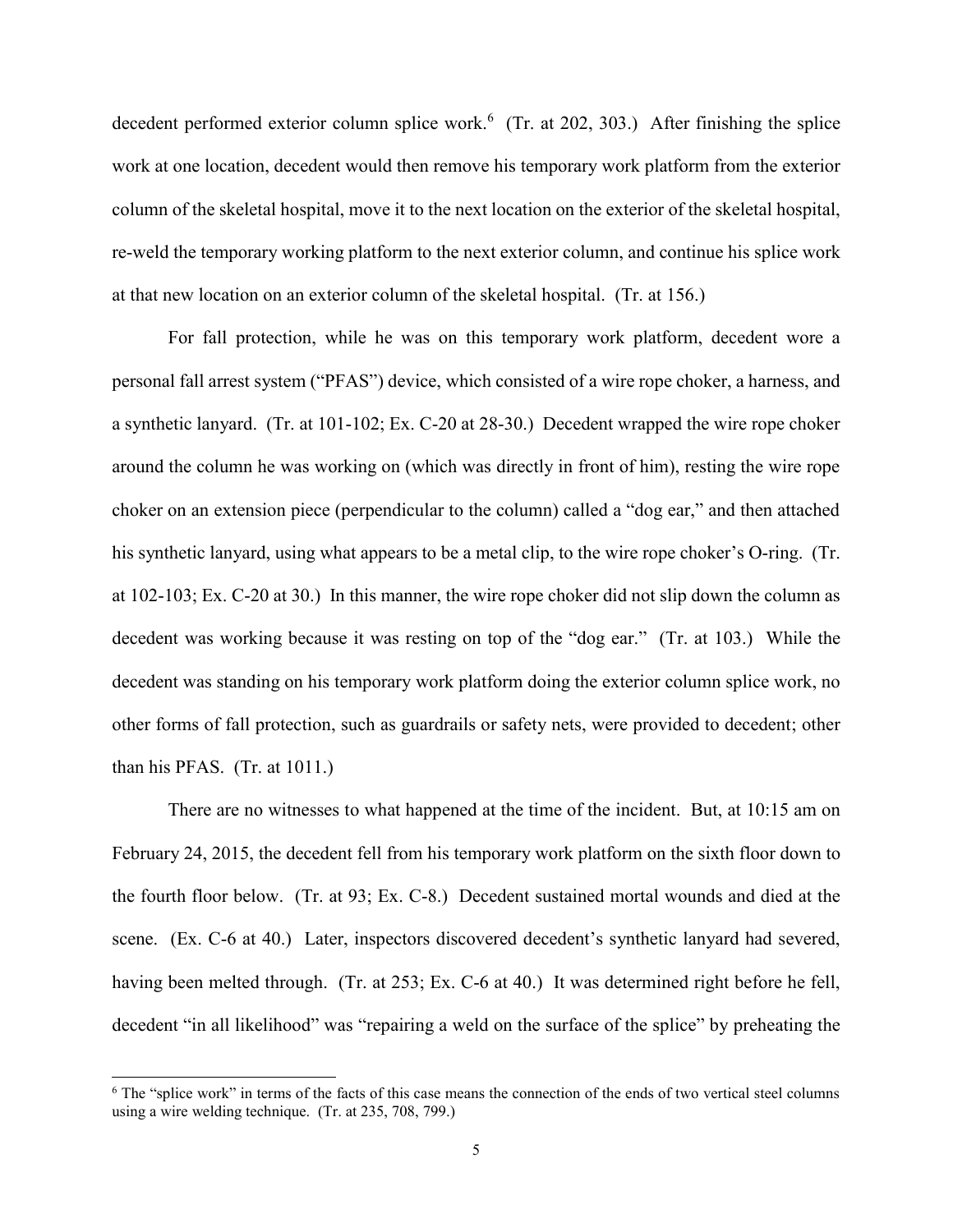welds, using a "weed burning device" on the exterior column, to which he had secured his synthetic lanyard.<sup>7</sup> (Tr. at 521-522.) It was never determined, in this case, exactly how the synthetic lanyard had been melted through. (Tr. at 895.)

After receiving a report of the fatality, Complainant sent CSHOs Billy St. Clair and Hugo Villegas that same day to conduct an OSHA inspection of the fatal accident. (Ex. C-7.) CSHO St. Clair was the lead investigator for this matter, and CSHO Villegas assisted him.<sup>8</sup> (Tr. at 833.) After CSHOs St. Clair and Villegas were admitted to the worksite,<sup>9</sup> they held opening and closing conferences, toured the worksite and accident scene, took pictures, and interviewed workers. (Exs. C-6, C-7.) As a result of the investigation, Complainant issued Respondent the Citation, targeting the synthetic lanyard and the temporary work platform.

The workers CSHO St. Clair interviewed, and who testified at trial, are the following:

**Robert Younk** was Respondent's welding foreman and decedent's direct supervisor on the day of incident. (Tr. at 106.) Younk's crew consisted of eight welders, including decedent. (Tr. at 107.) Younk has 40 years of welding experience, 28 years of ironworking experience, 20 years in a local union, and had worked for Respondent for 18 years as both a welder and a foreman on different projects in Michigan and "other places," including Texas. (Tr. at 109, 177-178.) Younk has "experience in putting in what we call the work platform" dating to the "late 1980s,"

<sup>&</sup>lt;sup>7</sup> A "weed burner" is a two-foot long tool used to preheat a "hot zone" of 225-250 degrees on the exterior column in preparation for welding work. (Tr. at 97-98, 144, 375; Ex. C-19 at 9.) The record establishes that the ambient temperature on the worksite was below 60 degrees in February, 2015. (Tr. at 261-262.)

<sup>8</sup> CSHO St. Clair has a two-year degree in criminal justice from Western New Mexico University, and a bachelor's degree in criminal justice from New Mexico State University. He has taken OSHA courses through the OSHA Training Institute and the University of Texas at Arlington. He joined OSHA in June 2010. (Tr. at 822-823.) Before joining OSHA, he had an Army career. (Tr. at 823.) CSHO St. Clair has never been a welder or a steel erector. (Tr. at 823.) He has performed ten steel erection investigations, "two to three" where he was the lead. (Tr. at 832-833.) This case was his first injury/fatality involving fall protection arising out of welding on a steel erection investigation. (Tr. at 833-834.) CSHO Villegas did not testify at the trial.

<sup>9</sup> They were delayed upon their arrival by two hours because the Army Criminal Investigation Command had secured the worksite to conduct their investigation. (Tr. at 842; Ex. C-6.)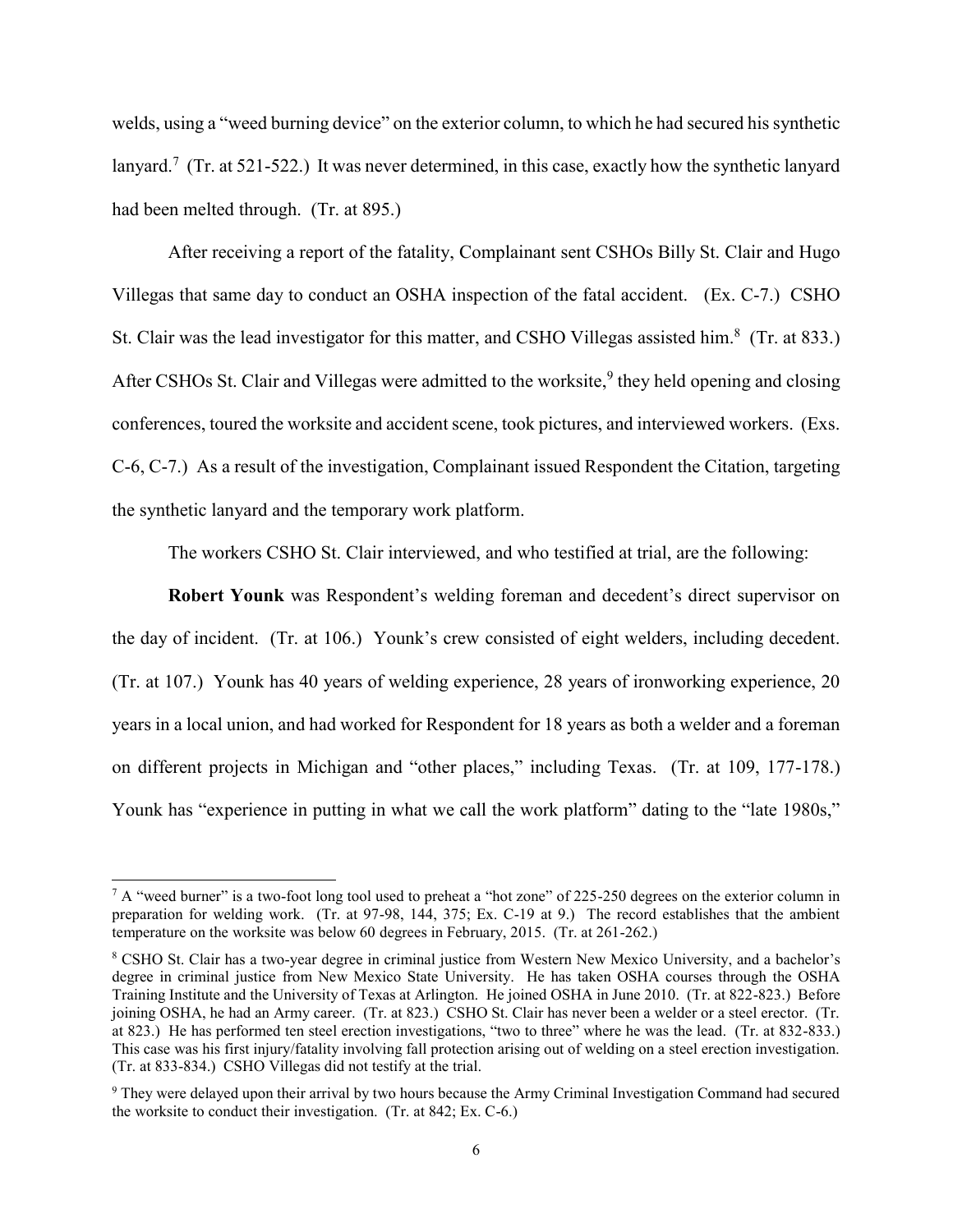estimating he has assembled and installed hundreds of these work platforms (Tr. at 178-180.) He testified he learned based on "on-the-job training" and watching other people. (Tr. at 178-179.) On the Fort Bliss worksite, Younk's job responsibilities included assigning the location and task for his crewmembers, checking his welders' PPE at the beginning of the day, ensuring their equipment was set up properly before, during, and after their shift, and checking the welders' work (i.e., the preheat or the welding). (Tr. at 113-114.) As of the day of the incident, Younk had supervised the decedent for five months. (Tr. at 106.) On the day of the incident, Younk personally observed the decedent that morning, at 9:15 am, including the placement of his PPE, which, at the time of Younk's observation, was correct. (Tr. at 106, 222.) Younk reported to the general foreman, who in turn reported to Garth Gruno.<sup>10</sup> (Tr. at  $(107.)$ )

**Garth Gruno** is Respondent's Fort Bliss site superintendent. (Tr. at 403.) He has been employed by Respondent for 11 years as a site superintendent at various Midwest worksites for half that time, and as the superintendent at Fort Bliss for the entire time the decedent was there. (Tr. at 403.) Gruno worked up from a welder, to foreman, to a general foreman, and finally to site superintendent. (Tr. at 404.) Gruno did not know the decedent prior to the decedent's arrival at the worksite. (Tr. at 404-405.) Part of his responsibilities are discussing safety, including the selection of fall protection for various applications, with the welders. (Tr. at 407.) Gruno testified that if anyone had been disciplined on the worksite, he would have known about it. And he was not aware of any instances of discipline on the worksite. (Tr. at 420-421.) In his 22 years of experience using the elevated platforms, he never considered it to be an "actual scaffold." (Tr. at 449-451.) Gruno was designated as a "competent person by Respondent for this project for safety, steel, erection, fall protection and rigger." (Tr. at 451.) According to Gruno, Respondent was

<sup>&</sup>lt;sup>10</sup> Younk directly reported to general foreman Erickson. (Tr. at 107.) Erickson did not testify at trial.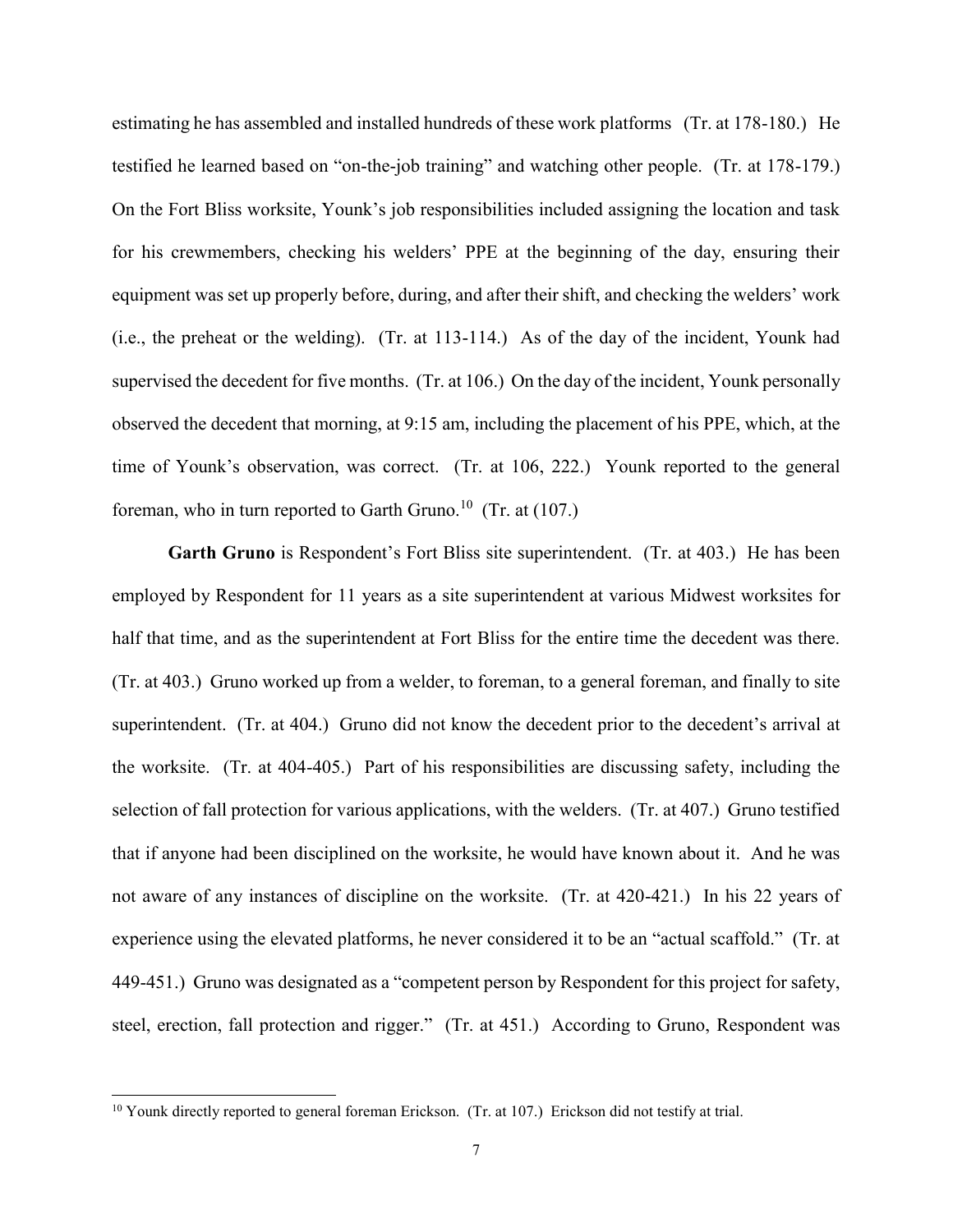obligated to Clark McCarthy (the general contractor) to designate certain people as "competent." (Tr. at 454.)

**Jerrod Strange** is the Business Agent and vice-president elect for Local 263. (Tr. at 278.) He was responsible for procuring work for local members, including decedent. (Tr. at 278.) One of his responsibilities was ensuring the people he refers to worksites, including the decedent, were qualified for the job. (Tr. at 278-279.) According to Strange, the decedent's records, dating back ten years, indicated decedent was a certified ironworker, but Strange had no knowledge as to whether decedent had "any sort of recognized degree, certificate or professional standard concerning scaffolding." (Tr. at 290-295, 347; Ex. C-57.) Strange also stated decedent did not hold a "certified welding inspector license," which he explained was an extra test provided by the American Welding society "to achieve that status." (Tr. at 305, 344.)

Strange visited the Fort Bliss worksite 20 times from the day it started to the day of the incident. According to Strange, there were 1,000-2,000 workers at the worksite. (Tr. at 324-325.) Strange testified the general contractor held weekly Wednesday training sessions for all of those workers, using "bullhorns and yelling and screaming," and he thought those training sessions were not very effective. However, Strange was not critical of Respondent's training sessions (*i.e.*, toolbox meetings), which occurred immediately after the general contractor's training sessions. (Tr. at 324-325.) Strange testified decedent attended those toolbox meetings. (Tr. at 325.)

Manny Marmolejo was also a welding foreman on the "Midwest job."<sup>11</sup> (Tr. at 798.) His crew worked on "side plates" doing "flat welds," while Younk's crew worked on interior and exterior columns doing "column splices." (Tr. at 202, 802.) Marmolejo has worked on what he

 $11$  The record is unclear to whom Marmolejo reported. He testified he has been a union ironworker for his entire 35 year career and is currently part of the Local 75 from Phoenix, Arizona. (Tr. at 787-788.) He has his OSHA 10, OSHA 30, "pretty much every one of my classes for my welding certificates… training for foreman, training for supervisor or superintendent," scaffold training, and he is certified by the American Welding Society. (Tr. at 791.)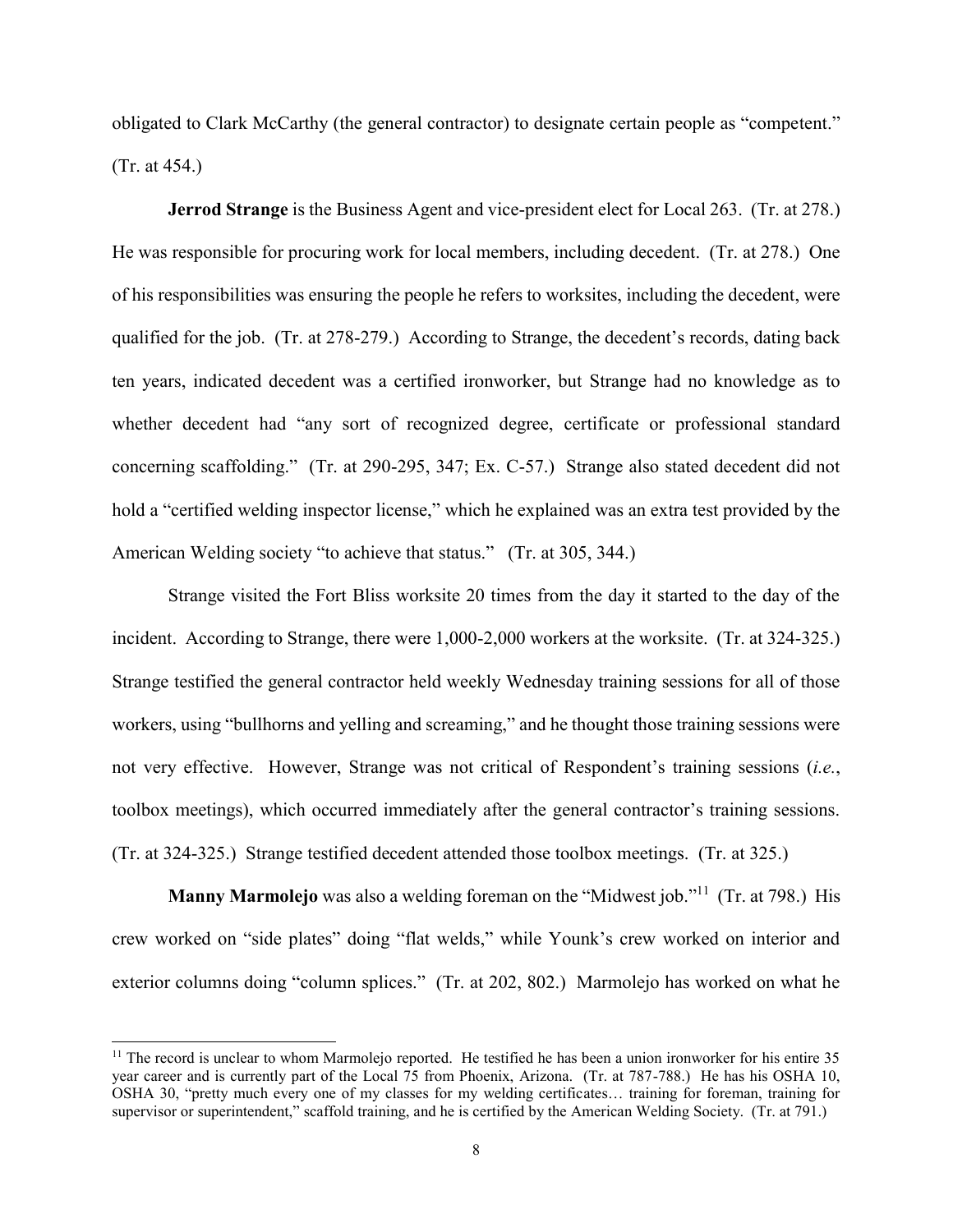called "stand-ups" before while doing column work. (Tr. at 793, 802-803; Ex. R-8.) He gave toolbox talks to his welding crew as well as Younk's crew every morning. (Tr. at 117, 201,800.) As part of the toolbox talks, Marmolejo discussed the proper positioning of PPE while welding. (Tr. at 204, 801.)

**Scott Stevens** is Respondent's Director of Corporate Safety. Stevens has worked in loss prevention and safety management since 1990. He started working for Respondent in 2004 as a site safety manager, and became the safety director in 2009. As the safety director, Stevens "set[s] the tone for the company as far as policy and procedures go." He is not involved in the day-today operations of Respondent's jobs. According to Stevens, prior to decedent's incident, Respondent had never had an injury or death due to the burning through of a synthetic lanyard in its 46 year history. (Tr. at 990.)

### **V. Discussion**

### **A. Applicable Law**

In order to prove a violation of the general duty clause, Complainant must show that: (1) a condition or activity in the workplace presented a hazard; (2) the employer or industry recognized the hazard; (3) the hazard was likely to cause death or serious physical harm; and (4) a feasible and effective means existed to eliminate or materially reduce the hazard. *Pelron Corp.*, 12 BNA OSHC 1833, 1835 (No. 82-388, 1986); *see also* 29 U.S.C. § 654(a)(1). In addition, the evidence must show the employer knew or with the exercise of reasonable diligence, should have known of the hazardous condition. *Otis Elevator Company*, 21 BNA OSHC 2204 (No. 03-1344, 2007). Whether a work condition poses a recognized hazard is a question of fact. *See Baroid Div. of NL Indus., Inc. v. OSHRC*, 660 F.2d 439, 446 (10th Cir. 1981).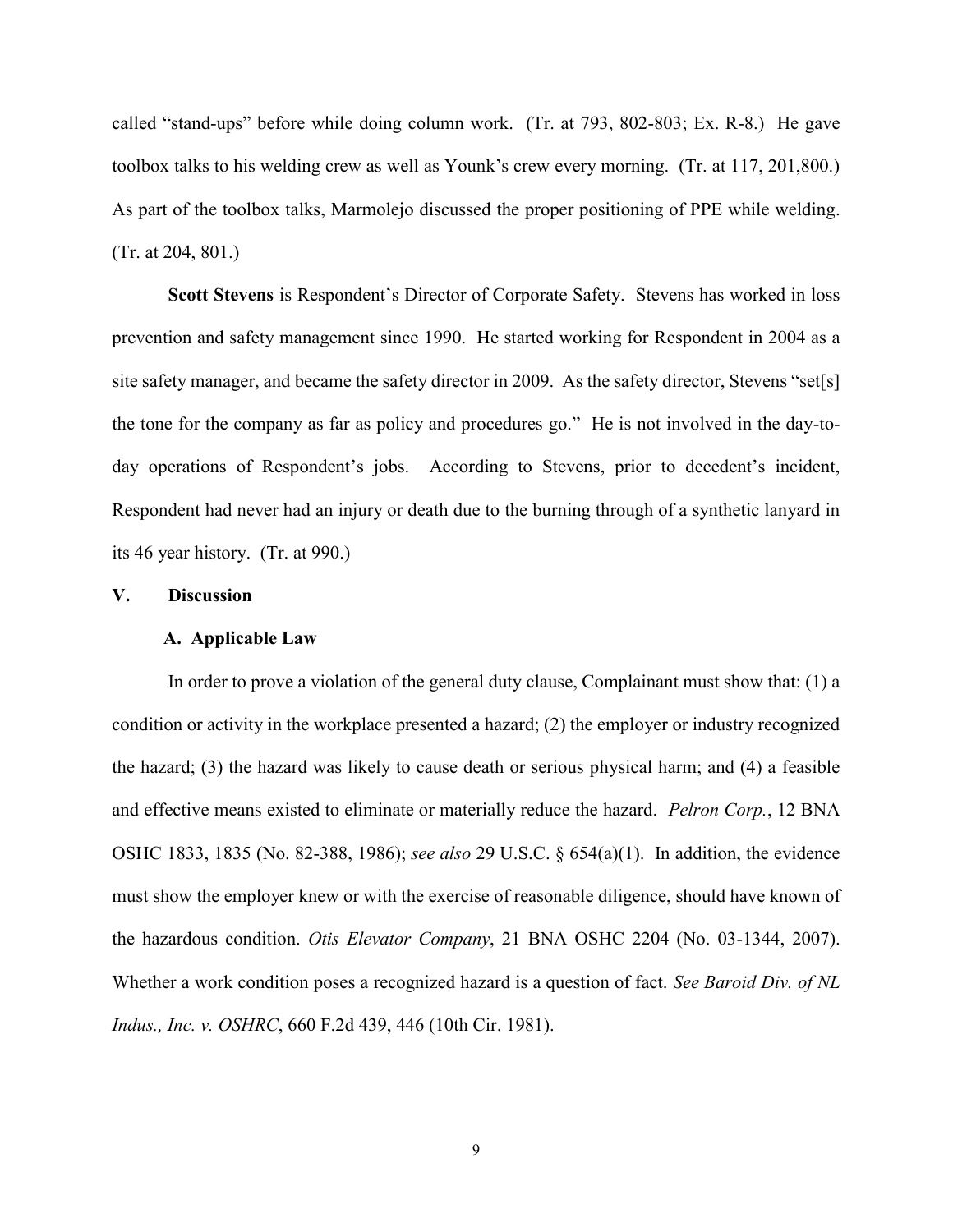To establish a *prima facie* violation of section 5(a)(2) of the Act, Complainant must prove: (1) the standard applies to the cited condition; (2) the terms of the standard were violated; (3) one or more of the employees had access to the cited condition; and (4) the employer knew, or with the exercise of reasonable diligence could have known, of the violative condition. *Ormet Corp.*, 14 BNA OSHC 2134 (No. 85-0531, 1991).

A violation is classified as serious under the Act if "there is substantial probability that death or serious physical harm could result." 29 U.S.C. § 666(k). Commission precedent requires a finding "a serious injury is the likely result if an accident does occur." *Mosser Constr., Inc.*, 23 BNA OSHC 1044, 1046 (No. 08-0631, 2010) (citation omitted); *see Omaha Paper Stock Co. v. Sec'y of Labor*, 304 F.3d 779, 784 (8th Cir. 2002). Complainant does not need to show there was a substantial probability an accident would occur; he need only show that if an accident did occur, serious physical harm could result. *Id.* 

 Complainant has the burden of establishing each element by a preponderance of the evidence. *See Hartford Roofing Co*., 17 BNA OSHC 1361, 1365-66 (No. 92-3855, 1995). Preponderance of the evidence has been defined as:

> The greater weight of the evidence, not necessarily established by the greater number of witnesses testifying to a fact but by evidence that has the most convincing force; superior evidentiary weight that, though not sufficient to free the mind wholly from all reasonable doubt, is still sufficient to incline a fair and impartial mind to one side of the issue rather than the other.

Black's Law Dictionary, *Preponderance of the evidence* (10th ed. 2014) (emphasis added).

## **B. Citation 1, Item 1 – The Alleged Lanyard Violation**

1. Citation 1, Item 1 as originally pleaded as a general duty clause violation

Complainant alleges a serious violation of the Act as follows:

OSH ACT of 1970 Section  $(5)(a)(1)$ : The employer did not furnish employment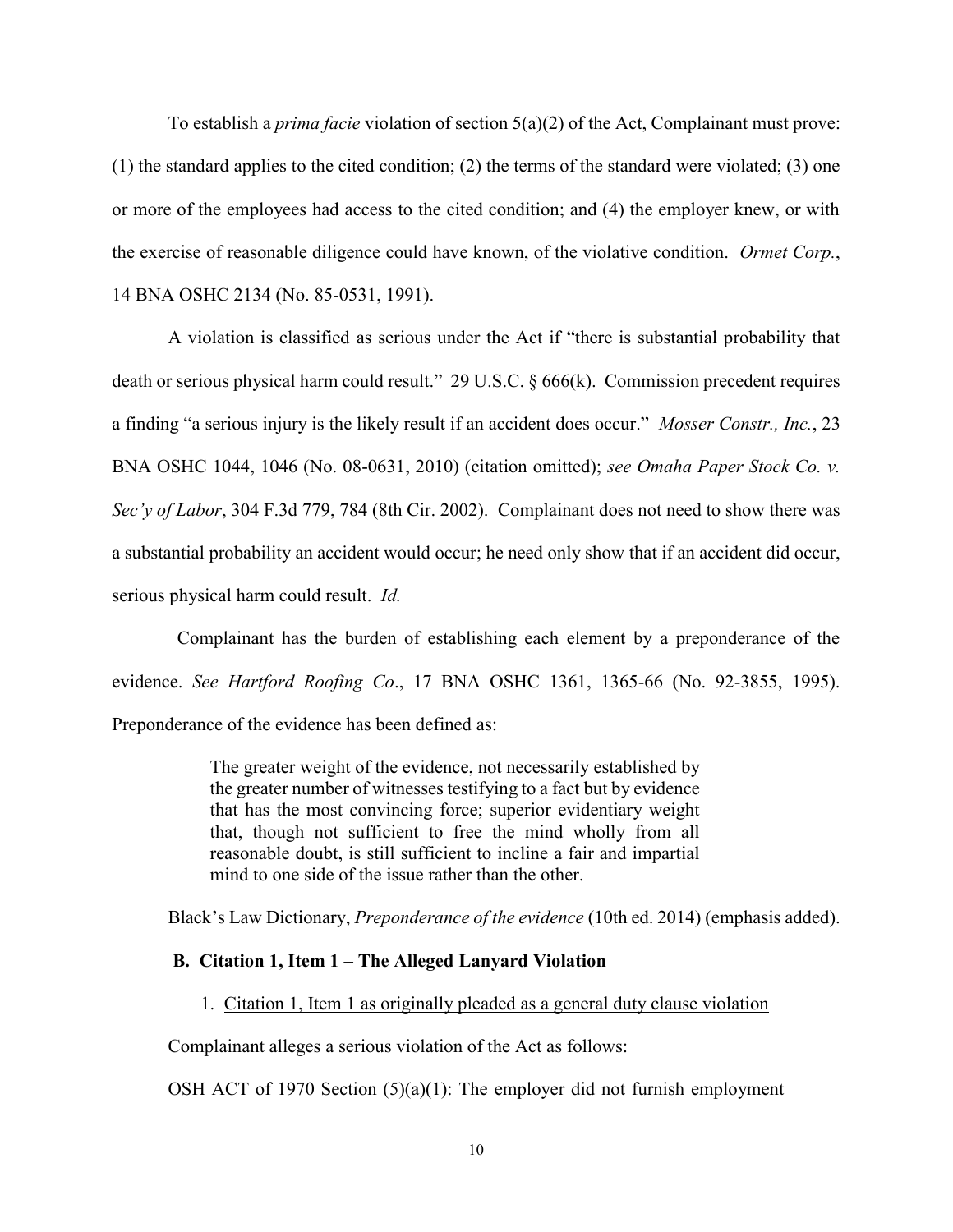and a place of employment which were free from recognized hazards that were causing or likely to cause death or serious physical harm to employees in that employees were exposed to a fall hazard.

On February 24, 2015, an employee conducting hot-work/welding was exposed to a fall hazard greater than 10 feet while welding on the outer steel columns located in the sixth floor of the hospital construction site. The fall protection equipment selected by the employer was not suitable for the workplace conditions.

Among other methods, some feasible methods to correct this hazard would be to complete the following: Follow the following ANSI Z359.1-2007 sections: 7.1, 7.1.8, 7.1.9 and 7.2.

*See* Citation at 6. Complainant alleges, in the alternative, a serious violation of the Act as

follows:

 $\overline{a}$ 

29 CFR 1926.95(c): 'Design.' All personal protective equipment shall be of safe design and construction for the work to be performed.

On or about February 24, 2015, and at times prior thereto, an employee conducting hot-work/welding was exposed to a fall hazard greater than 10 feet while welding on the outer steel columns located on the 6th floor at the hospital construction site. The fall protection equipment selected by the employer was not of safe design and construction for the work to be performed.

Complainant's *Unopposed Motion for Leave to Amend Complaint and Citations at* ¶ 2.<sup>12</sup>

# **1. The Alleged General Duty Clause Violation**

Complainant alleges Respondent violated the general duty clause because, "the fall

 $12$  In his post-trial brief, Complainant reversed the order in which he alleged these two violations, without an express motion to amend the Complaint. *See Complainant's Amended Unopposed Motion for Leave to Amend the Complaint and Citations* at ¶ 2; *compare* Tr. at 72, 76, 950-951 (Counsel for Complainant first arguing, at trial, the alleged general duty clause violation before the alleged section 1926.95(c) violation during opening statement and response to request for directed verdict) *with* Sec'y Br. at 26-27 ("In the event that the Court finds that the synthetic lanyard selected by Midwest was 'of safe design and construction,' (and therefore the terms of 1926.95(c) were not violated) Complainant argues in the alternative the PPE selected by Midwest was not suitable for the workplace conditions and therefore violated the general duty clause."); *see also Tower Maint. Corp*., 25 BNA OSHC 2146, 2147 (No. 13-0777, 2016) (remanding for judge to rule on unclear procedural posture of alternative allegations in the Complaint). Upon consideration of the record and Commission case law, the Court finds the proper course of analysis here is via a primary alleged violation of the general duty clause, and then through the alternative alleged violation of section 1926.95(c). *See Tower Maint. Corp.*, 25 BNA OSHC at 2147. Here, while Complainant switched the order of the alleged violations in his brief, Respondent did not. (Resp't Br. at 16-27.) Respondent pursued the same course of analysis it began within its Answer: raising the affirmative preemption defense to the alleged general duty clause violation. Indeed, Respondent claims section 1926.95(c) actually applies in this case and it complied with that standard. (Resp't Br. at 23-27.)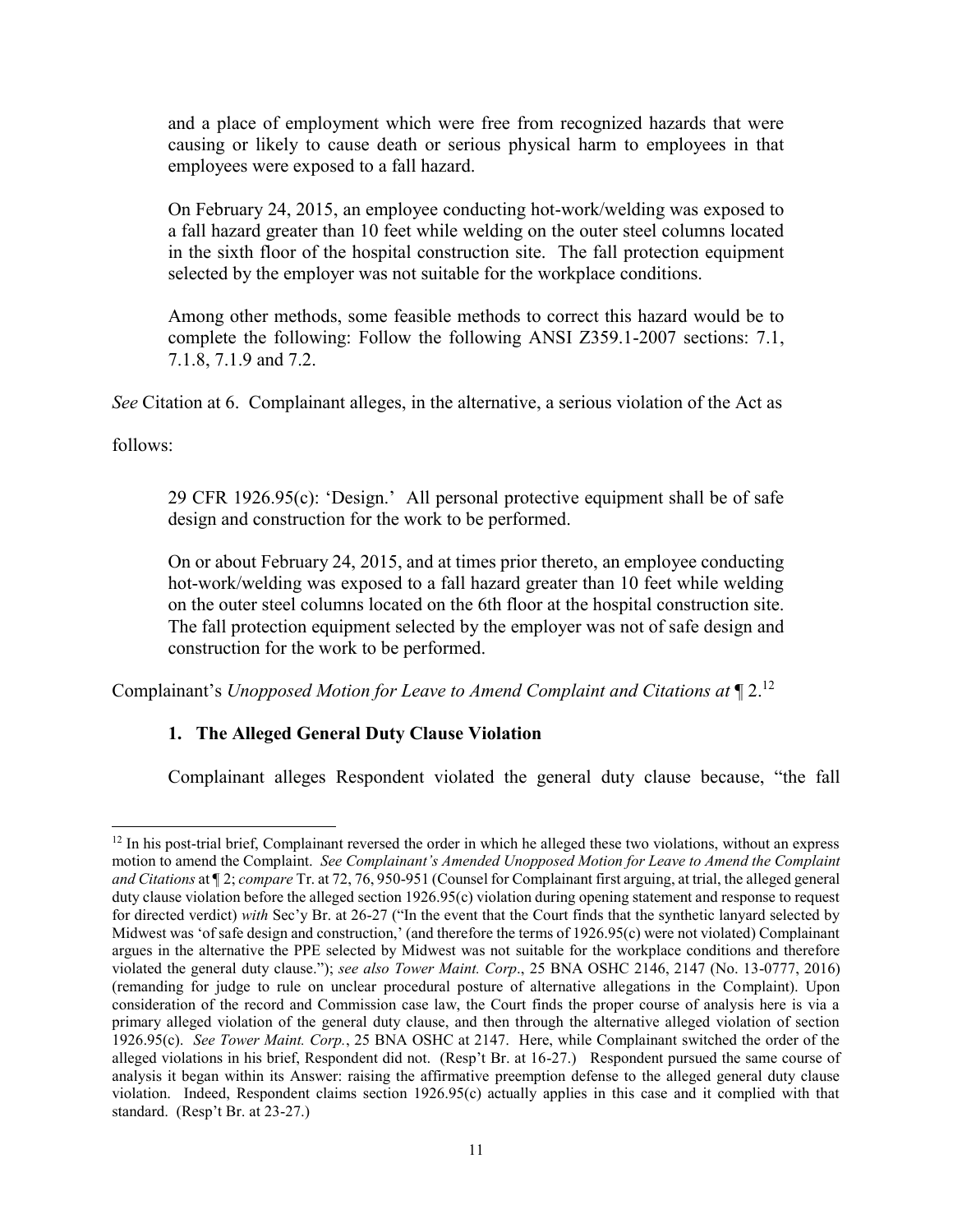protection equipment selected by the employer was not suitable for the workplace conditions." (Citation at 6.) Complainant argues the synthetic material of the lanyard was not suitable for the "hot-work/welding" decedent was doing on the exterior columns of the worksite because it could not withstand the temperature, and as illustrated by this case, melted through due to the high temperature of decedent's splicing work, causing decedent to fall from a height greater than ten feet. Complainant claims Respondent could have abated this issue by following the "Equipment Selection, Rigging, Use, and Training" sections of the American National Standard Institute (ANSI) "Safety Requirements for Personal Fall Arrest Systems, Subsystems, and Components," standard  $Z359.1-2007<sup>13</sup>$  (Citation at 6.) As discussed below, the Court finds Complainant has failed to establish a violation of the general duty clause.

<sup>&</sup>lt;sup>13</sup> Notably, neither party brought up the similar OSHA standards, "Criteria for fall protection equipment," for steel erection activities found in Subpart R at 29 C.F.R. § 1926.760(d)(2), incorporating by reference OSHA's Fall Protection standards in Subpart M found in section 1926.502. 29 C.F.R. § 1926.760(d)(2). Additionally, neither party identified any of the long line of Commission and circuit court cases addressing the issue of when OSHA's steel erection standards apply versus when OSHA's general standards apply for steel erection activities. *See., e.g.*, *Safeway, Inc. v. Occupational Safety & Health Review Comm'n*, 382 F.3d 1189 (10th Cir. 2004); *Peterson Bros. Steel Erection Co. v. Reich*, 26 F.3d 573 (5th Cir. 1994); *Brock v. Williams Enterprises of Georgia, Inc.*, 832 F.2d 567 (11th Cir. 1987); *L. R. Willson & Sons, Inc. v. Donovan*, 685 F.2d 664 (D.C. Cir. 1982); *Bristol Steel & Iron Works, Inc. v. Occupational Safety and Health Review Comm'n,* 601 F.2d 717 (4th Cir.1979).

Overall, the circuits agree the more specific steel erection standards do not preempt the general construction standards "where the steel erection standards provide no protection." *Peterson Bros. Steel Erection Co. v. Reich*, 26 F.3d at 577; see also 29 C.F.R. §§ 1926.20(d)(1)("If a particular standard is specifically applicable to a condition, practice, means, method, operation or process, it shall prevail over any different general standard which might otherwise be applicable to the same condition, practice, means, method, operation or process"); (d)(2)("On the other hand, any standard shall apply according to its terms to any employment and place of employment in any industry even though particular standards are also prescribed for the industry to the extent that none of such particular standards apply.").

Here, however, the Court has found two standards that appear to be relevant to the facts of this case: (1) 29 C.F.R. § 1926.502(d)(11)("Lifelines shall be protected against being cut or abraded.") and (2) 29 C.F.R. § 1926.502(d)(14)("Ropes and straps (webbing) made in lanyards, lifelines, and strength components of body belts, and body harnesses shall be made from synthetic fibers.") It is undisputed the project at issue was a steel erection project, and the activity decedent was doing, exterior column splicing/welding, was a covered steel erection activity. 29 C.F.R.  $\S$  1926.750(a), (b)(1), & (b)(2). The fact these two steel erection standards appear to contradict Complainant's arguments in this case confounds the Court. However, both parties, who presumably know the steel erection industry and their associated OSHA standards far better than this trier of fact, failed to address this issue throughout this proceeding. Because of this, the Court does not vacate Item 1 on preemption or applicability alone, as to assuage any notice issue. Indeed, it is unnecessary as Complainant failed to carry his burden independently of these steel erection standards. The Court, however, makes note of these steel erection standards here to inform the reader of this potential pitfall the Court has considered in determining the outcome of this case.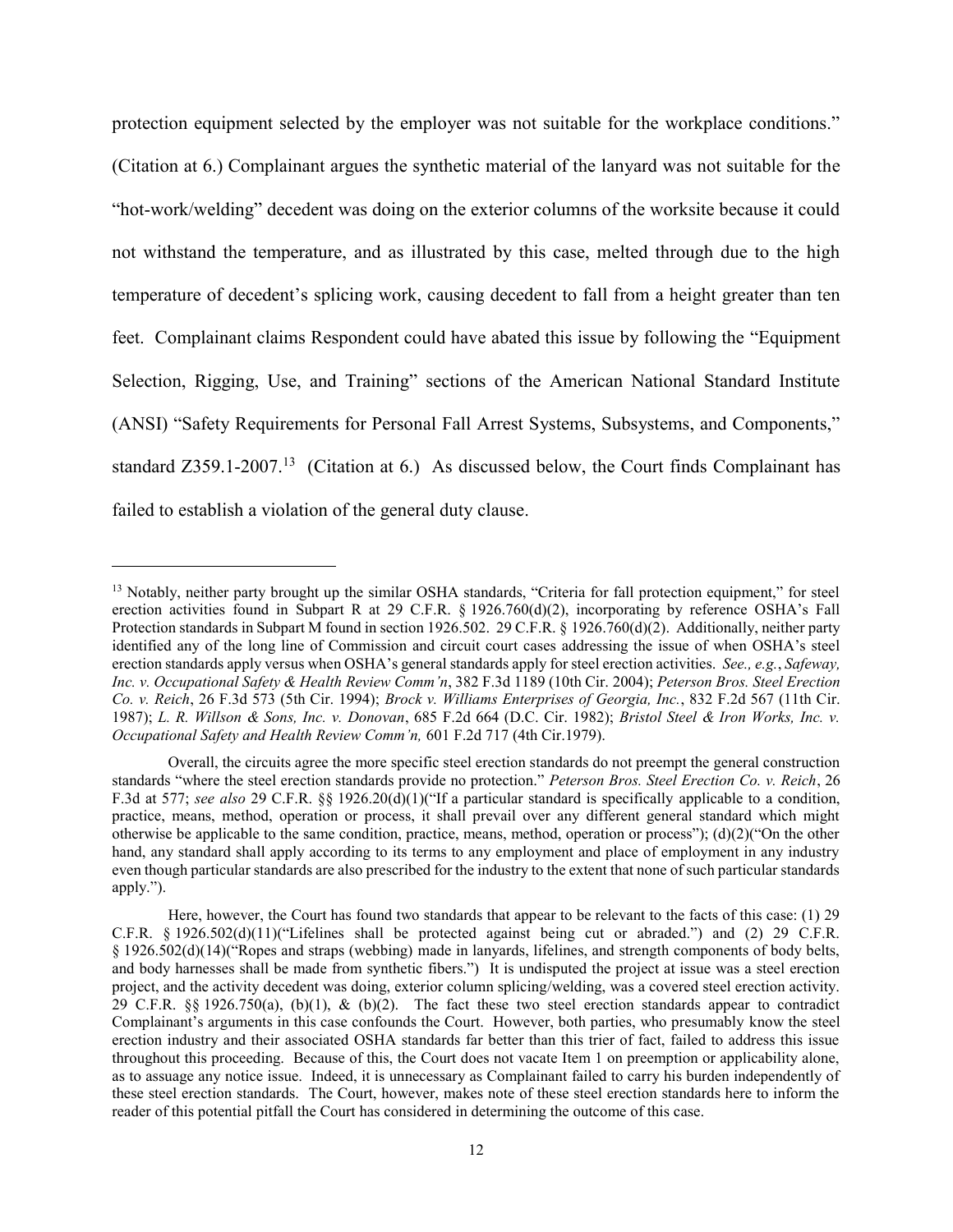#### A. Nature of the hazard

The hazard "must be defined in a way that apprises the employer of its obligations, and identifies conditions or practices over which the employer can reasonably be expected to exercise control." *Arcadian Corp.*, 20 BNA OSHC 2001 at \*7 (No. 93-0628, 2004). It is not defined in terms of the absence of a particular abatement method; rather, it is defined "in terms of the physical agents that could injure employees . . . ." *Chevron Oil Co.*, 11 BNA OSHC 1329, 1331, n.6 (No. 10799, 1983). In that regard, it should be noted that the Commission may define the hazard on its own. *See, e.g.*, *Davey Tree Expert Co.*, 11 BNA OSHC 1898, 1899 (No. 77-2350, 1984). Complainant has alleged the selection of the synthetic lanyard presents a fall hazard. (Citation at 6; Tr. at 876.)

Decedent had a single form of fall protection while doing exterior column splice work standing on a platform that was elevated 33 feet above the floor below. Additionally, decedent was wielding with a high-heat tool capable of severing the synthetic lanyard, and the record contains multiple references that warn of keeping the lanyard away from high heat, including Respondent's safety policies and on-site hazard analyses. Respondent's Safety Plan lists five different types of fall hazards – including "fall from heights, while welding and detailing." (C-45, at 2; Tr. at 133-34.) This was the type of activity decedent was engaged in. Respondent's Safety Procedures require appropriate PPE be provided to "suit the task and known hazards." (C-27, at 273, bullet 1.1; Tr. at 408.) If the single form of fall protection were to fail, the welder would be left with no fall protection on the platform and subject to a fall of 33 feet. (Tr. at 478-79, 1011.) And finally, Respondent's Plans and Hazard Analyses indicate it recognized the fall hazards posed by the type of work being performed at the worksite. (C-44, C-45).

Likewise, ANSI 2359.1-2007 Section 7.1 recognizes a fall hazard in this type of work by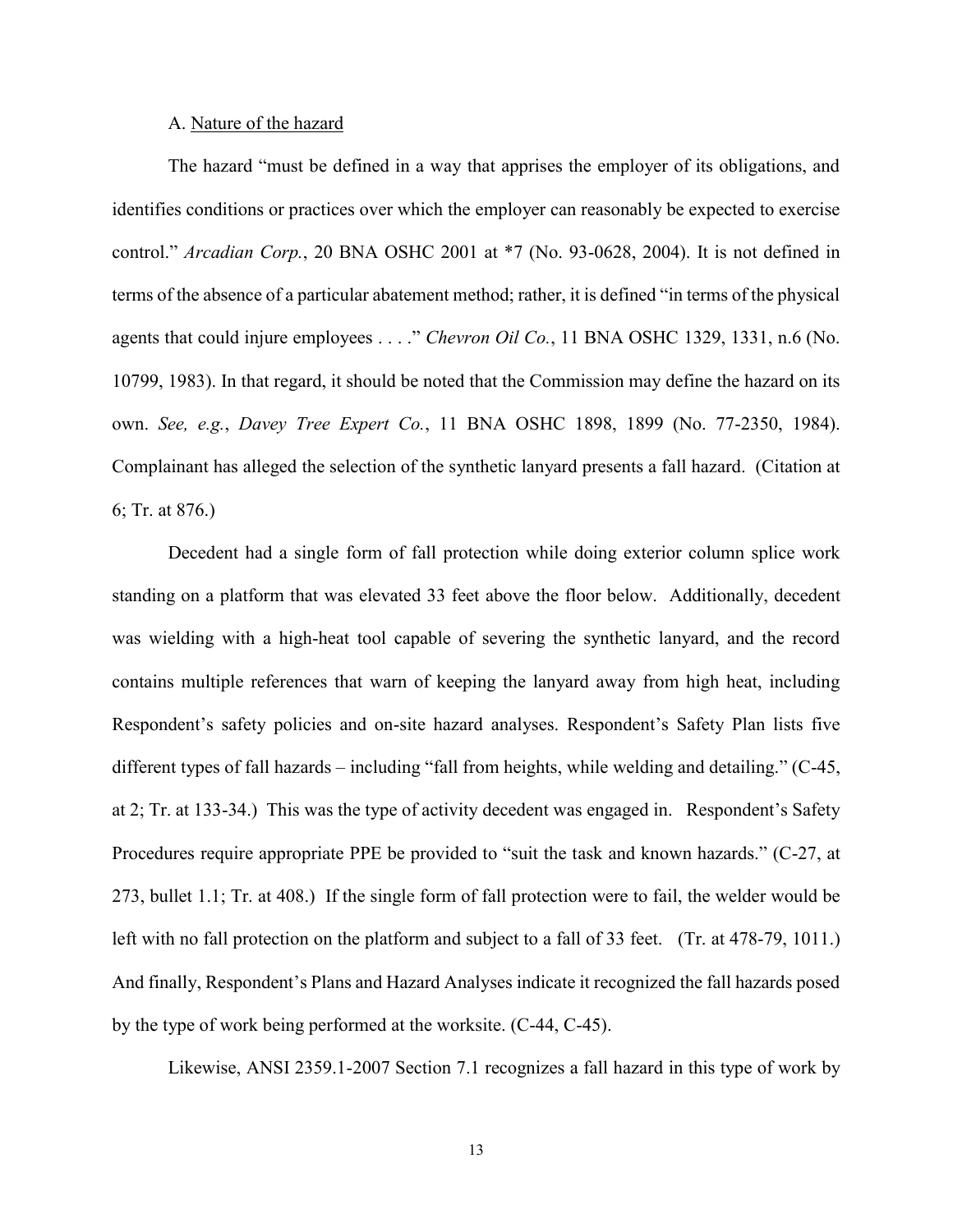requiring the use of a personal fall arrest system ("PFAS") in worksites like the Fort Bliss project.  $(C-54)$ .

Respondent testified at trial it had in its possession one version of the Manufacturer's Standard Operating Procedures ("SOP"). The Manufacturer's SOPs establish the industry recognized the fall hazard by setting forth recommendations on what the PFAS should consist of and how it should be used. (C-11 at 602-604, C-13, C-14). The SOP was consistent with ANSI and reflects industry consensus of a fall hazard when a lanyard is improperly selected due to the type of work being performed.

Respondent does not refute any of the above facts. Respondent, however, argues there was no hazard at all because Respondent had not had an incident like the one at issue here in its 46 year history, that Respondent had not had a single injury during "5.8 million hours of work" performed by Respondent in the last seven years, and 100,010 man-hours of work on the Fort Bliss project alone, attributable to improper fall protection equipment. (Resp't Br. at 19.) These arguments are unpersuasive given the preventative nature of the Act. *See Titanium Metals*, 579 F.2d 536, 542 (9th Cir. 1978) *citing Allis-Chalmers Corp. v. OSHRC*, 542 F.2d 27, 31 (7th Cir. 1976) ("(A)lthough the fact petitioner had an accident-free or injury-free record could properly be considered in determining the gravity of the violation for which it was cited, we are not impressed with petitioner's argument that its past record is dispositive in light of the Commission's finding that there existed a general fall hazard, and in light of the Act's declared policy to prevent the occurrence of accidents and injury.").

Respondent, as well as the industry, knew a fall hazard would be present if the lanyard selected failed. Complainant has established a fall hazard.

# B. Recognition of a recognized hazard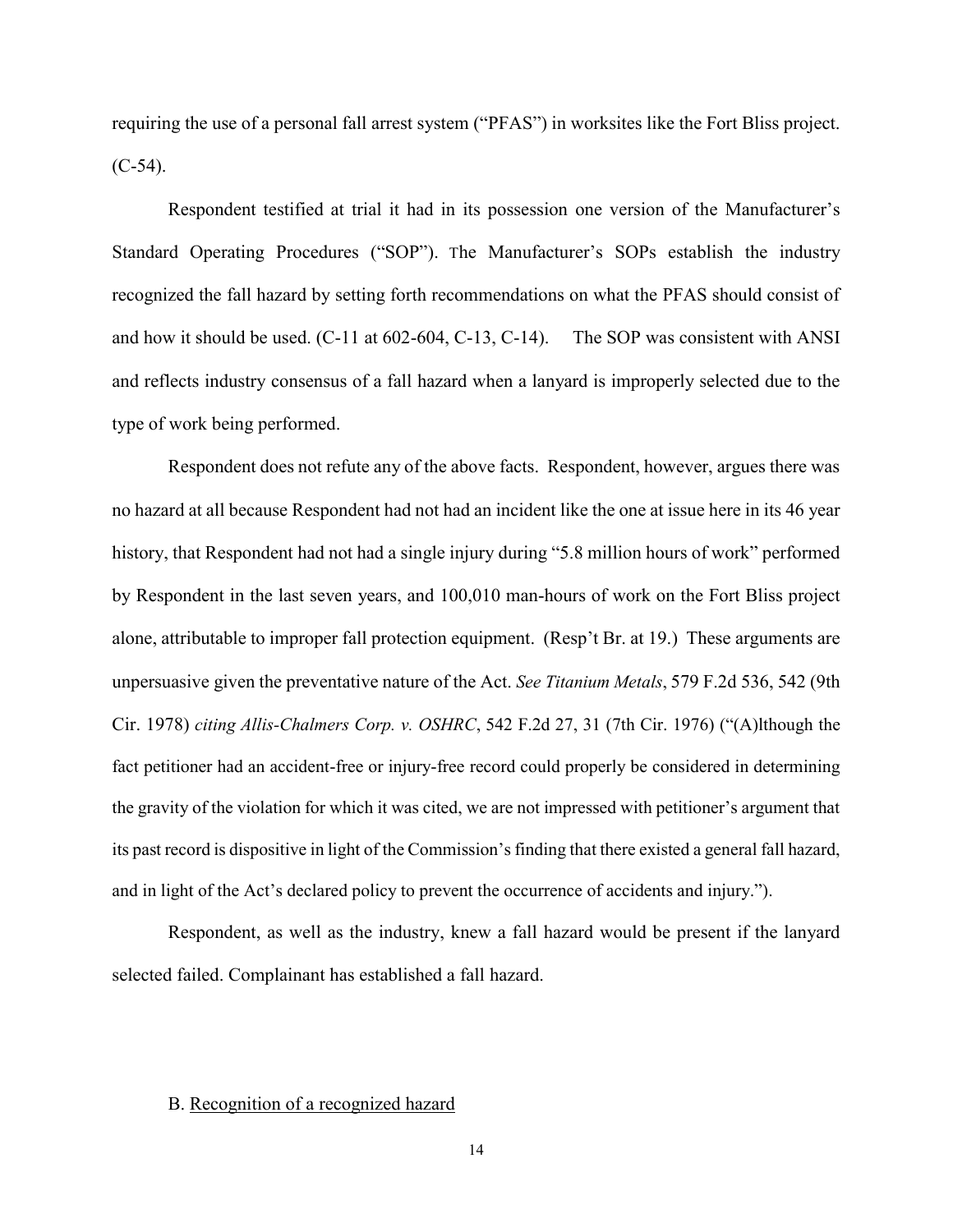## 1. Recognition of the fall hazard

"[W]hether or not a hazard is 'recognized' is a matter of objective determination." *Ed Taylor Const. Co. v. Occupational Safety & Health Review Comm'n*, 938 F.2d 1265, 1272 (11th Cir. 1991). A "recognized hazard" is a condition that is "known to be hazardous." *Georgia Electric,* 595 F.2d 309, 321 (5th Cir. 1979) (citation omitted). "This element can be established by proving the employer had actual knowledge that a condition is hazardous." *Id*. (citation omitted). A "recognized hazard" may also "be shown by proving that the condition is generally known to be hazardous in the industry." *Ed Taylor*, 938 F.2d at 1272 (citation omitted). "An activity or practice may be a 'recognized hazard' even if the employer is ignorant of the existence of the activity or practice or its potential for harm." *Titanium Metals Corp. of America*, 579 F.2d at 541 citing *National Realty & Constr. Co.*, 489 F.2d 1257, 1265 n.32 (D.C. Cir. 1973). In that regard, courts and the Commission have looked to industry standards to determine whether a particular industry recognizes the hazard cited. *See Bethlehem Steel Corp. v. OSHRC & Marshall*, 607 F.2d 871 (3d Cir. 1979) (safety officer admitted that advisory ANSI standard represented industry consensus); *Betten Processing Corp.*, 2 BNA OSHC 1724 (No. 2648, 1975) (holding judge erred in failing to consider ANSI standard as evidence of industry recognition).

Respondent recognized the fall hazard associated with using a synthetic lanyard while doing exterior column splice work at heights greater than ten feet. Respondent had policies in effect and provided training sessions instructing the welders to "position" the lanyard out of the way of the heat; in order to avoid the lanyard from being damaged that could result in a fall from heights over ten feet. Respondent's Safety Plan (C-45, at 2; Tr. at 133-34), Safety Procedures (C-27, at 273, bullet 1.1; Tr. at 408) and Respondent's Plans and Hazard Analyses (C-44, C-45) all establish Respondent recognized the fall hazard. By adopting these policies and implementing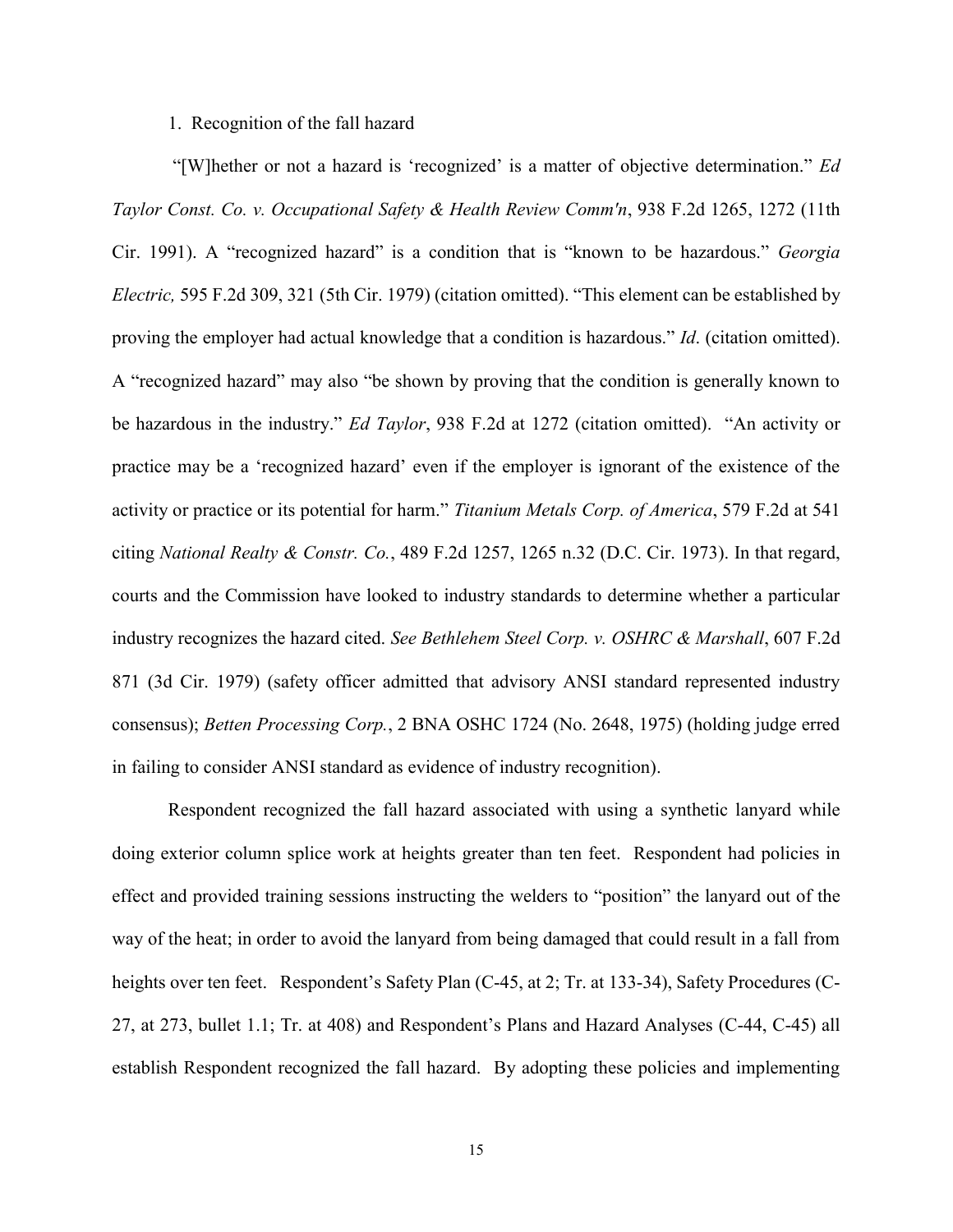training Respondent recognized the existence of a fall hazard.

 The Commission has held industry standards and guidelines, such as those published by the American National Standards Institute (ANSI), are evidence of industry recognition. *Kokosing Constr. Co., Inc*., 17 BNA OSHC 1869, 1873 (No. 92-2596, 1996); *Cargill, Inc*., 10 BNA OSHC 1398, 1402 (No. 78–5707, 1982). ANSI 2359.1-2007 recognizes the existence of fall hazards and also sets forth guidelines for the industry to follow to eliminate or reduce the existence of a fall hazard. (C-54).

Industry recognition may also be shown through the knowledge or understanding of safety experts familiar with the workplace conditions or the hazard in question. *See Kelly Springfield Tire Co. v. Donovan*, 729 F.2d 317, 322 (5th Cir. 1984) ("The [industry] recognition standard centers on 'the common knowledge of safety experts who are familiar with the circumstances of the industry or activity in question.' " (citation omitted)); *Beverly Enters., Inc.*, 19 BNA OSHC 1161, 1187 (No. 91-3344, 2000)(consolidated)(same). Respondent's expert testified he was aware a fall hazard exists when a lanyard is damaged while welding.<sup>14</sup> (Tr. at  $738-739$ .)

2. Recognition of the condition known to be hazardous

 $\overline{a}$ 

The analysis now proceeds to a determination of whether Respondent or the industry had

<sup>&</sup>lt;sup>14</sup> Respondent's expert, David Ruby, has a bachelor's degree in structural engineering from Rennsalear Polytech, and became a licensed professional engineer and structural engineer in Illinois in 1968. He has reciprocity in 32 other states, including Texas. Ruby has lectured at Purdue University, Michigan Tech University of Michigan, and Lawrence Technological University; he has authored American Institute of Steel Construction (AISC) Design Manual, Design Guide No. 23 "Constructability for Steel Buildings," and published several articles in "Modern Steel Construction" and "Structure." (Tr. at 633.) Ruby is a member of the American Welding Society, American Institute of Steel Construction, National Society of Profession Engineers, Structural Engineers Association of Michigan and National Council of Structural Engineer's Association. (Tr. at 633.) Graduating in 1960, he worked for many different structural engineering businesses and organizations, beginning with bridge design and then structural steel facility design. (Tr. at 635.) Projects he has worked on include Chicago's John Hancock Building, the Sear's Tower and Standard Oil Tower, Atlanta's Renaissance Center, the Peach Tree Center, the Bonaventure Hotel in Los Angeles, the Brussels World Trade Center, and other structures. (Tr. at 636-637.) Over the course of many years, he saw "a lack of structural engineers that understand construction, that understand what it takes to hug a beam, what the problems are and the issues are and certain bolts and how those things need to be – if they can be engineered correctly." (Tr. at 638.) Ruby formed Ruby and Associates in 1984, with clientele that are "contractors, erectors, construction managers, fabricators and owners." (Tr. at 638.)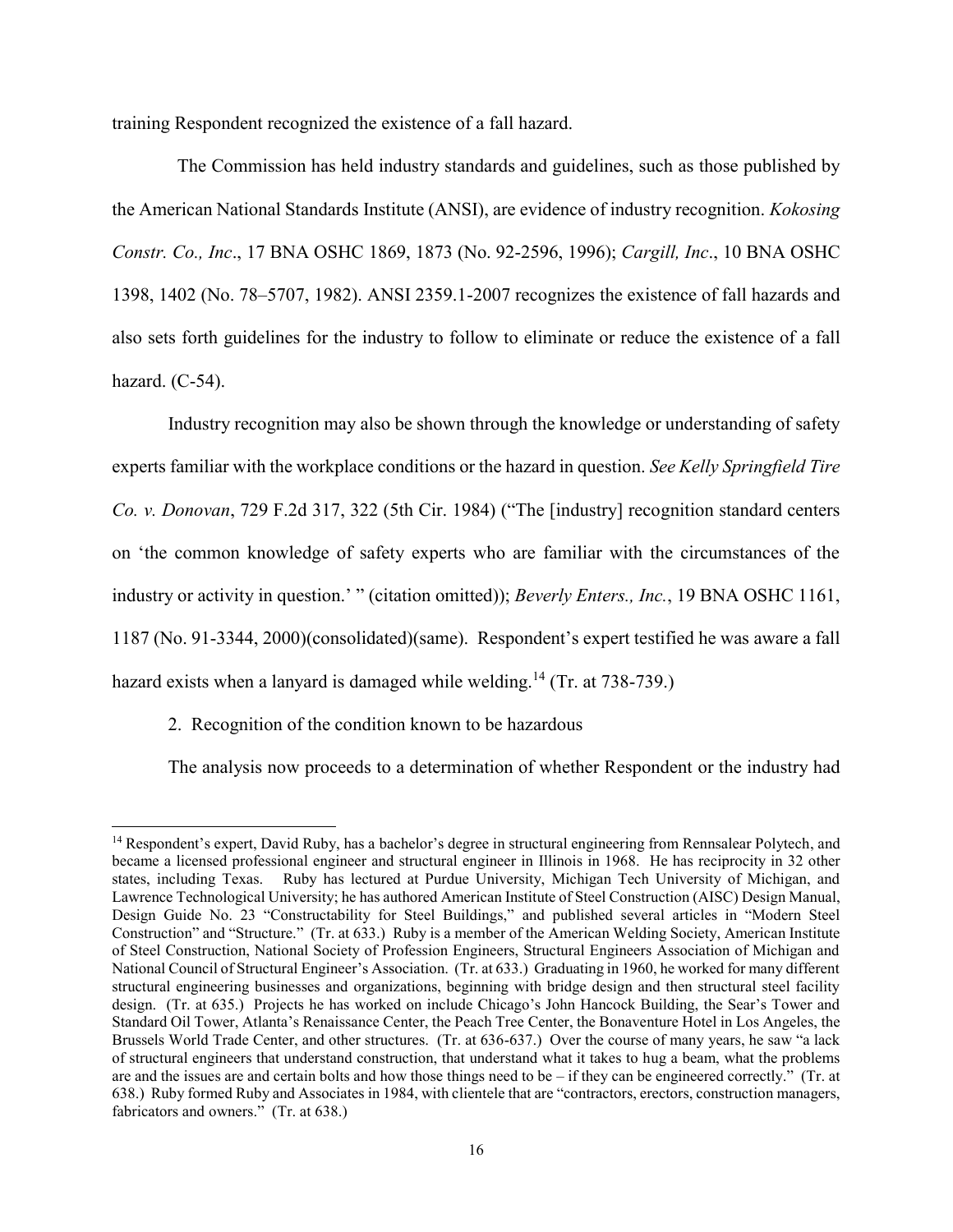recognized the *condition* that is "known to be hazardous." *Georgia Electric*, 595 F.2d at 321 (emphasis added). The crux of Complainant's case at trial was had Respondent read the most recent version of the Manufacturer's SOP, in accordance with the ANSI standards, it would have known not to use the synthetic lanyard in hot areas of more than 180 degrees. (Sec'y Br. at 26).

Complainant has not established whether Respondent or industry recognized the hazardous "condition." As stated above, the crux of Citation 1, Item 1 and the focus of his trial strategy, was Complainant's contention the synthetic lanyard should not have been selected in accordance with ANSI due to the 180 degree restriction contained in a certain version of Manufacturer's SOP. Complainant can only prevail if he establishes Respondent or industry recognized the SOP containing the 180 degree restriction and the version was in effect at the time the Citation was issued.

## a. The Most Recent Version

 $\overline{a}$ 

The lanyard the decedent was using was manufactured by Ultra Safe.<sup>15</sup> Complainant introduced three versions of the Manufacturer's SOPs on the proper use of the synthetic lanyard into the record. (Exs. C-9, C-10, and C-11.) The most recent version states that it meets a 2012 ANSI standard, has eleven bullets, with the last bullet containing a limitation that the lanyard cannot withstand more than 180 degrees. ("Most Recent Version")(Ex. C-9 at CX048-049.) Complainant relied on this version to support his argument regarding the 180 degree restriction.

The second version also states that it meets a 2012 ANSI standard, but it only contains 9

<sup>15</sup> Complainant also argues a Standard Operating Procedure of Guardian which designs, constructs and distributes harnesses, body belts, lanyards and other types of personal protective equipment ("PPE") used on the worksite contained a 180 degree temperature restriction. (Tr. at 141-142.) This argument is not persuasive. First, decedent was not wearing a Guardian type lanyard on the day of the incident. Second, Complainant offered no proof what Guardian's PPE was comprised of and whether such composite makeup was equal to or made exactly with the same composite materials as the Ultra Safe lanyard. It is possible the Ultra Safe lanyard is made of entirely different materials which would render a 180 degree restriction reasonable for it and render it unfit for other PPE. (Sec'y Br. at 29.) Finally, Guardian lanyard equipment was not used during the time of the Inspection. (Tr. at 407.)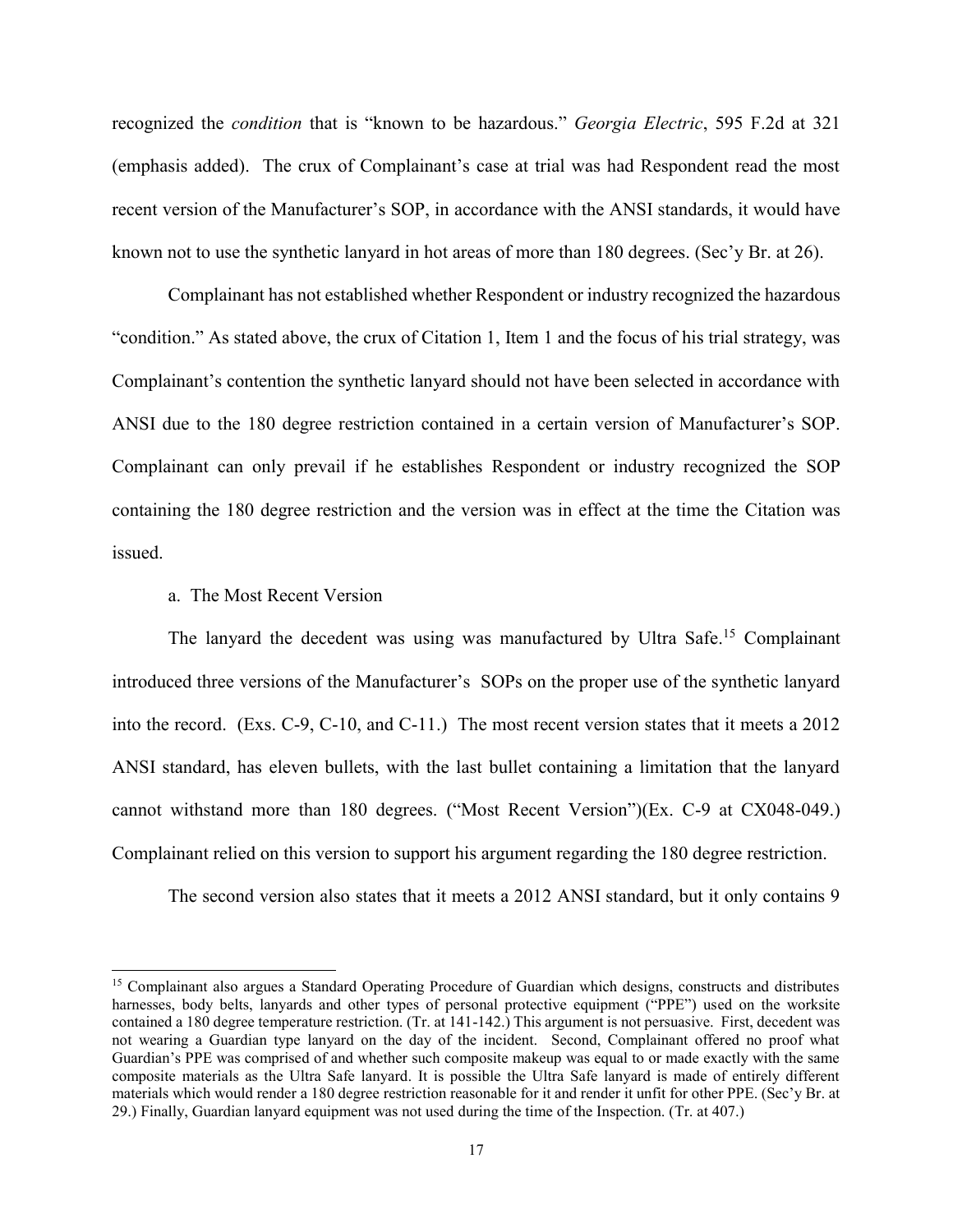bullets, indicating that extra precaution should be taken in areas of hot work, and it does not contain a 180 degree limitation. ("Second Version")(Ex. C-10 at CX0117-0118.)

The third version, the one that Respondent claims to have had a the time of the incident, states that it meets a 2007 ANSI standard, it does not have a reference to taking extra precautions on hot work, and it also does not have a 180 degree limitation. ("Third Version")(Tr. at 602; Ex. C-11 at 602-604.)

The Commission has held industry standards and guidelines, such as those published by the American National Standards Institute (ANSI), are evidence of industry recognition. *Kokosing Constr. Co., Inc*., 17 BNA OSHC at 1873; *Cargill, Inc*., 10 BNA OSHC at 1402. ANSI 2359.1- 2007 recognizes the existence of fall hazards and also sets forth guidelines for the industry to follow to eliminate or reduce the existence of the fall hazard. (C-54). However, the Court notes the ANSI standard does not contain the 180 degree limitation; that limitation is only contained in the Most Recent Version.

Complainant's claim Respondent recognized the hazardous condition because of the Most Recent Version containing the 180 degree limitation fails in light of the evidence. Complainant failed to establish actual recognition by Respondent. Complainant put on no evidence which indicated Respondent actually knew of or had possession of the Most Recent Version. Respondent presented evidence that it did not have the Most Recent Version at the time of the Inspection. (Tr. 602). Complainant simply attempts to meet its burden under this prong of his *prima facie* case by arguing if Respondent would have read the Most Recent Version it would have known of the heat restriction and selected a different lanyard and therefore had recognition. Again, this simple approach weighs heavy on the fact the Most Recent Version would have had to been in effect on the date of the Citation was issued and he did not establish that critical point.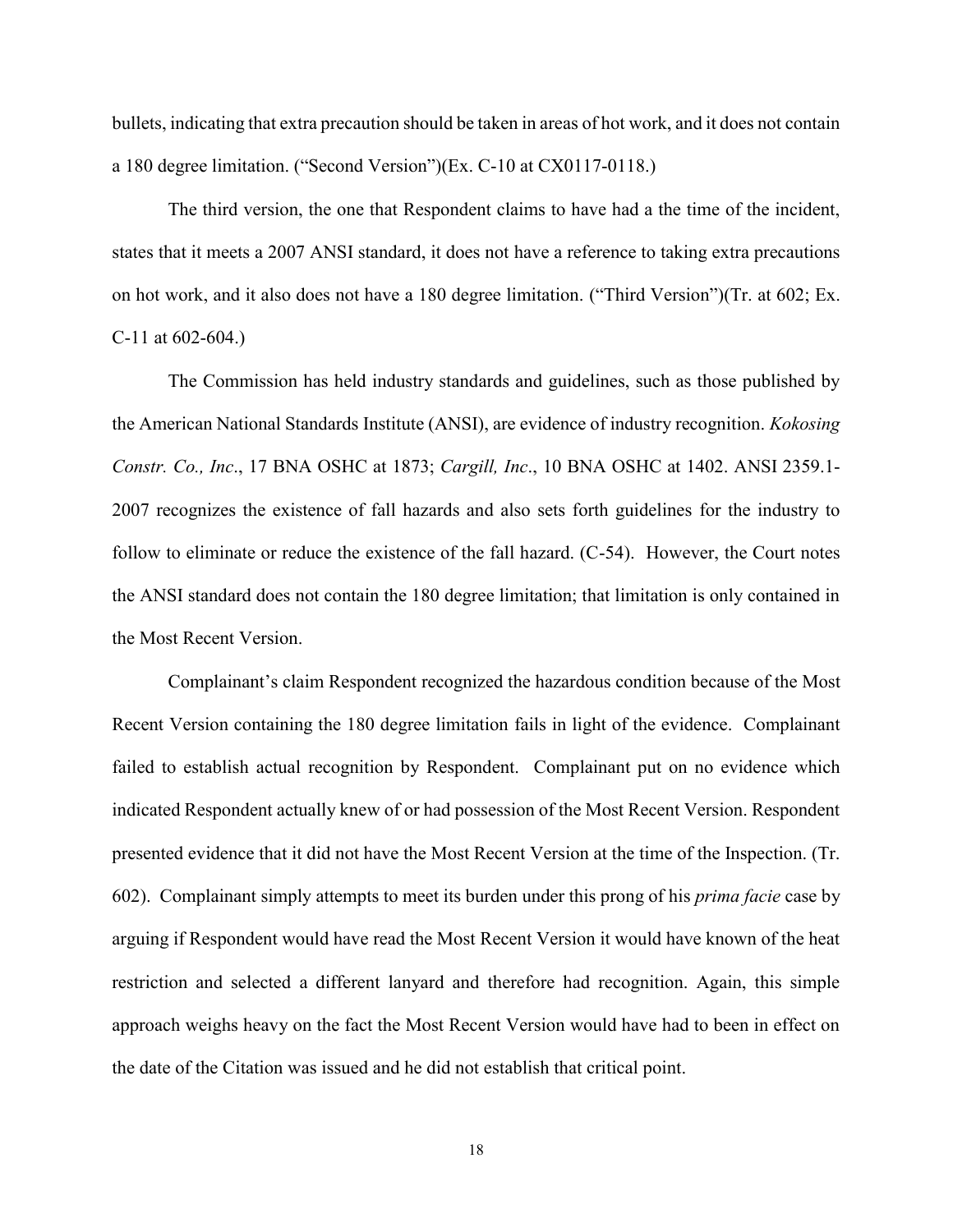Complainant has the burden of proving which Manufacturer SOP was in effect at the time of the Inspection to establish industry recognition of the hazardous condition at the time of the Inspection, but failed to do so. CSHO St. Clair testified he pulled the Most Recent Version up on the Internet after the investigation and more than six months after the incident. (Tr. at  $888-889$ .)<sup>16</sup> The record does not establish when the Most Recent Version went into effect. Complainant did not proffer evidence of what it could have readily obtained in discovery for the Most Recent Version - a simple date to establish knowledge of when the Most Recent Version was effective. Thus, we have a failure of proof on this very important issue. Complainant has failed to establish the Most Recent Version was in effect at the time of the incident in order to establish industry recognition.

In addition, the Court infers the Most Recent Version did not come into existence until after the incident. *Capeway Roofing Systems, Inc*., 20 BNA OSHC 1331 (No. 00-1968, 2003) (citations omitted)("[W]hen one party has evidence but does not present it, it is reasonable to draw a negative or adverse inference against that party, i.e., that the evidence would not help that party's case."). An adverse inference undermines Complainant's position the Most Recent Version, which contains the 180 degree limitation relied on by Complainant at trial, was in effect at the time of the incident.<sup>17</sup> Therefore, the Court cannot find the industry recognized the 180 degree limitation

<sup>&</sup>lt;sup>16</sup> It is disingenuous for Complainant to argue if Respondent had read the Most Recent Version before the incident it would have recognized the hazardous condition when CSHO St. Clair himself did not have the Most Recent Version until after the Citation was issued (Tr. at 889-890).

<sup>&</sup>lt;sup>17</sup> At trial CSHO St. Clair was asked which version of the Manufacturer's SOP he had in his investigation file. CSHO St. Clair testified he had the Most Recent Version. (Tr. at 898-901). The testimony of CSHO St. Clair is not found credible on this point. The Court finds by inference CSHO St. Clair did not have the Most Recent Version at the time the Citation was issued. One would expect, Complainant to clearly state the 180 degree limitation – the major issue in this case - clearly in the Citation work papers as a further basis for the issuance of the Citation just as he did Sections 7 and 9 of the Second Version. Exhibit C-3 (CX 0006) comes from CSHO St. Clair's file. The two sections in the Second Version (Nos. 7 and 9) are referenced clearly by CSHO ST. Clair as the basis for Respondent violating the general duty clause. Sections 7 and 9 are also in the Most Recent Version. If CSHO St. Clair did indeed have the Most Recent Version the Court is perplexed as to why he did not set out this critical element in his file? The evidence also clearly demonstrates CSHO St. Clair did not have the Most Recent Version at the time of the Citation was issued because the Court was informed the Most Recent Version was pulled from the Internet after the Citation was issued.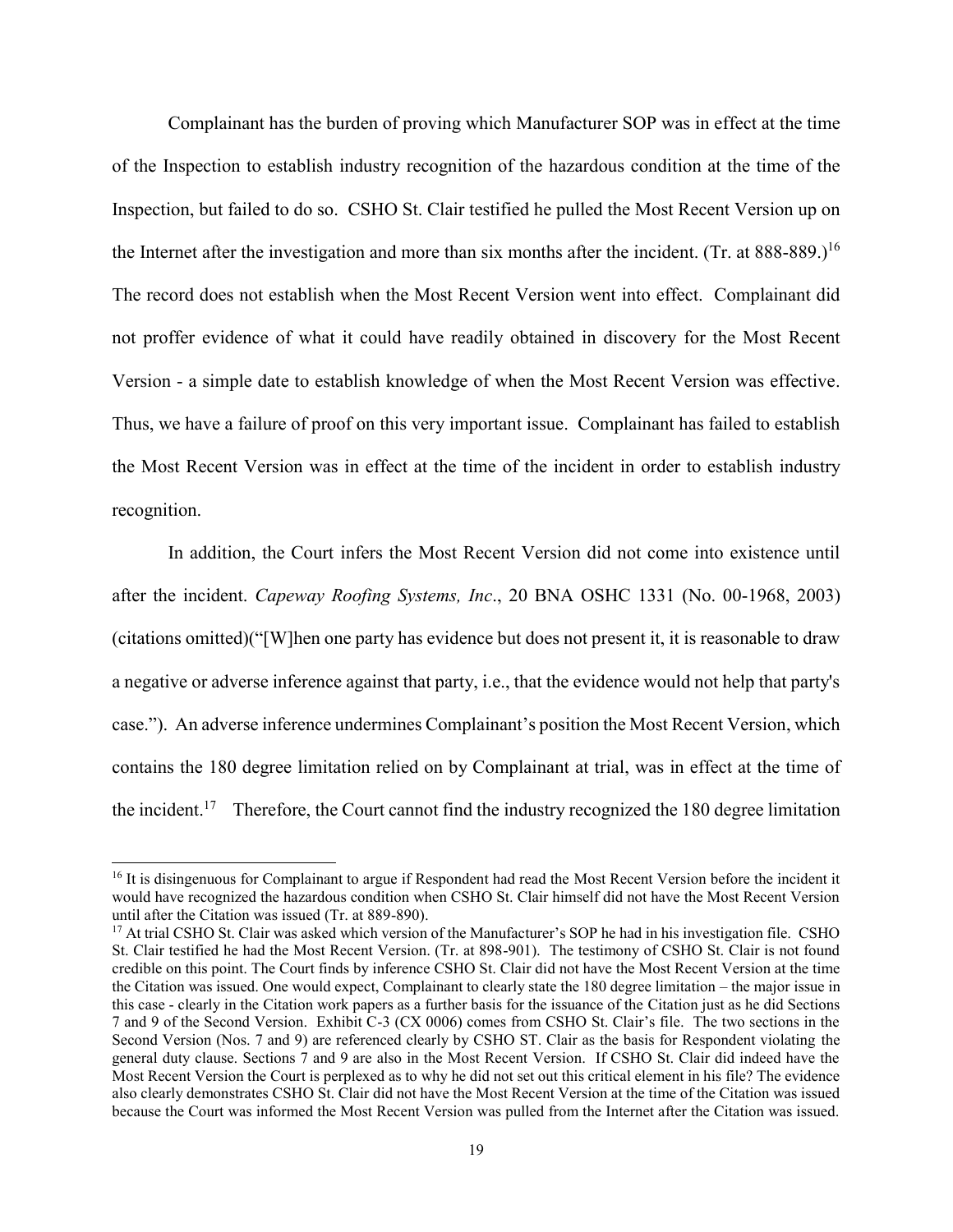(the hazardous condition) at the time the Citation was issued.

b. The Second Version

 $\overline{a}$ 

The Second Version states it meets a 2012 ANSI standard, but it only contains 9 bullets, indicating that extra precaution should be taken in areas of hot work, and it does not contain a 180 degree limitation. ("Second Version")(Ex. C-10 at CX0117-0118.) This is the version the Court has determined CSHO St. Clair had during the course of his Inspection and the one he relied on in issuance of the Citation. Since the CSHO had the Second Version it was in effect during the Inspection and the industry recognized the contents of this version. Complainant has established the industry recognized the Second Version which did not contain the 180 degree limitation.<sup>18</sup> *Okland Construction Co*., 3 BNA OSHC 2023, 2024 (No. 3395, 1976) (reasonable inferences can be drawn from circumstantial evidence).

Under these circumstances, during the time of the inspection and when the Citation was issued, Complainant, therefore, has established both Respondent and industry recognition of the fall hazard but has not established that either the industry or Respondent recognized the hazardous condition - i.e. the 180 degree limitation - based on the Most Recent Version. Complainant has established recognition of hazardous conditions, which does not contain the 180 degree limitation, based upon industry recognition of the Second Version.

*Okland Construction Co*., 3 BNA OSHC 2023, 2024 (No. 3395, 1976) (reasonable inferences can be drawn from circumstantial evidence)("[T]he Commission may draw reasonable inferences from the evidence[.]" *Fluor Daniel*, 19 BNA OSHC 1529, 1531 (Nos. 96-1729 & 96- 1730, 2001) (citing *Atlantic Battery Co*., 16 BNA OSHC 2131, 2159 (No. 90-1747, 1994)).

<sup>&</sup>lt;sup>18</sup> Respondent testified it did not have the Second Version. Respondent testified to possessing the Third Version. (Ex. C-11 at 602-604.) It is not necessary Complainant establish Respondent recognized the Second Version. The case law is clear that recognition of a hazardous condition can either be established through industry recognition or recognition by Respondent. See *S&G Packaging Co.*, 19 BNA OSHC 1504, 1507 n.12 (No. 98-1107, 2001) (holding lack of knowledge of what the regulations require is not a defense.)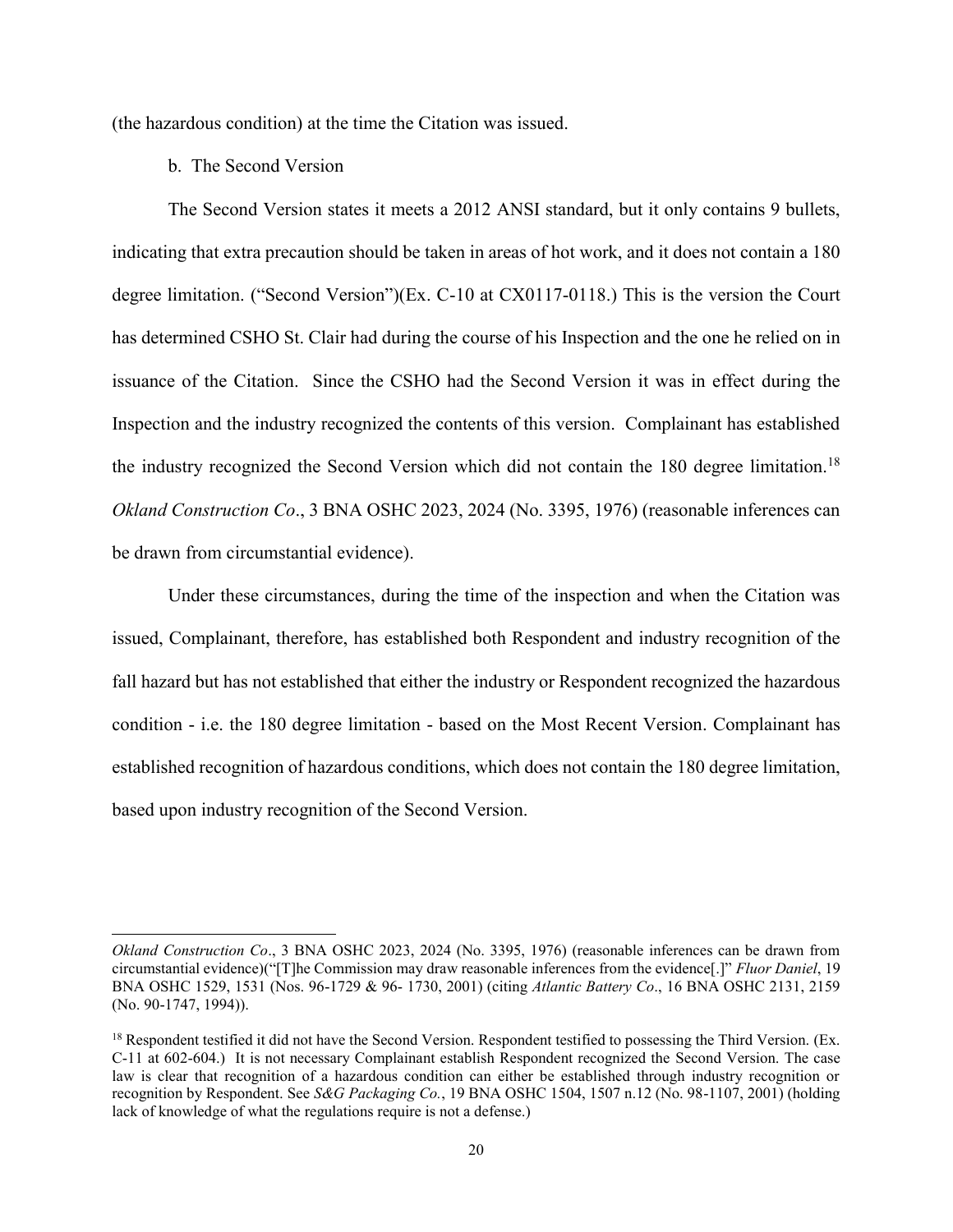## C. Likely to cause death or serious physical harm

The Commission does not require there be a significant risk of the hazard coming to fruition, "only that if the hazardous event occurs, it would create a 'significant risk' to employees." *Waldon Health Care Ctr*, 16 BNA OSHC 1052, 1060 (No. 89-3097, 1993)(citing *National Realty & Constr. CO. v. OSHRC*, 489 F.2d 1257, 1260-61 (D.C. Cir. 1973). Thus, the Commission has made clear "the criteria for determining whether a hazard is 'causing or likely to cause death or serious physical harm' is not the likelihood of an accident or injury, but whether, if an accident occurs, the results are likely to cause death or serious harm." *Waldon*, 16 BNA OSHC at 1063. "When evaluating whether the hazard presented the likelihood of serious physical harm, we do not inquire into whether the absence of the abatement method was what presented the likelihood; we remain focused on the hazard alone, and a hazard is likely to cause serious physical harm if the likely consequences of employee exposure would be serious physical harm." *Morrison-Knudsen Co./Yonkers Contracting Co.*, 16 BNA OSHC 1105, 1122 (No. 88-572, 1993).

Decedent was wearing the synthetic lanyard while performing exterior column splice work at a height of more than ten feet. His lanyard failed, and he fell from his temporary elevated work platform, sustained serious injuries, and died from those injuries. (Tr. at 100.) In addition, the warning label for the retractable lanyard decedent was wearing on the date of the incident states "Manufacturer's instructions must be followed or it could result in serious injury or death." (C-19, at 14; Tr. at 149.)

 Complainant has established the fall hazard is likely to, and did, cause serious physical harm and death.

## D. Feasible means of abatement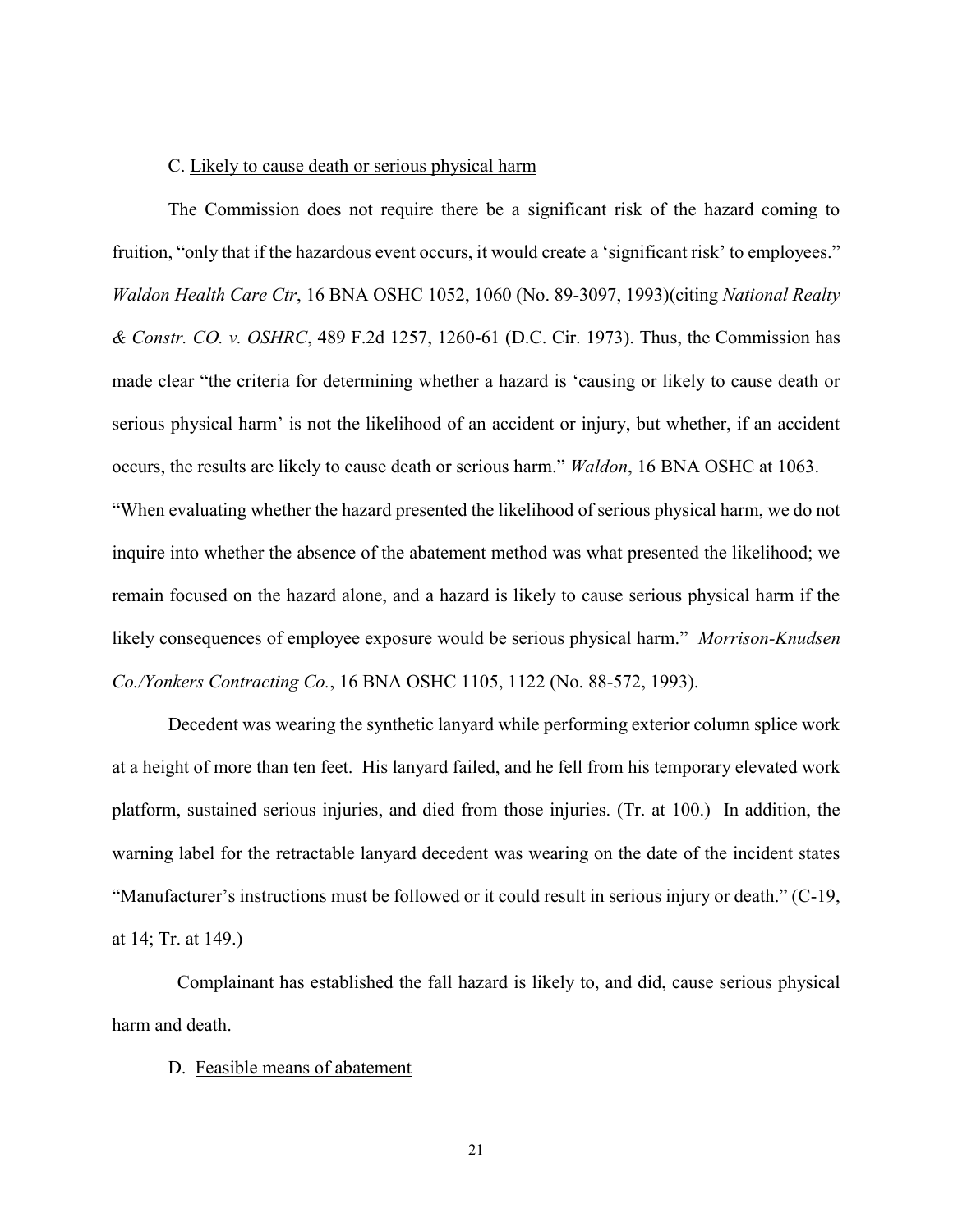A method of abatement is feasible under section  $5(a)(1)$  if Complainant "demonstrate[s] both that the measure[] [is] capable of being put into effect and that [it] would be effective in materially reducing the incidence of the hazard." *Beverly Enters., Inc*., 19 BNA OSHC 1161, 1190 (No. 91-3344, 2000) (consolidated); see *Champlin Petroleum Co. v. OSHRC*, 593 F.2d 637, 640 (5th Cir. 1979) ("It is the Secretary's burden to show that demonstrably feasible measures would materially reduce the likelihood that such injury as that which resulted from the cited hazard would have occurred."). Complainant is not required to show that the proposed abatement would completely eliminate the hazard. *Acme Energy Servs*., 23 BNA OSHC 2121, 2127 (No. 08-0088, 2012), *aff'd,* 542 F. App'x. 356 (5th Cir. 2013); *Morrison-Knudsen Co./Yonkers Contracting Co*., 16 BNA OSHC at 1122. "Feasible means of abatement are established if 'conscientious experts, familiar with the industry' would prescribe those means and methods to eliminate or materially reduce the recognized hazard." *Arcadian*, 20 BNA OSHC 2001 at \*13 (quoting *Pepperidge Farm, Inc.*, 17 BNA OSHC 1993, 2032 (No. 89-0265, 1997).

The Citation, as to implementation of feasible and reasonable means of abatement, states as follows:

Among other methods, some feasible methods to correct this hazard would be to complete the following: Follow the following ANSI Z359.1-2007 sections: 7.1, 7.1.8, 7.1.9 and 7.2.

*See* Citation at 6.

However, as a precedent to assessing whether feasible and reasonable means of abatement have been established by Complainant the Respondent could have taken, Complainant must first establish Respondent violated the general duty clause as alleged. The filing of the *Notice of Contest* by Respondent served to toll the abatement compliance requirement until there is a final Order of the Commission. *Reich v. Manganas,* 70 F.3d 434 (6th Cir. 1995). *See* section 10(b) of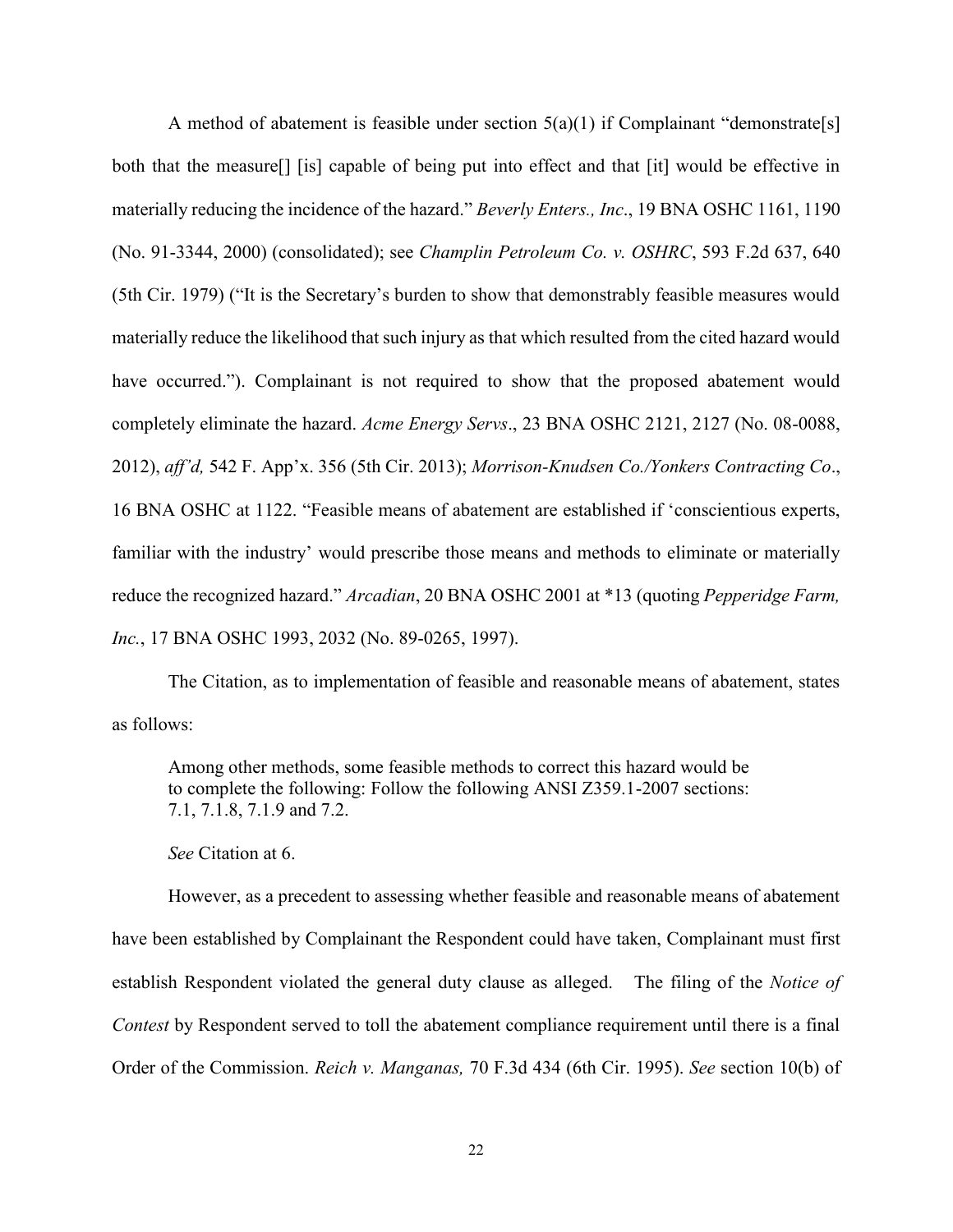the Act. *See also Secretary v. Matthews and Fritts, Inc*., 2 BNA OSHC 1149 (No. 3998, 1974). Abatement is tolled pending a final decision of the Commission so employers will not be required to abate conditions that may not be in violation of the Act. Thus, Complainant must prove Respondent, irrespective of the proposed means of abatement he set forth in the Complainant, violated the Second Version.

In assessing whether or not Respondent was providing employment and a place of employment which was free from recognized hazards, the Court needs to determine what the Second Version requires, what Complainant alleges Respondent did not follow under the Second Version and what Respondent actually did. Thus, the Second Version and CSHO St. Clair's report and conclusions are the governing benchmarks to assess compliance of Respondent.

At trial, Complainant specifically relied on Sections 7 and 9 under the "Inspection" subheading of the Second Version in setting forth his arguments Respondent did not comply with the Second Version. (Tr. at 902; Ex. 3 at CX0006.)

Specifically, Sections 7 and 9 state as follows:

7.) Check the lifeline for cuts, burns, chemical damage, abrasions, loose strands, or corrosion, the lifeline must not be damaged.

9.) Use of this equipment in areas where surrounding hazards exist may require additional precautions to reduce the possibility of injury to the user or damage to the equipment. Hazards may include, but are not limited to: high heat, caustic chemicals, corrosive environments, high voltage power lines, explosive or toxic gases, moving machinery or overhead materials that may fall and contact the user or fall arrest system.

*See* Ex. C-10 at 2.

Respondent argues that "having a clear and specific policy to keep the lanyard away from hot work" and having a policy of inspecting PPE for burns or other damage complied with the Sections 7 and 9 of the Second Version.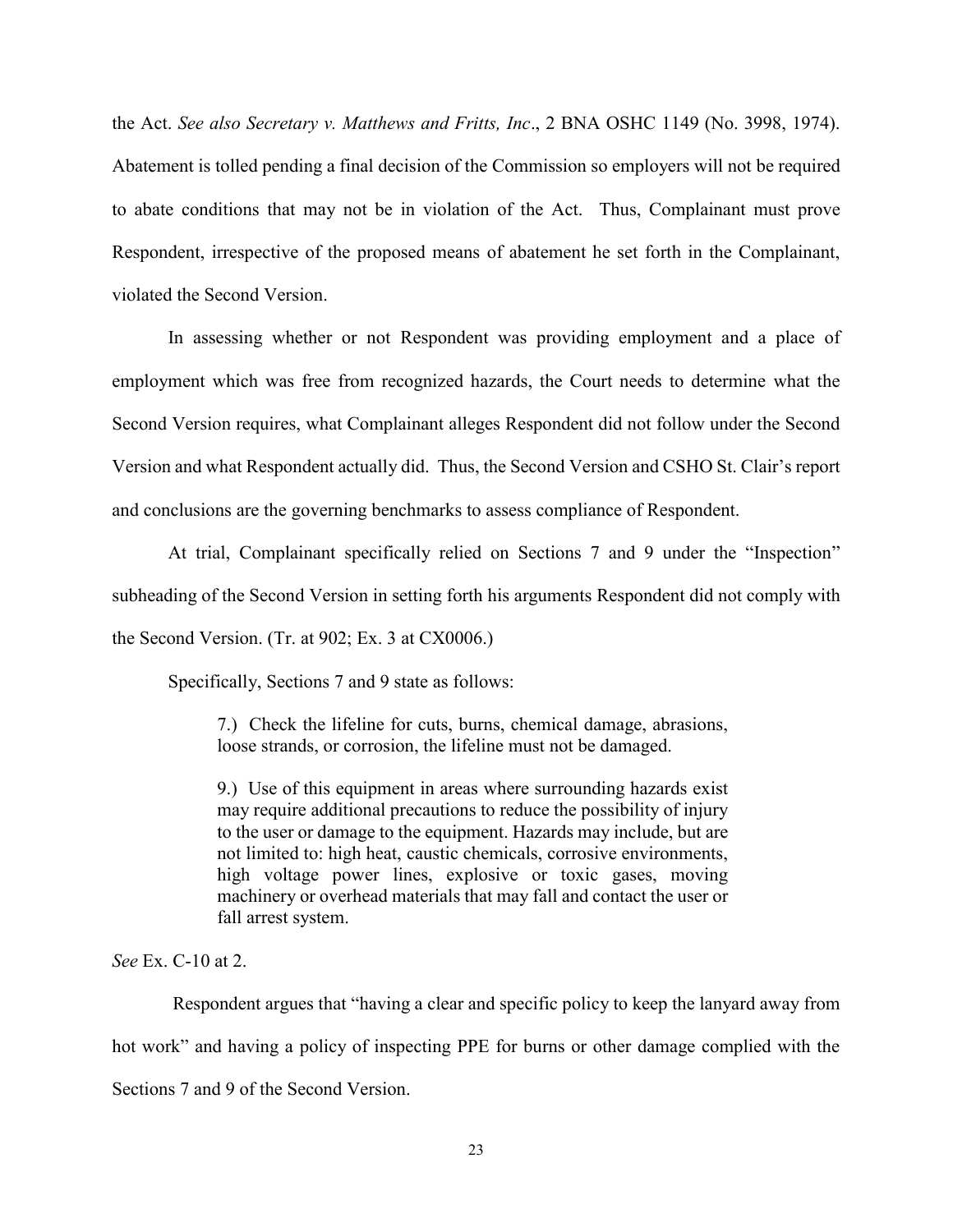As to Section 7, Respondent offered its policies which require the lanyard be inspected for cuts, burns, chemical damage, abrasions, loose strands, or corrosion, the lifeline must not be damaged. (Tr. at 409; C-27 at 326, C-44, C-45).<sup>19</sup> Younk testified his job responsibilities included checking his welders' PPE at the beginning of the day, ensuring their equipment was set up properly before, during, and after their shift, and checking the welders' work (i.e., the preheat or the welding). (Tr. at 113-114.) Respondent's actions in this regard stand mainly unrefuted by Complainant. Respondent's policies and management oversight procedures comply with Section 7.

Complainant argues Respondent's method of "positioning" the lanyard was insufficient to make the synthetic lanyard suitable because Respondent was essentially relying on "human factors." (Sec'y Br. at 24-26.) Complainant argues that the positioning policy was not in writing and therefore it was not effective. (Tr. at 104-106). The Court is persuaded by the consistent testimony of the witnesses from the industry that "positioning" of a lanyard was standard practice during exterior column splice work, and that training programs regularly include this instruction, and if done properly reduces the risk of cuts, burns, abrasions and other damages which could contribute to the fall hazard. (Tr. at 204, 218, 567, 573, 595-596, 608.) Complainant offered no evidence to refute this evidence. In implementing the "positioning" policy, the Court finds Respondent had a work rule it followed even though it was not in writing and it trained its welders to follow it. The rule is consistent with the industry. Respondent also took additional precautions to reduce the possibility of injury as acknowledged by Complainant. Complainant acknowledges Respondent did "make an assessment of workplace conditions" and "identify the presence of hot

 $19$  Testimony was presented the lanyards were regularly inspected. Decedent had, prior to the date of the incident, turned in a damaged lanyard and was issued a new one. (Tr. 103,410, 998). This supports employees were trained to inspect their equipment for damage and to take it out of production in addition to the inspection done by the worksite supervisors.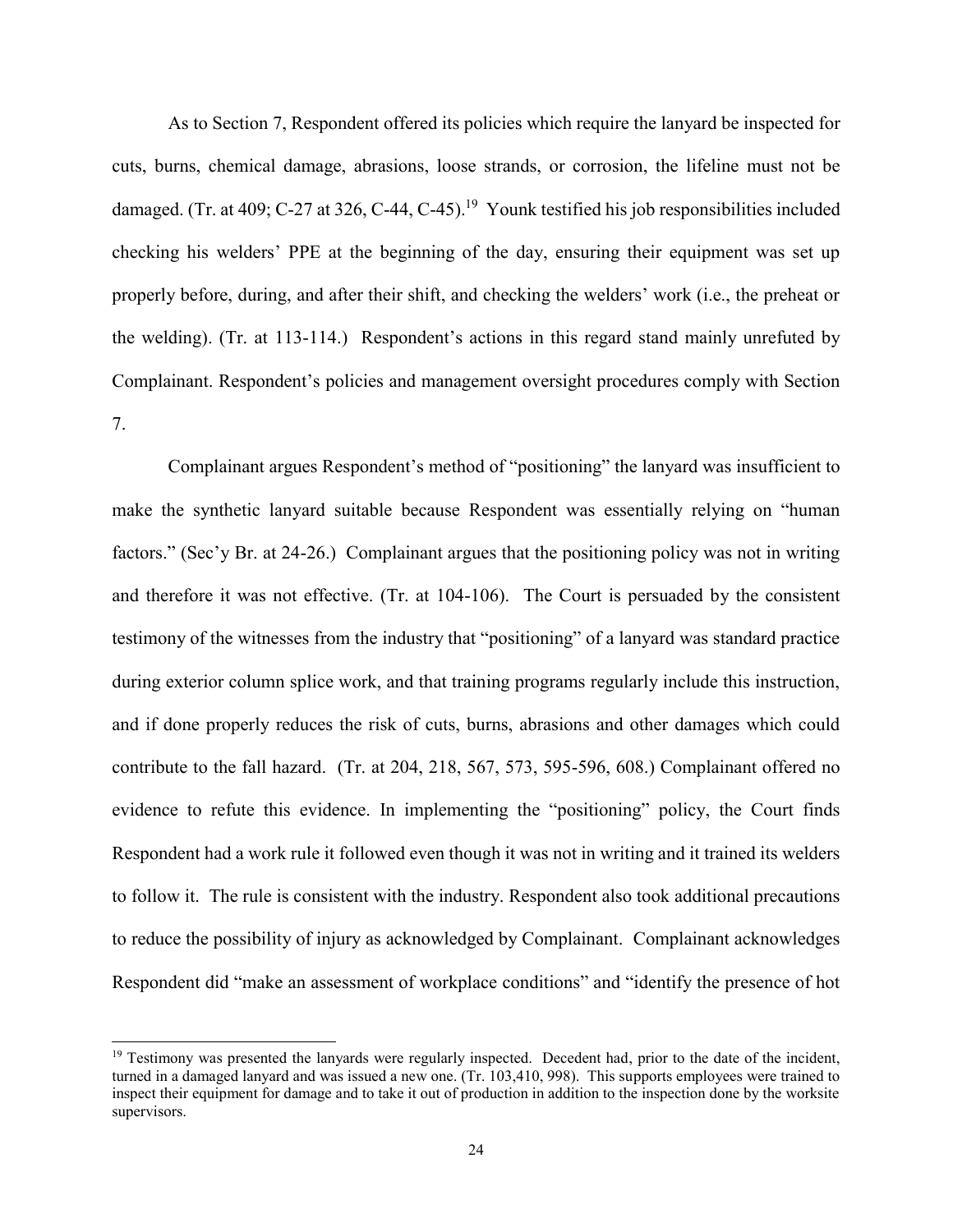objects, sparks, flames, and heat producing properties" as required by Respondent's own plans (C-44, C-45 and Sec'y Br. at 28.) Accordingly, Respondent would be in compliance with Section 9.

Having determined Respondent is in compliance with Sections 7 and 9 of the Second Version, the Court finds Complainant failed to establish Respondent, in the first instance, had violated the Second Version which was established to be in effect at the time of the issuance of the Citation. For this reason, Citation 1, Item 1 as originally pleaded is VACATED.

## **2**. **Alternative alleged violation of 29 C.F.R. § 1926.95(c)**

Complainant, in the alternative, claims Respondent violated section 1926.95(c) because the synthetic lanyard was not of safe design and construction for the work to be performed.<sup>20</sup> (Sec'y Br. at 23.) Respondent claims the opposite; that the synthetic lanyard was of safe design and construction for the decedent's exterior column splice work. (Resp't Br. at 23.) Using much of the same evidence applied in vacating the primary alleged violation of the general duty clause, the Court finds Complainant has not carried his burden of proof for this alternative alleged violation. The Court, to avoid duplicative discussion, incorporates the parties arguments and evidence and the Court's findings of fact and discussion set forth in its analysis of the general duty clause violation.

### a. Standard is applicable

The parties stipulated this standard applies to the facts of this case (if the general duty clause was found not to apply).<sup>21</sup> (Sec'y Br. at 23; Resp't Br. at 24-25; Ex. J-1 at 1.)

## b. The standard was not violated

<sup>&</sup>lt;sup>20</sup> Section 1926.95(c) provides: All personal protective equipment shall be of safe design and construction for the work to be performed.

 $21$  The Court notes Respondent states this standard "should apply to [Respondent] unless a more specific provision is applicable to the alleged conduct." (Resp't Br. at 25.) However, Respondent did not identify any other possible specific provision, like the fall protection standards in Subpart R as specified *supra*.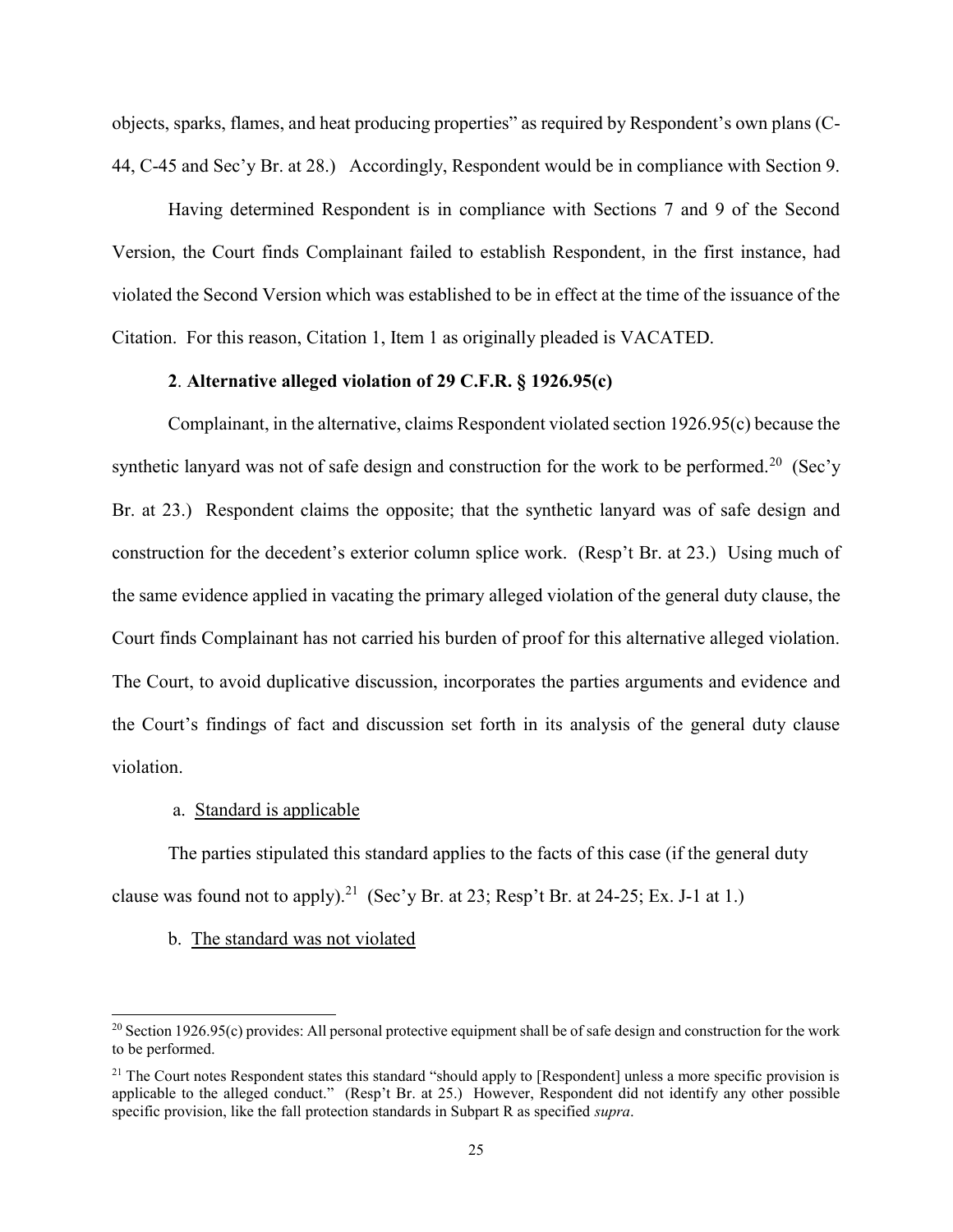The design of the synthetic lanyard at issue here is consistent with section 1926.104(d), which requires that a lanyard be "a minimum of  $\frac{1}{2}$  inch nylon, or equivalent, with a maximum length to provide for a fall of no greater than 6 feet. The rope shall have a nominal breaking point of 5,400 pounds." 29 C.F.R. § 1926.104(d); *see Jesco, Inc.*, 24 BNA OSHC 1076, 1078 (No. 10- 0265, 2013) (holding that "[a] standard must be read as a coherent whole and, if possible, construed so that every word has some operative effect.") Complainant has not disputed this claim. Therefore, there is no dispute the synthetic lanyard was safe design and construction.

Complainant argues the synthetic lanyard was not properly designed and constructed "for the work that was being performed." The parties in assessing compliance with this standard are essentially making the same arguments they made under the general duty clause analysis. Specifically, to determine suitability for the work being performed at the worksite, the parties would have to resort to the Manufacturer's SOPs in effect at the time of the issuance of the Citation. There is very little difference between what Complainant has alleged is the violation under the general duty clause and what it is under this specific standard - under both Complainant has alleged the synthetic lanyard was not proper for the work conditions existing at the worksite. The Court finds, for the same reasons above in the general duty clause analysis,<sup>22</sup> Complainant failed to establish Respondent's non-compliance with this cited standard. Accordingly, Complainant has not met his burden for this Citation violation alleged in the alternative.

Citation 1, Item 1 as cited in the alternative is VACATED.<sup>23</sup>

 $\overline{a}$ 

# **C. Threshold Issue for Items 2, 3a, and 3b: Is the Temporary Working Platform a Scaffold as defined by OSHA's standards?**

 $22$  The Court specifically relies on its analysis and findings relating to hazardous condition recognition and Respondent being in compliance with the Second Version of the Manufacturer's SOP.

<sup>&</sup>lt;sup>23</sup> As the Court vacates this Citation Item as originally pleaded and in the alternative, Respondent's affirmative defenses need not be addressed as they have been rendered moot. (Resp't Br. at 40-43.)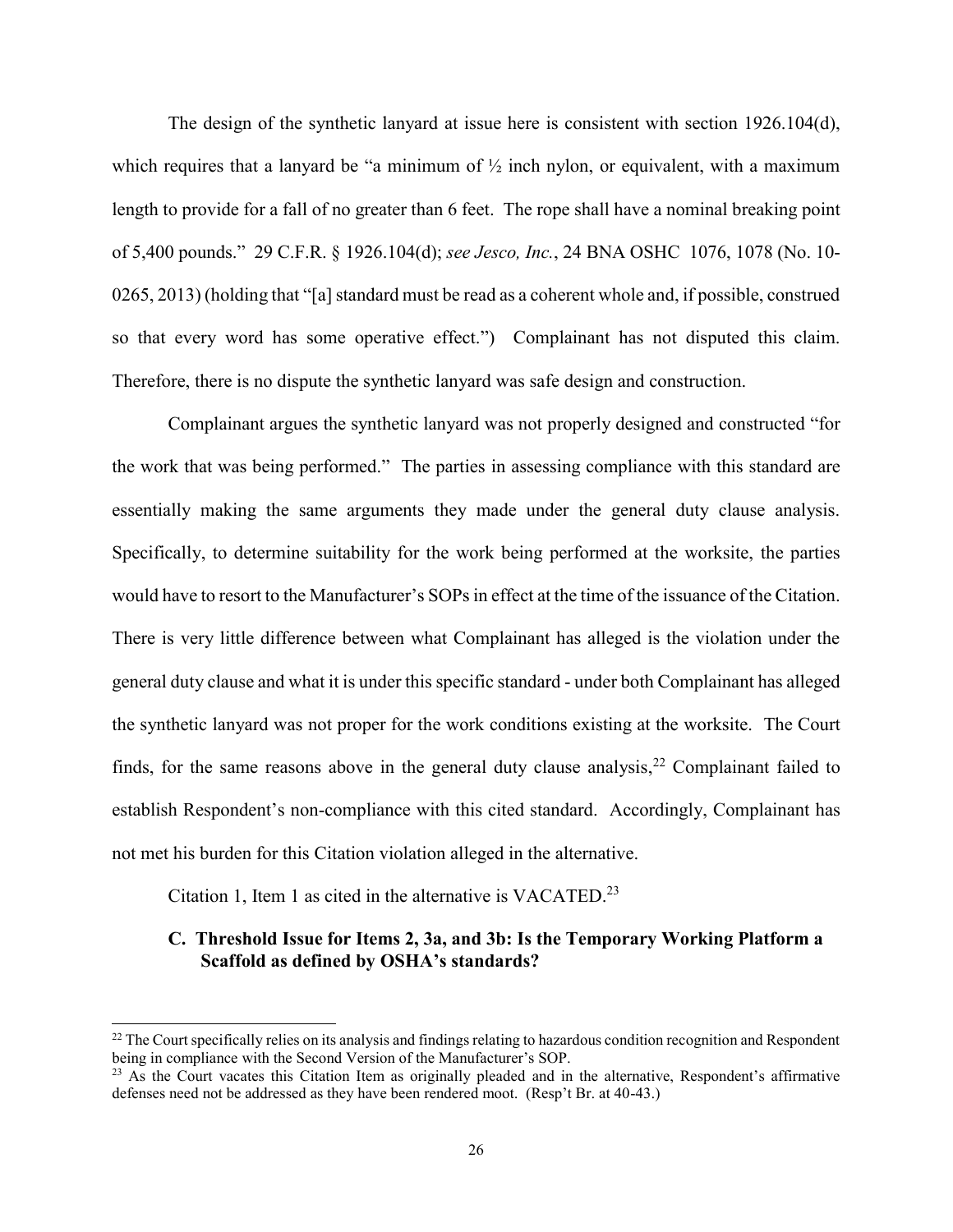Before analyzing Citation 1, Items 2, 3a and 3b, which allege scaffold violations, the Court must first determine whether the temporary working platform at issue here is a scaffold subject to OSHA's scaffolding regulations. Without this finding, the cited standards would not apply to Respondent. The Court finds Respondent's temporary working platform is a scaffold and subject to the cited regulations.

Respondent claims the platform is not a scaffold, as it is permanently attached to the column by a weld. (Resp't Br. at 27.) In this way, Respondent claims it is an extension of the floor being worked on. All of the witnesses who testified, who actually work in the industry, do not consider the platform to be a scaffold. (Tr. at 155, 309-310, 448-449, 451, 475, 774).

OSHA, however, has defined what it means by a scaffold that is subject to its scaffolding regulations. 29 C.F.R. § 1926.450(b)("Definitions"). Section 1926.450(b) defines a scaffold as the following: "any temporary elevated platform (supported or suspended) and its supporting structure (including points of anchorage), used for supporting employees or materials or both." 29 C.F.R. § 1926.450(b). A "platform" is defined as a "work surface elevated above lower levels. Platforms can be constructed using individual wood planks, fabricated planks, fabricated decks, and fabricated platforms." 29 CFR 1926.450(b). "When determining the meaning of the standard, the Commission must first look to its text and structure." *The Davey Tree Expert Co.*, 2016 WL 845440 at \*1 (No. 11-2556) (citing *Superior Masonry Builders Inc.*, 20 BNA OSHC 1182, 1184 (No. 96-1043, 2003)). If the meaning of the standard's language is "sufficiently clear" the inquiry ends. *Unarco Comm. Prods.*, 16 BNA OSHC 1499, 1502 (No. 89-1555, 1993).

Based on review of the plain language of the definition, the Court finds the definition of a scaffold is clear and unambiguous. The platform at issue here, where the decedent was actually standing, is elevated 33 feet above the floor below. Younk, Strange and Gruno all testified they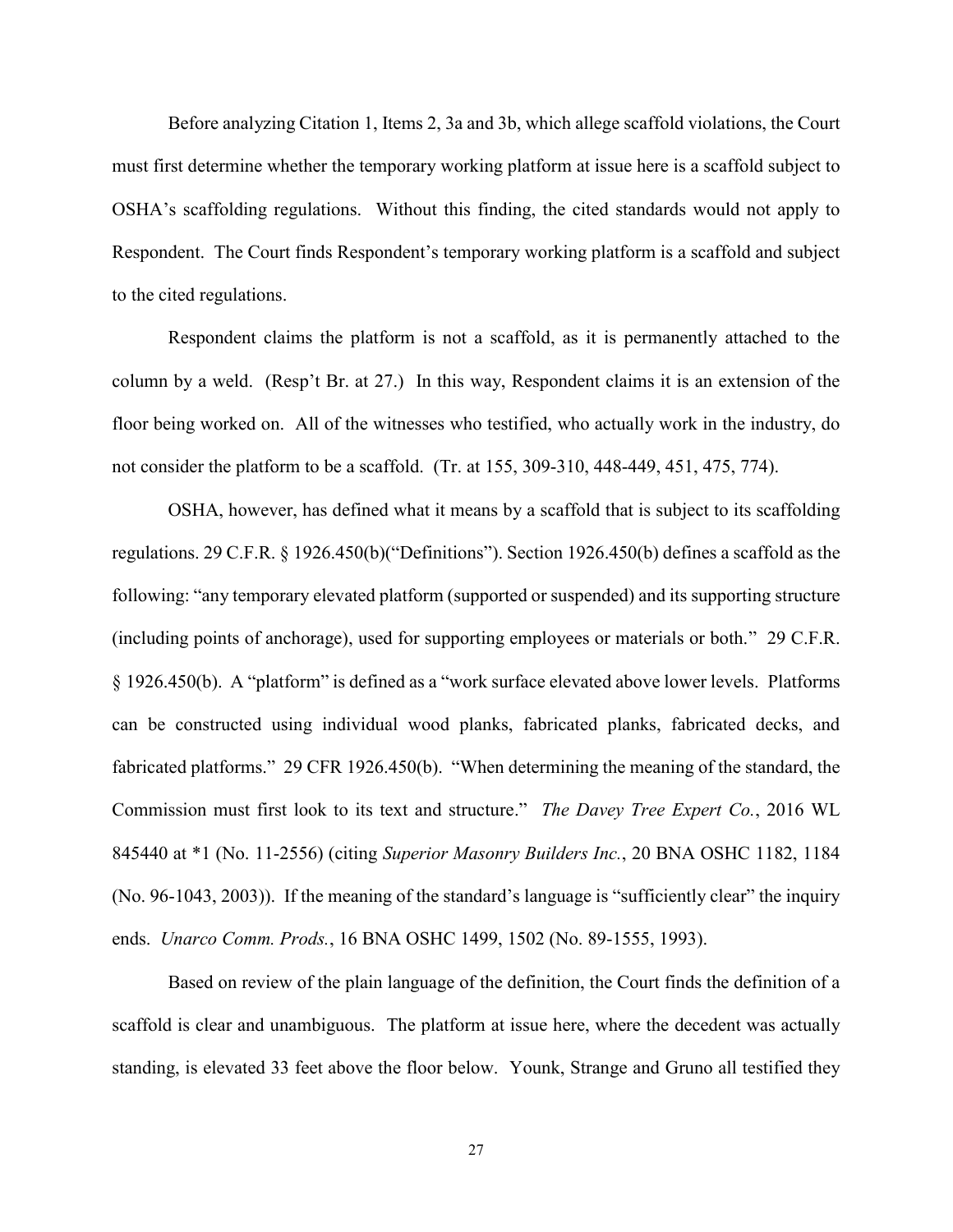agreed to this fact. (Tr. at 154-155, 341-342, 447-448, 544.)<sup>24</sup> It is also undisputed the platform at issue was used to support decedent while he performed exterior column splice work. Finally, it is undisputed after finishing the splice work at one location decedent would then remove the platform from the exterior column and move it to another location. (Tr. at 156).

In *Armstrong Steel Erectors*, 17 BNA OSHC 1385, 1389 (No. 92-262, 1995) the Commission addressed a similar issue where the employer argued that a "painter's pick" was not a scaffold as defined in OSHA's regulations. In that case, the Commission ruled, "whether a surface constitutes a scaffold is a question of fact to be answered by comparing the definition of a scaffold to the characteristics of the surface in question." *Armstrong Steel Erectors*, 17 BNA OSHC at 1389. The Commission ruled that the "painter's picks" were considered temporary, even though they were welded into place, because the workers moved and removed the "painter's picks" at the end of the project. Thus, the Commission determined the painter picks were considered scaffolds. *Armstrong Steel Erectors*, 17 BNA OSHC at 1389. Similarly, here, the elevated platform decedent was standing on was moved to a new location once he was finished splicing, despite being welded into place.

Respondent's expert testimony the platform is not considered a scaffold by the industry is undermined as his own firm authored a document designing a modified angel wing which was used by Respondent after the incident. The angel wing document indicated it is subject to the ANSI scaffold standards. (Ex. C-25.) It is hard to differentiate between the elevated wooden work platform and the angel wing - they both are temporary, they are both elevated, both can be moved and removed and people work on both. The Court questions how the expert could consider one a

<sup>&</sup>lt;sup>24</sup> While Younk and Gruno testified they did not consider the platform to be a scaffold, they were asked whether the platform met the components of the OSHA definition of a scaffold. Both of them agreed the platform was elevated and served to support a worker while performing a task. It is undisputed the platform was moved to a new location when the worker finished his splicing task. (Tr. at 156.)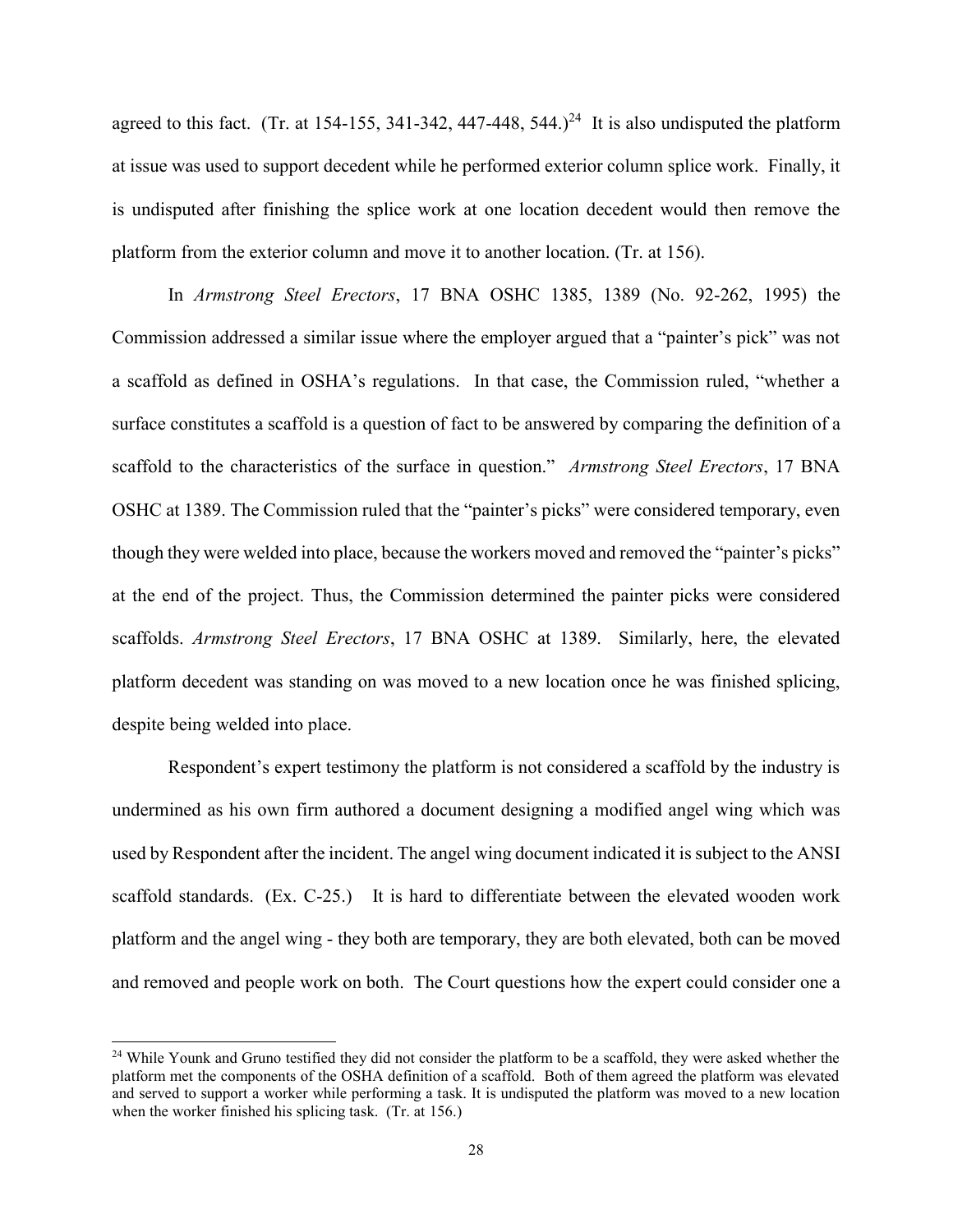scaffold and one not a scaffold. The Court also notes Respondent's expert testified that "the term between scaffolding and work platform, it's probably something we need to resolve internally within the industry to be in compliance...." (Tr. at 774.) When questioned regarding whether the platform was temporary "by virtue of the fact that you either have to cut it off or use a grinding wheel," the expert replied, "I'm somewhat semantics with regard to it. It's temporary because it's not part of the permanent facility structure. It would not be left in place." (Tr. at 675-676.) Respondent's expert opinion, on the issue on whether the platform was considered a scaffold, is given no weight. The Court finds just because an industry practice is out of sync with the regulation, the industry does not override the requirement of the OSHA regulation.

Respondent has not argued or advanced a lack of fair notice affirmative defense for this issue. In any event, the defense would be difficult to shoulder in light of the *Armstrong. See Corbesco Inc. v. Sec'y of Labor*, 926 F.2d 422, 428 (5th Cir. 1991) (holding notice is provided through Commission decisions).

The Court determines the subject platform is a scaffold, as defined by OSHA regulations. This ruling is applicable to Citation 1, Items 2, 3a and 3b.

### **D. Citation 1, Item 2 – The Alleged Scaffold Design Violation**

Complainant alleged a violation of the Act as follows:

29 C.F.R. 1926.451(a)(6): Scaffolds were not designed by a qualified person:

On or about February 24, 2015, and at times prior thereto, employees were exposed to fall hazards greater than 10 feet while welding from scaffolds located on the  $6<sup>th</sup>$ floor of the replacement hospital that were not designed by a qualified person.

*See* Citation at 7. The cited standard, section 1926.451(a)(6), provides in pertinent part: "General requirements. (a) Capacity (6) Scaffolds shall be designed by a qualified person and shall be constructed and loaded in accordance with that design." 29 C.F.R. § 1926.451(a)(6).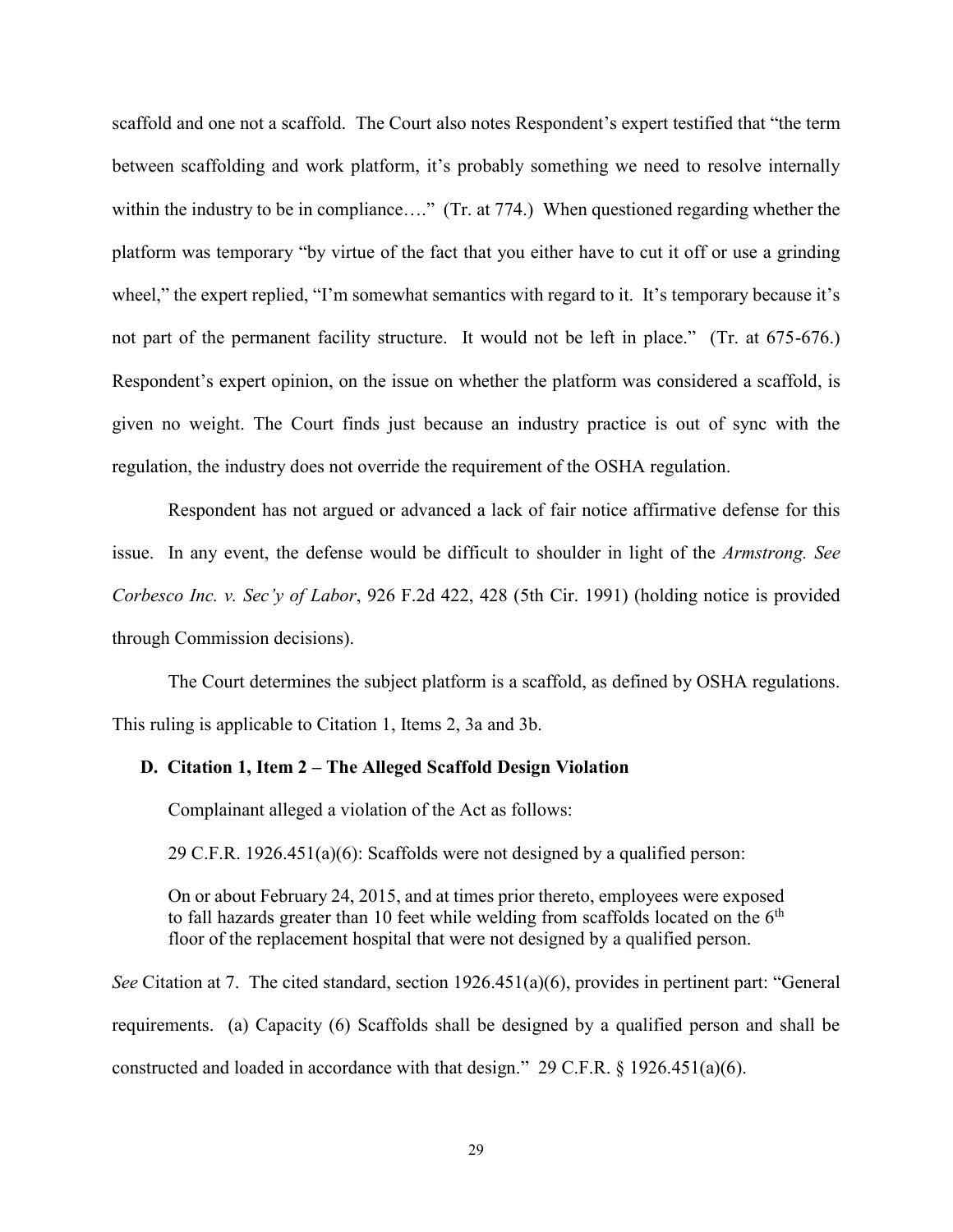It is undisputed Respondent does not know specifically who designed the scaffold at issue here. (Resp't Br. at 31.) Respondent claims the design has been passed down by journeymen for decades, but also, decedent himself constructed and loaded his scaffold in accordance with that design. (Resp't Br. at 31-32.) Thus, the relevant issues for the Citation item are whether the "decades of journeyman" evidence in this case is sufficient to constitute a "qualified person," as defined by OSHA regulations, and whether the evidence supports Respondent's claim decedent constructed and loaded the scaffold in accordance with that design or decedent himself was a qualified person. As discussed below, the Court finds that the scaffold was not designed by a qualified person, as required by OSHA's regulations.

#### **1. The Standard Applies**

As found above, the subject temporary work platform is a scaffold under the terms of this standard. The cited standard applies.

### **2. The Standard Was Violated**

Complainant claims Respondent violated the standard because the temporary work platform was not designed by a qualified person. (Sec'y Br. at 32-34.) Respondent argues although Respondent does not know precisely who designed the temporary work platform:

the design of this work platform has been passed down from prior generations of iron workers to current generations of iron workers. In this regard, *each work platform is designed by the iron worker constructing it* and utilizing it. No two work platforms are identical.

(Resp't Br. at 31)(emphasis added). Respondent also claims the decedent was a "qualified person"

as defined by OSHA's regulations. (Resp't Br. at 30.)

The relevant OSHA regulation provides:

*Qualified* means one who, by possession of a recognized degree, certificate, or professional standing, or who by extensive knowledge, training, and experience,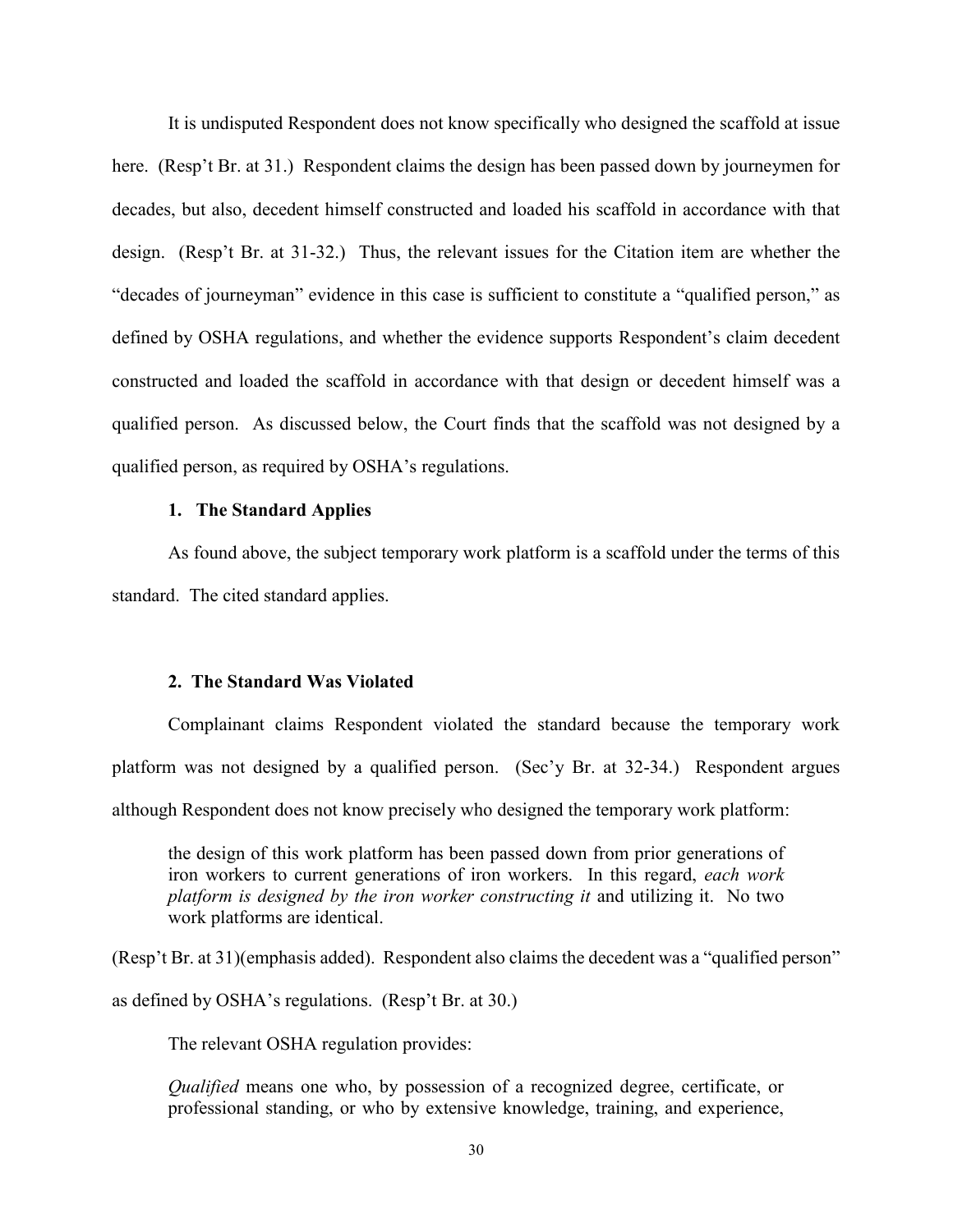has successfully demonstrated his/her ability to solve or resolve problems related to the subject matter, the work, or the project.

29 C.F.R. § 1926.450(b). Applying the definition to the facts of this Citation Item, the question becomes whether the scaffold at issue here was designed by someone who has demonstrated the ability to solve or resolve problems *in the subject scaffold* by either (1) possession of a recognized degree, certificate or professional standing, or  $(2)$  extensive knowledge, training and experience.<sup>25</sup>

Here, the Court finds to satisfy the qualified person requirements, the evidence must show Respondent's qualified person who designed the subject scaffold, whoever that may be, must be qualified in scaffolding design. It is undisputed the record does not contain any evidence of a previous journeyman's "recognized degree, certificate or professional standing" in scaffold design demonstrating the ability to solve or resolve problems in the subject scaffold. 29 C.F.R. § 1926.450(b)("qualified"); (Resp't Br. at 31.) Therefore, in order to satisfy the requirements of the cited standard, Respondent must establish its qualified person who designed the subject scaffold had "extensive knowledge, training and experience" that demonstrated the ability to solve or resolve problems in the subject scaffold. 29 C.F.R. § 1926.450(b)("qualified"). At a minimum, the Court finds the qualified person must demonstrate knowledge and training and work experience of the OSHA scaffolding regulations found at 29 C.F.R.  $\S 1926.454.^{26}$  A review of those

<sup>&</sup>lt;sup>25</sup> Respondent gleams over the clear interpretation of the definition which requires "training, experience and knowledge." Respondent argues long term experience from being on the job meets the requirement all three. The Court interprets the person must be qualified by extensive experience and training and experience. The use of the word "and" as opposed to "or" is a clear indication a person must possess all three to be a qualified person. *See, e.g., United States v. Wong Kim Bo*, 472 F.2d 720, 722 (5th Cir. 1972) ("[W]ords in statutes should not be discarded as 'meaningless' and 'surplusage' when Congress specifically and expressly included them...."); *accord* [*AKM LLC dba] Volks [Constructors v. Secretary of Labor*], 675 F.3d [752,] 756 [(D.C. Cir. 2012)] ("[W]e must be 'hesitant to adopt an interpretation of a congressional enactment which renders superfluous another portion of that same law.' " (quoting *United States v. Jicarilla Apache Nation*, 564 U.S. 162, 185 (2011)))." *Delek Ref., Ltd. v. Occupational Safety & Health Review Comm'n*, 845 F.3d 170, 177–78 (5th Cir. 2016).

<sup>&</sup>lt;sup>26</sup> The training requirements for scaffold erection, disassembly, moving, operating, repairing or maintaining or inspecting a scaffold state as follows:

<sup>1926.454(</sup>b) The employer shall have each employee who is involved in erecting, disassembling, moving, operating,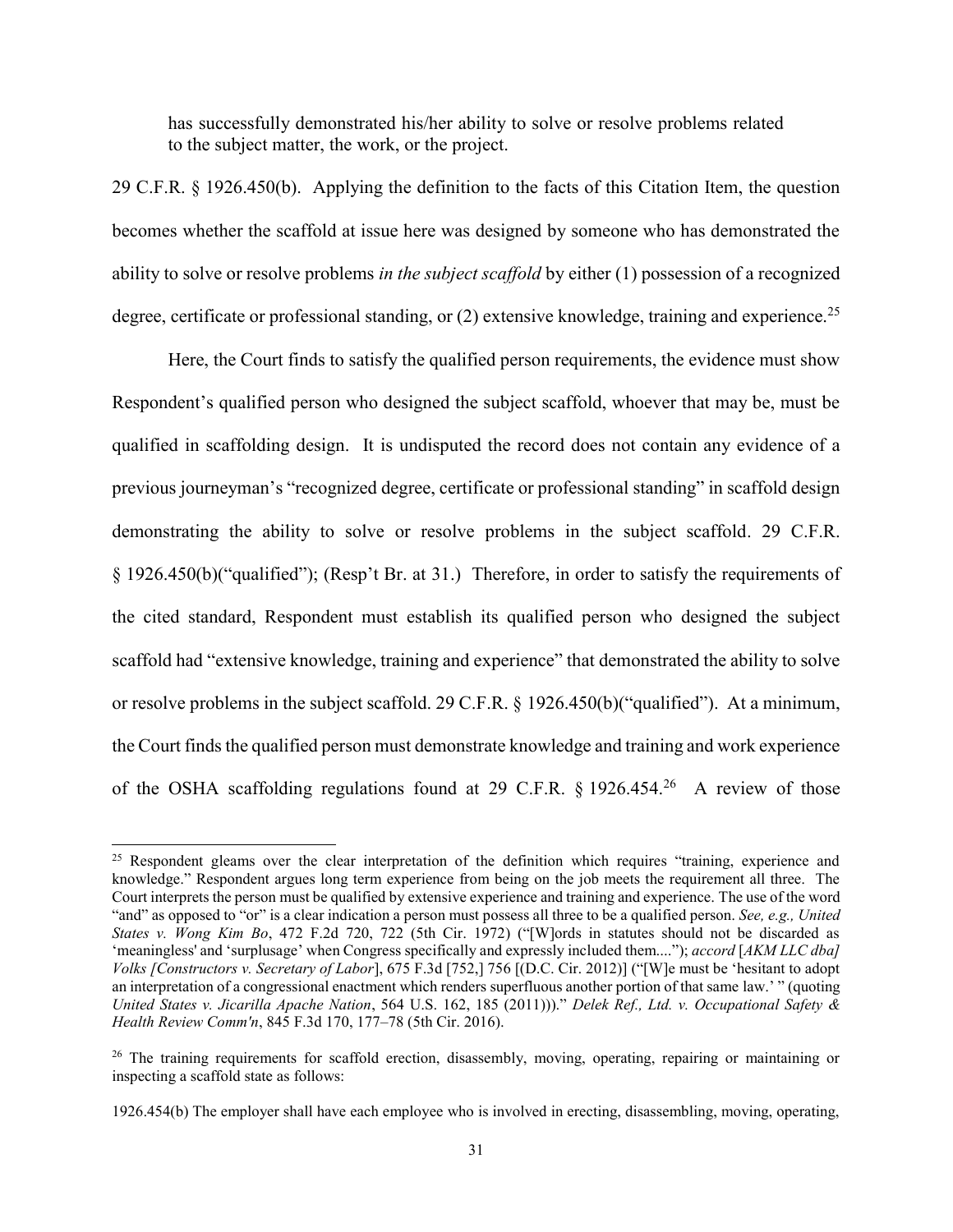regulations reveals the qualified person must have demonstrated knowledge that includes horizontal and vertical loading, load-carrying capacities, structural integrity, and scaffolding hazards, of the subject scaffold. *See, e.g.*, 29 C.F.R. §§ 1926.454.(a)(4), (b)(1), (b)(3). The record does not contain such evidence for any of the previous journeymen or decedent himself.

For example, in contrast to the expert's post-mortem analysis, there is no evidence of preconstruction knowledge of maximum horizontal and vertical loading calculations, load placement, structural integrity, placement of the welder and front end scaffold design by anyone, including the decedent. Similarly, there is no evidence of knowledge of anyone's ability to recognize a hazard that might present itself when the scaffold is constructed, including the decedent. There is also no evidence anyone knew the calculations of the angle iron arms, the placement of boards to prevent slippage, or the placement of the pitch to avoid tripping on the subject scaffold, including the decedent. Additionally, one with knowledge of the regulations and hazard recognition, and

1926.454(b)(1)

 $\overline{a}$ 

1926.454(b)(2)

1926.454(b)(3)

1926.454(b)(4)

repairing, maintaining, or inspecting a scaffold trained by a competent person to recognize any hazards associated with the work in question. The training shall include the following topics, as applicable:

The nature of scaffold hazards;

The correct procedures for erecting, disassembling, moving, operating, repairing, inspecting, and maintaining the type of scaffold in question;

The design criteria, maximum intended load-carrying capacity and intended use of the scaffold;

Any other pertinent requirements of this subpart.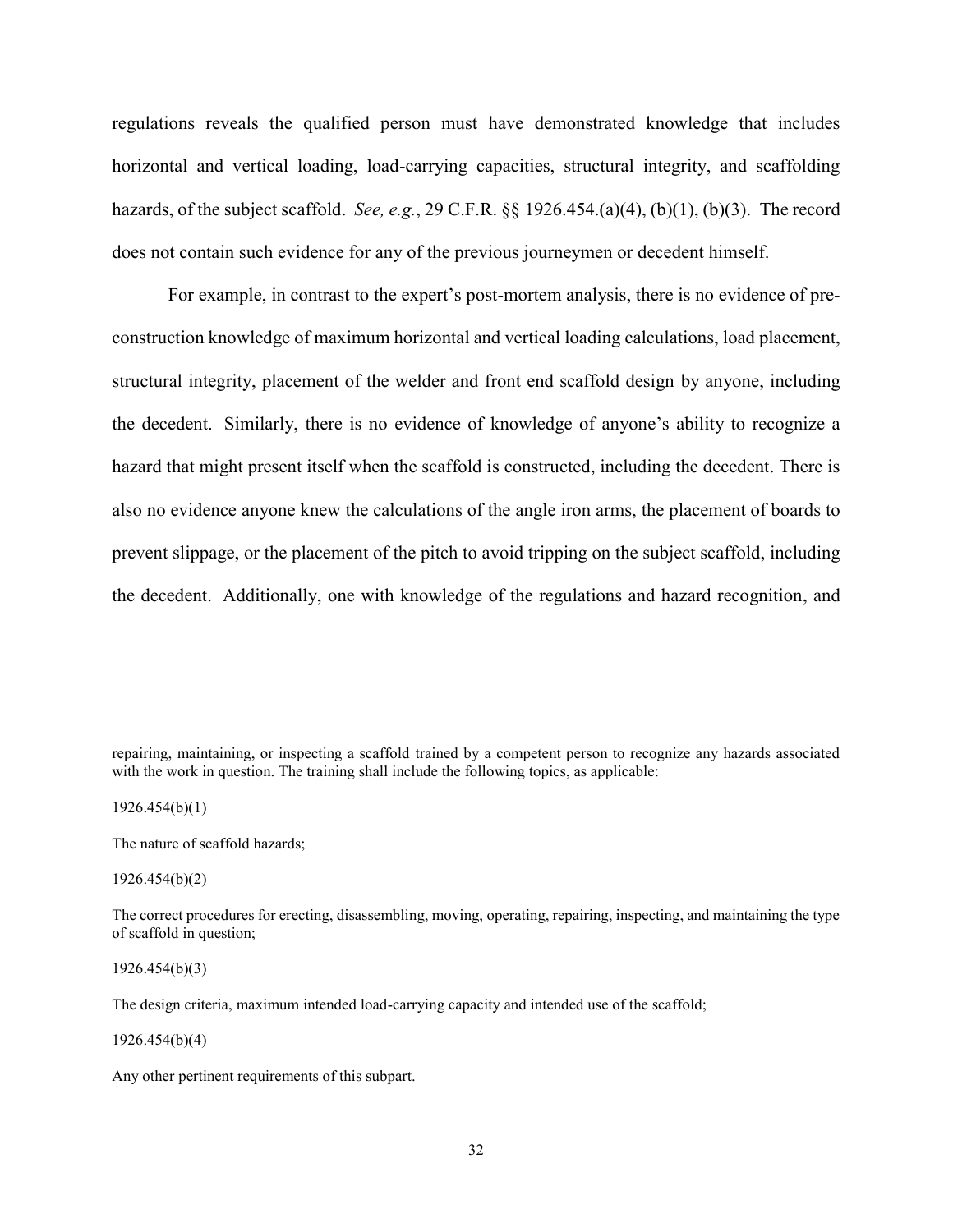trained in OSHA regulations which require damaged equipment to be taken out of production, would not have put damaged equipment into use.<sup>27</sup> (Tr. at 354-356.)

While the qualified person does not need to be an engineer to design it – the qualifications of the qualified person must demonstrate more knowledge than what was imparted to the Court at the trial. Merely giving the Court training records, and relaying bullet points of a toolbox talk, does not demonstrate what someone learned and the knowledge the person possessed. Additionally, telling the Court the courses someone took without detailing the content of the courses does not provide much in the way of demonstration of that person's abilities.<sup>28</sup> Finally, the expert's analysis, completed post incident, does not establish compliance since his analysis of the scaffold was limited to assessing load capacity, focusing on the loading at the weld that attached the scaffold to the column on which decedent was working. (Tr. at 770; Ex. R-18.) The expert's testimony and report did not analyze any other aspect of the subject scaffold, such as the pitch point of the planks, or other scaffolding requirements, such as the minimum gap requirement between the planks of the scaffold. (Tr. at 780.) The expert also testified the boards were loose and could move in the forward direction, which could destabilize the person working on it.<sup>29</sup> (Tr. at 700-701.)

While Respondent's qualified person may have been an experienced welder and ironman – the subject matter at issue here is scaffold design. Merely reproducing a platform that had been developed by someone in the past and having no accidents, until now, does not make the person who constructed the scaffold a qualified person as defined by OSHA's regulations. *Mineral* 

<sup>&</sup>lt;sup>27</sup> 29 CFR 1926.451(f)(4). Evidence indicates the side bar is missing about a 1.2 inch of length. (Ex. C-10 at 29).

<sup>&</sup>lt;sup>28</sup> The testimony indicates decedent had basic scaffold training. The training would not have dealt with the design of the scaffold. (Tr. at 292-294; Ex. C-57.)

 $29$  He testified that it was "likely" the worker would be restrained from falling in that instance because he would be wearing a retractable lanyard. (Tr. at 701.) However, the issue for this Citation Item is not the lanyard, but demonstration of the knowledge of the requirements of a scaffold, which includes a stable platform. 29 C.F.R. § 1926.454.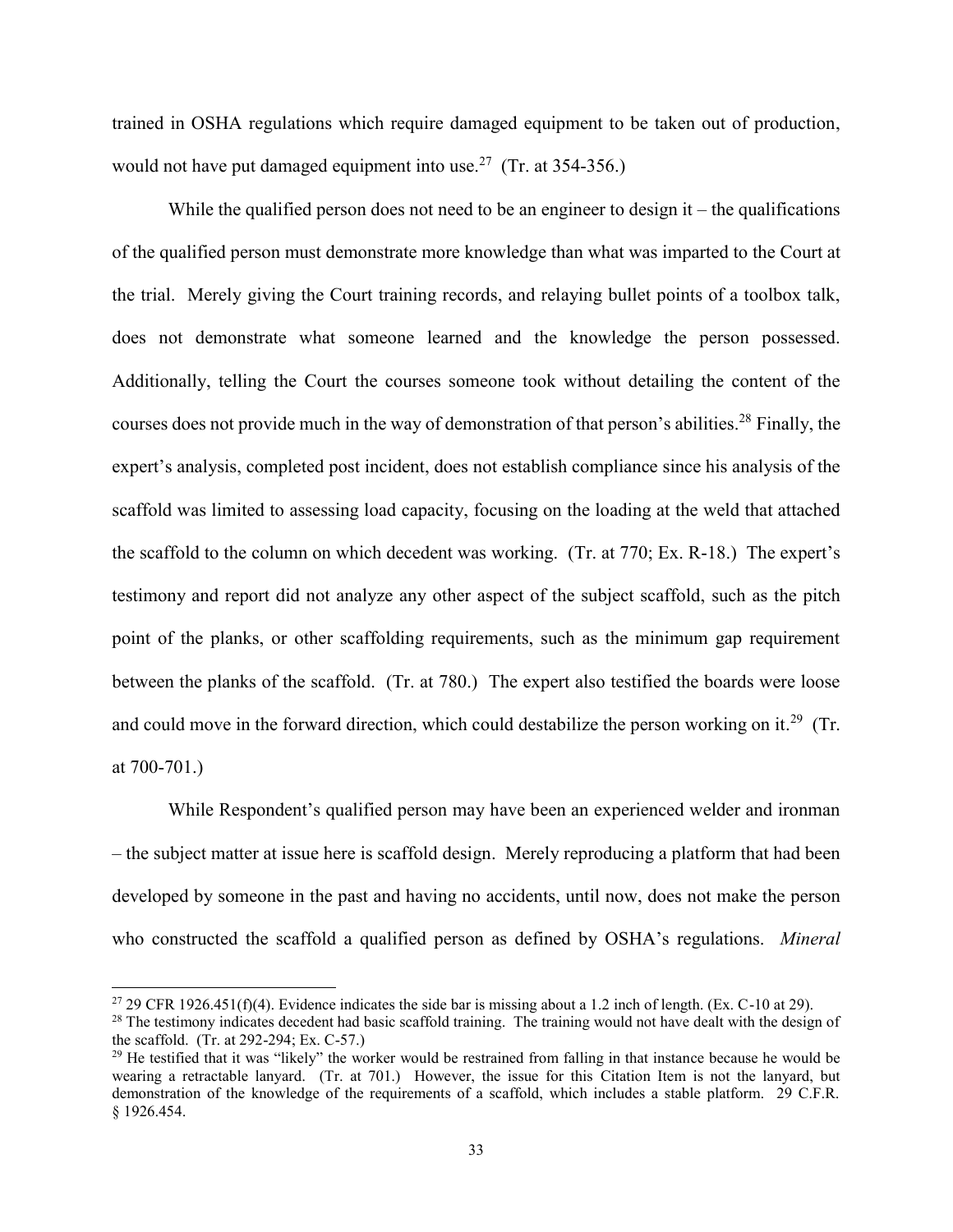*Industries & Heavy Constr. Group v. OSHRC*, 639 F.2d 1289, 1294 (5th Cir. 1981) ("The goal of the Act is to prevent the first accident, not to serve as a source of consolation for the first victim or his survivors.").

To the extent Respondent claims there was no hazard because the platform was adequately designed based on prior generations of qualified journeymen, the Court rejects this argument. *Bunge Corp.*, 638 F.2d 831, 834 (5th Cir. 1981) ("Unless the general standard incorporates a hazard as a violative element, the proscribed condition or practice is all that the Secretary must show; hazard is presumed and is relevant only to whether the violation constitutes a 'serious' one."). Respondent's expert indicated, due to the opening in front of the elevated platform, it was possible that a worker could lose his balance. (Tr. at 700-701.) In losing his balance, the worker could fall or sustain a serious injury. (Tr. at 701. On the drawing the expert prepared, there appears to be a 10-12 inch gap. (Ex. R-18 at 3); *see also* Exs. C-19 at 7-8 (picture shows the gaps and the decedent's attempts to fill the gap with a smaller board). CSHO St. Clair also testified a pivot point caused by the clamp was located at a place on the platform that could cause a worker backing up to trip. (Tr. at 932.) Thus, while after the fact testing by the expert reveals it was structurally sound from an engineering standpoint, therefore eliminating a collapse hazard, the design did not take into consideration the probability of the board moving forward and the pivot point being a tripping or fall hazard. The pivot point prevented the back board from moving, but nothing prevented the front one from moving and the possibility of tripping over the pinch point.

The Court finds Respondent has not shown a qualified person, as defined by OSHA's regulations, designed the scaffold at issue here. The terms of the standard have been violated.

### **3. The Decedent Was Exposed to the Violative Condition**

34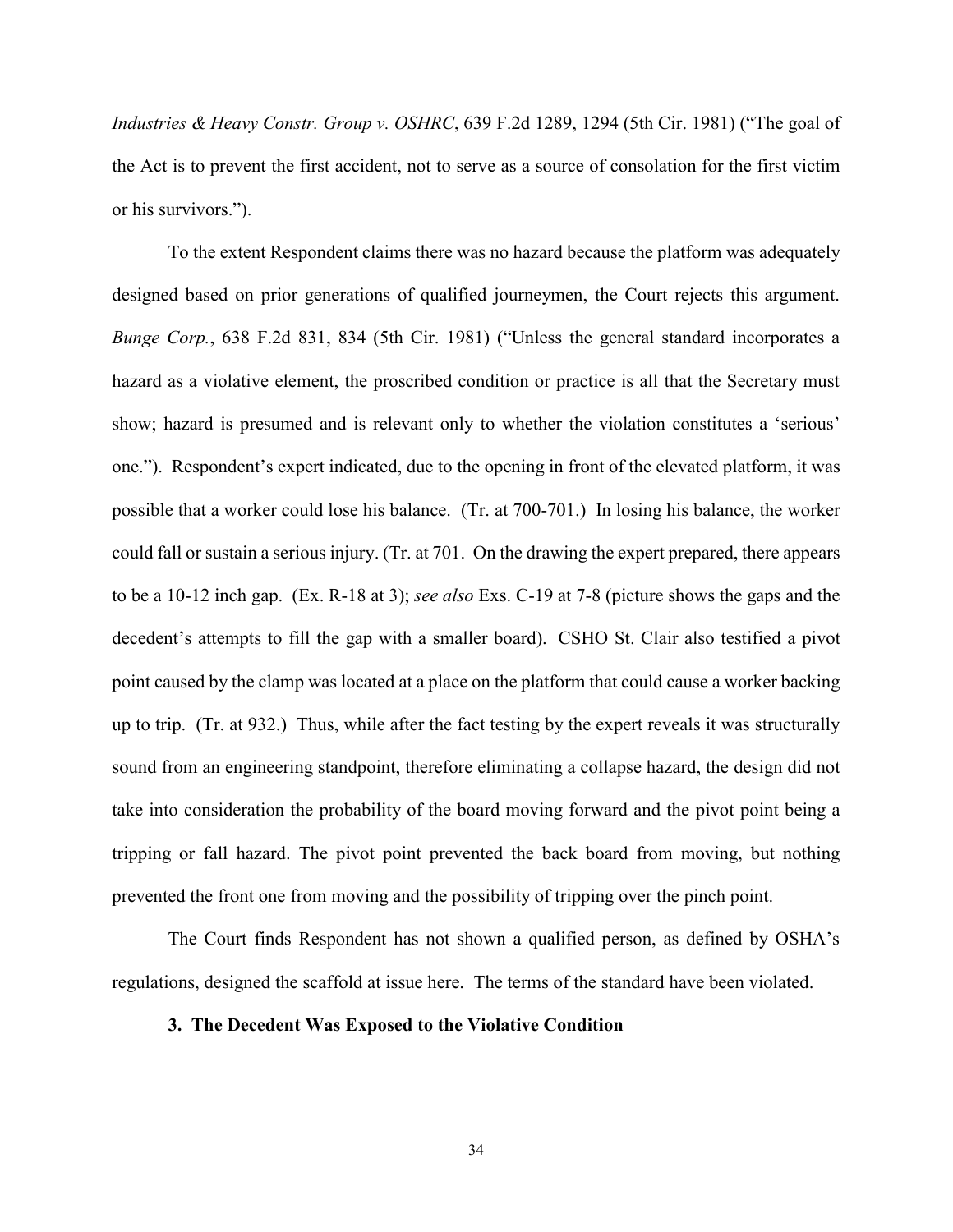Complainant claims decedent was exposed to a fall hazard by working on a temporary working platform that was not designed by a qualified person. (Sec'y Br. at 34.) Respondent has made no claims in this regard. The Commission does not require definitive proof of actual exposure to the hazard; rather, the question is whether employees have access to the hazard. *Gilles & Cotting, Inc.*, 3 BNA OSHC 2002 (No. 504, 1976). Access to a hazardous condition exists "if there is a 'reasonable predictability' that employees 'will be, are, or have been in' the 'zone of danger.'" *Kokosing*, 17 BNA OSHC 1869 (citing *Capform, Inc.*, 16 BNA OSHC 2040 (No. 91- 1613, 1994)). Here, it is undisputed decedent was working on the scaffold at issue, for hours, on the day of the incident. (Tr. at 235.) Complainant established exposure for this Citation Item.

# **4. Respondent Knew or, with the Exercise of Reasonable Diligence, Could Have Known of the Violative Condition**

Complainant must establish the employer had knowledge of the violative condition. *W.G. Yates & Sons Const. Co. v. OSHRC*, 459 F.3d 604, 607 (5th Cir. 2006); *see also Horne Plumbing & Heating Co. v. OSHRC*, 528 F.2d 564, 568 (5th Cir. 1976). "To establish knowledge, Complainant must prove the employer knew or, with the exercise of reasonable diligence, should have known of the conditions constituting the violation." *Jacobs Field Svcs*. *N.A.,* 25 BNA OSHC 1216 (No. 10-2659, 2015) (citing *Contour Erection & Sliding Sys., Inc*., 22 BNA OSHC 1072, 1073 (No. 06-0792, 2007)).

Complainant claims Respondent had knowledge decedent worked on a temporary working platform was not designed by a qualified person. (Sec'y Br. at 34-35.) Respondent has not made any express argument in this regard, other than claiming it believes the temporary working platform was not a scaffold, and that even so, decedent was a qualified person. The Court rejects Respondent's arguments, and finds that, under Commission precedent, Respondent had knowledge it knew of the violative conditions related to the temporary working platform.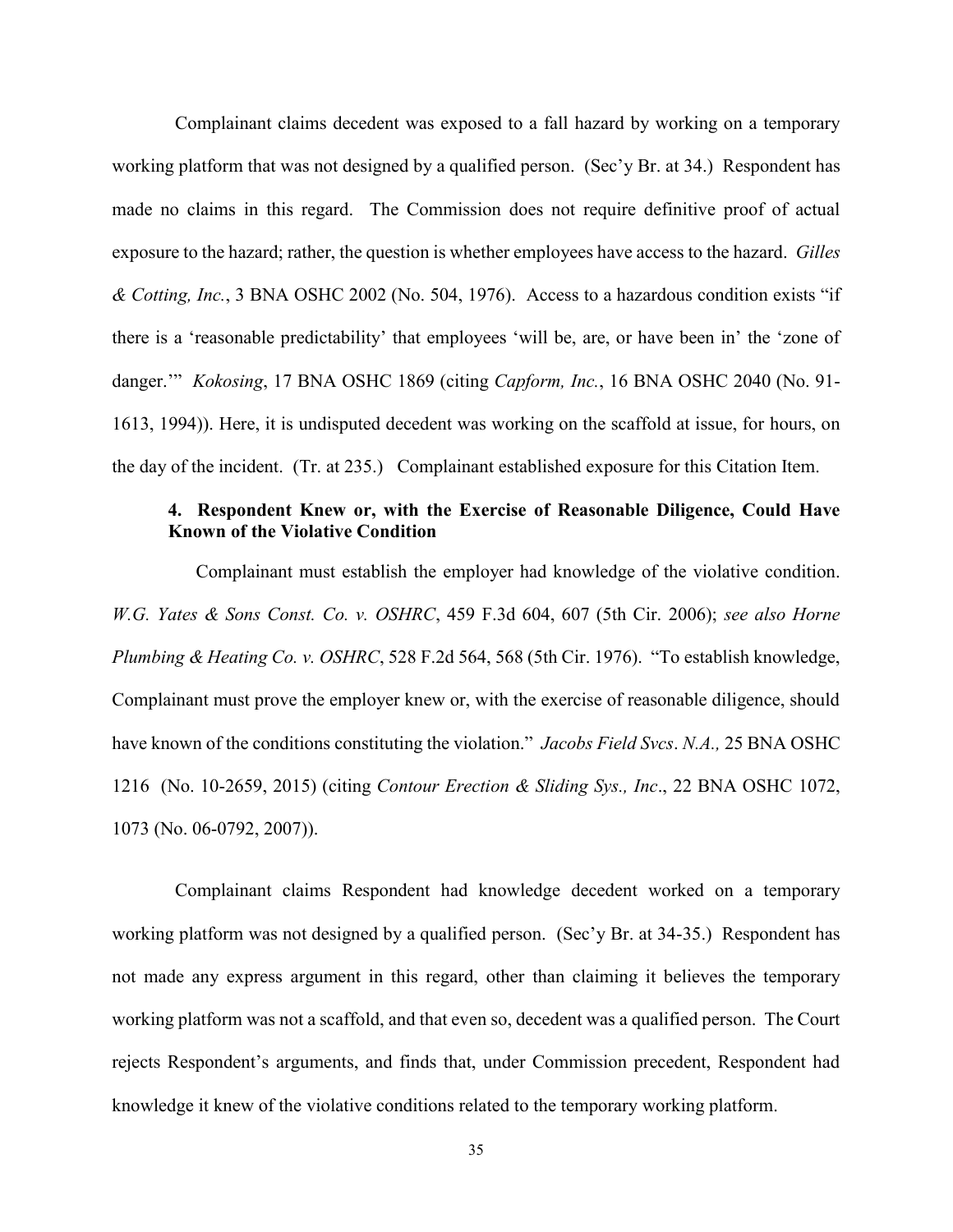Despite Respondent's witnesses claiming they did not consider the temporary work platform as a scaffold, Respondent is responsible for knowing OSHA's requirements. *See S&G Packaging Co.*, 19 BNA OSHC 1504, 1507 n.12 (No. 98-1107, 2001) (holding that even though no one else in the industry takes the precaution that OSHA prescribes, lack of knowledge or lack of notice is not established essentially because a standard that prescribes a particular precaution gives notice that it is required without regard to what industry thinks). As discussed above, Younk and Gruno knew well the characteristics of the platform: that it was elevated, in this instance 33 feet above the floor below; and it was used to support decedent as he worked. Younk and Gruno also knew the decedent's qualifications, and lack thereof in scaffolding certification and training. *Phoenix Roofing, Inc.*, 17 BNA OSHC 1076, 1079 (No. 90-2148, 1995) ("Employer knowledge is established by a showing of employer awareness of the physical conditions constituting the violation"), *aff'd,* 79 F.3d 1146 (5th Cir. 1996) (unpublished). Younk's and Gruno's knowledge, as supervisors, is imputed to Respondent. *Access Equip. Sys., Inc.*, 18 BNA OSHC 1718, 1726 (No. 95-1449, 1999) ("[K]nowledge can be imputed to the cited employer through its supervisory employee.")

Complainant has established knowledge of this violation for this Citation Item.

### **5. The Violation was Serious**

A violation is classified as serious under the Act if "there is substantial probability that death or serious physical harm could result." 29 U.S.C. § 666(k). Commission precedent requires a finding "a serious injury is the likely result if an accident does occur." *Mosser Constr., Inc.*, 23 BNA OSHC 1044, 1046 (No. 08-0631, 2010) (citation omitted); *see Omaha Paper Stock Co. v. Sec'y of Labor*, 304 F.3d 779, 784 (8th Cir. 2002). Complainant does not need to show there was a substantial probability an accident would occur; he need only show if an accident did occur,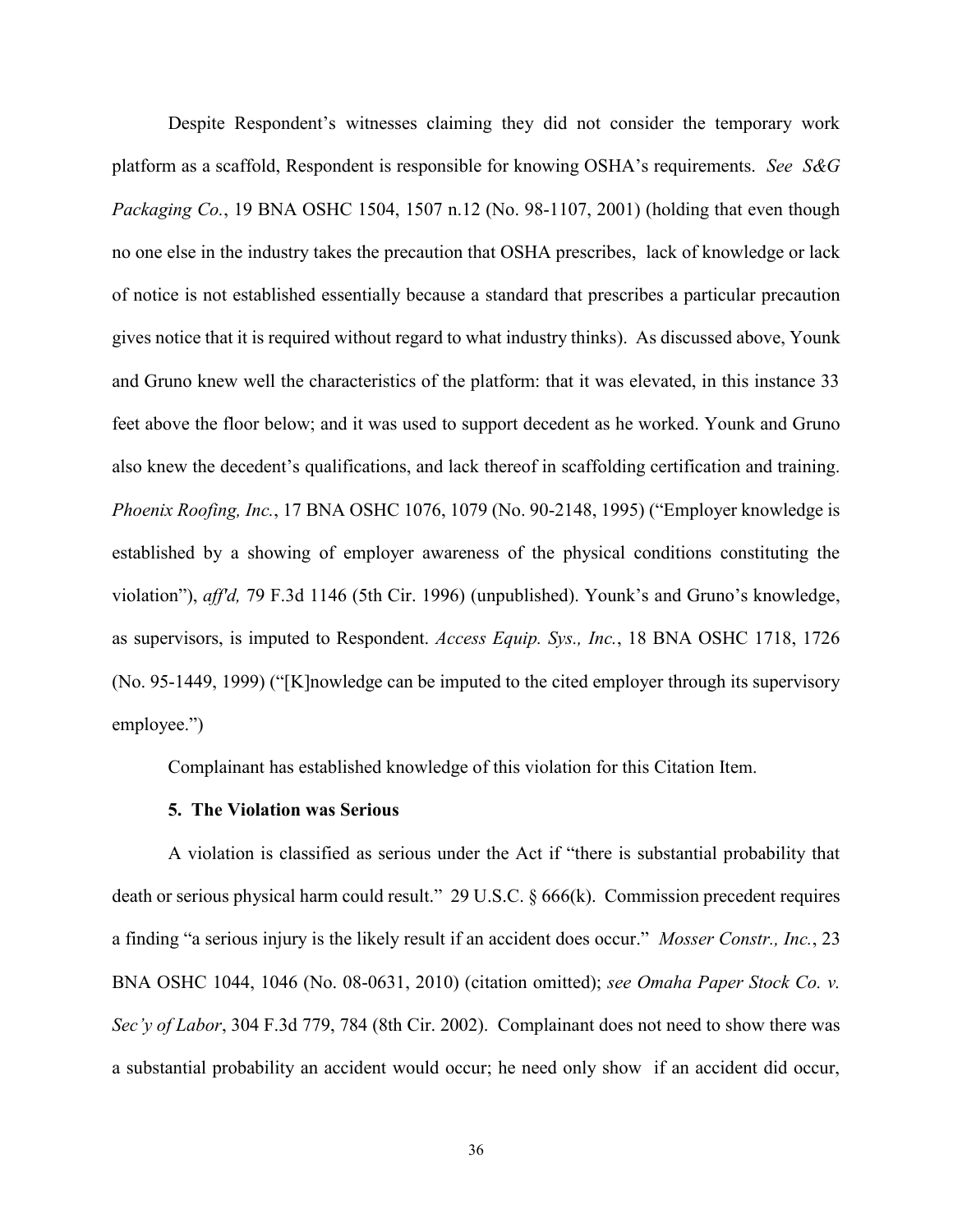serious physical harm could result. *See Trinity Industries, Inc.*, 504 F.3d 397, 401 (3d Cir. 2007).

The facts of this case show the violation of this standard resulted in decedent falling from a height

of 33 feet, and died as a result. The violation here is properly classified as serious.

Based on the foregoing, the Court finds Complainant has established a serious violation of

29 C.F.R. § 1926.451(a)(6). Accordingly, Citation 1, Item 2 shall be AFFIRMED as a serious

citation..

## **E. Citation 1, Item 3a – The Alleged Scaffold Inspection Violation**

Complainant alleged a violation of the Act as follows:

29 C.F.R. 1926.451(f)(3): Scaffolds and scaffold components were not inspected for visible defects by a competent person before each work shift, and after any occurrence which could affect a scaffold's integrity:

On February 24, 2015, the employer did not ensure site built scaffolds were inspected by a competent person before each shift. This condition exposed employees to fall hazards greater than 10 feet.

*See* Citation at 8. Section 1926.451(f)(3) provides in pertinent part: "(f) Use. (3) Scaffolds and

scaffold components shall be inspected for visible defects by a competent person before each work

shift, and after an occurrence which could affect a scaffold's structural integrity." 29 C.F.R.

 $§$  1926.451(f)(3).

 $\overline{a}$ 

## **1. The Standard Applies**

As noted above, the temporary work platform has been found to be a scaffold, as defined

by the OSHA's requirements. The cited standard applies.

## **2. The Standard Was Violated**

The issue here is whether the decedent was a competent person, as defined in OSHA's

regulations.<sup>30</sup> The relevant regulation provides that a:

<sup>&</sup>lt;sup>30</sup> The requirements of a qualified person, as discussed above regarding Item 2, are slightly different than the requirements of a competent person at issue for this Citation item, Items 3a and 3b.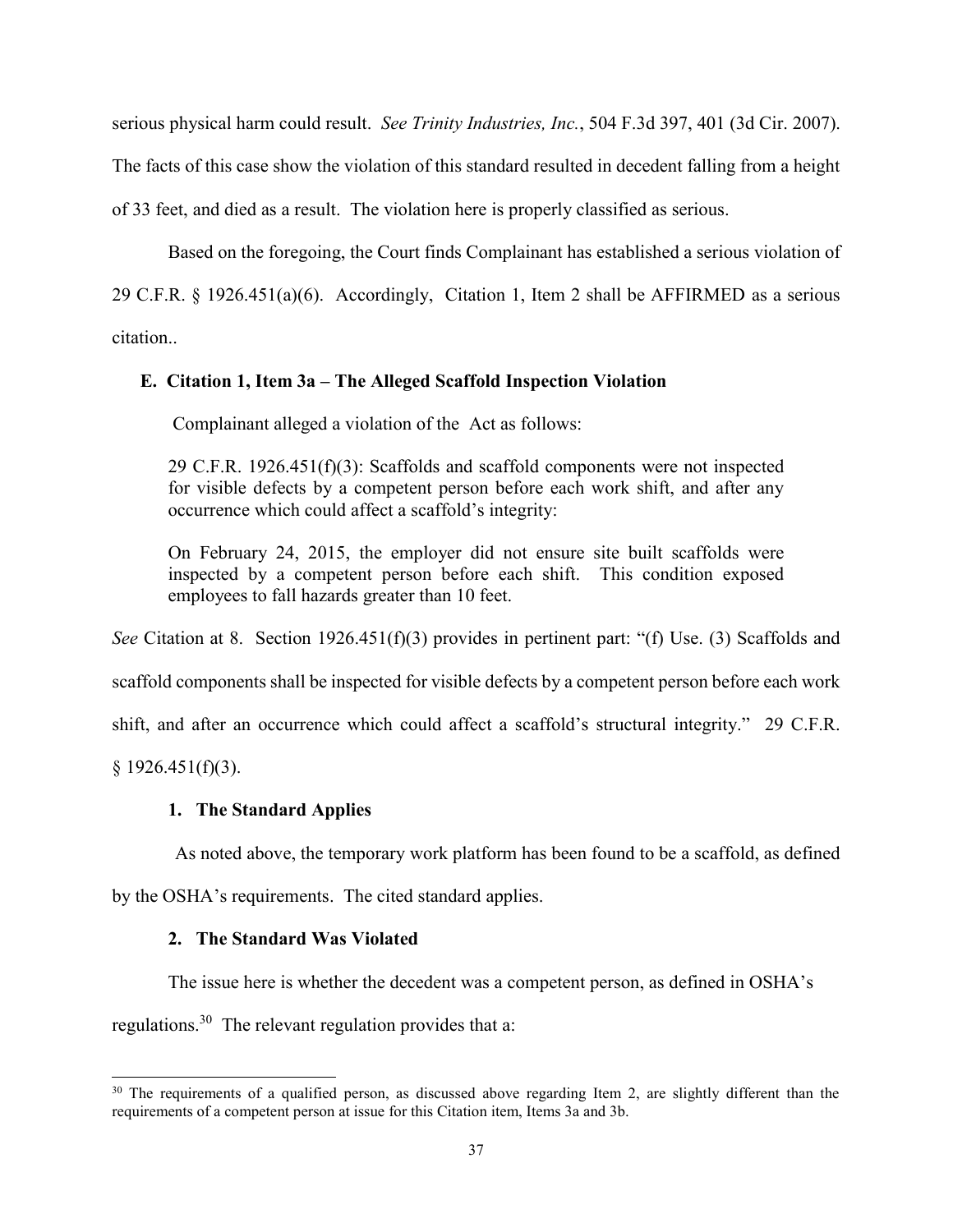*Competent person* means one who is capable of identifying existing and predictable hazards in the surroundings or working conditions which are unsanitary, hazardous, or dangerous to employees, and who has authorization to take prompt corrective measures to eliminate them.

29 C.F.R. § 1926.450(b)("Definitions"). Regarding section 1926.451(f)(3), the preamble

provides:

[T]"he Agency notes that the criteria for a "competent person" depend on the situation in which the competent person is working. For example, a "competent person" for the purposes of this provision must have had specific training in and be knowledgeable about the structural integrity of scaffolds and the degree of maintenance needed to maintain them. The competent person must also be able to evaluate the effects of occurrences such as a dropped load, or a truck backing into a support leg that could damage a scaffold. In addition, the competent person must be knowledgeable about the requirements of this standard. A competent person must have training or knowledge in these areas in order to identify and correct hazards encountered in scaffold work.

Final Rule, "Safety Standards for Scaffolds Used in the Construction Industry," 61 Fed. Reg.

46026-01 (Aug. 30, 1996). OSHA has also issued a letter of interpretation regarding the

requirements of a competent person:

Thus, successful completion of a course does not, alone, necessarily establish an individual as a 'competent person' for a number of reasons. By its terms, the definition of a 'competent person' compels the employer to select an employee based upon his or her **capability** to identify hazards. The course may not be sufficiently comprehensive with respect to the information needed to meet the knowledge requirement in the definition. Remember that the type and extent of the knowledge will vary with what is necessary to successfully perform the task required of the competent person in the standard. Also, the course may not adequately test the employee's understanding of the course material.

Finally, the definition of a competent person requires the individual to have the authority to take prompt corrective action. No course can provide that authority, since it can only be provided by the employer.

OSHA Interpretation Letter ("Re: Requirements for being designated a competent person under

Part 1926 Subpart L (Scaffolds)", June 17, 2005 (emphasis in original). Simply stated a competent

person is one:

1. Who knows the hazards existing and likely to exist;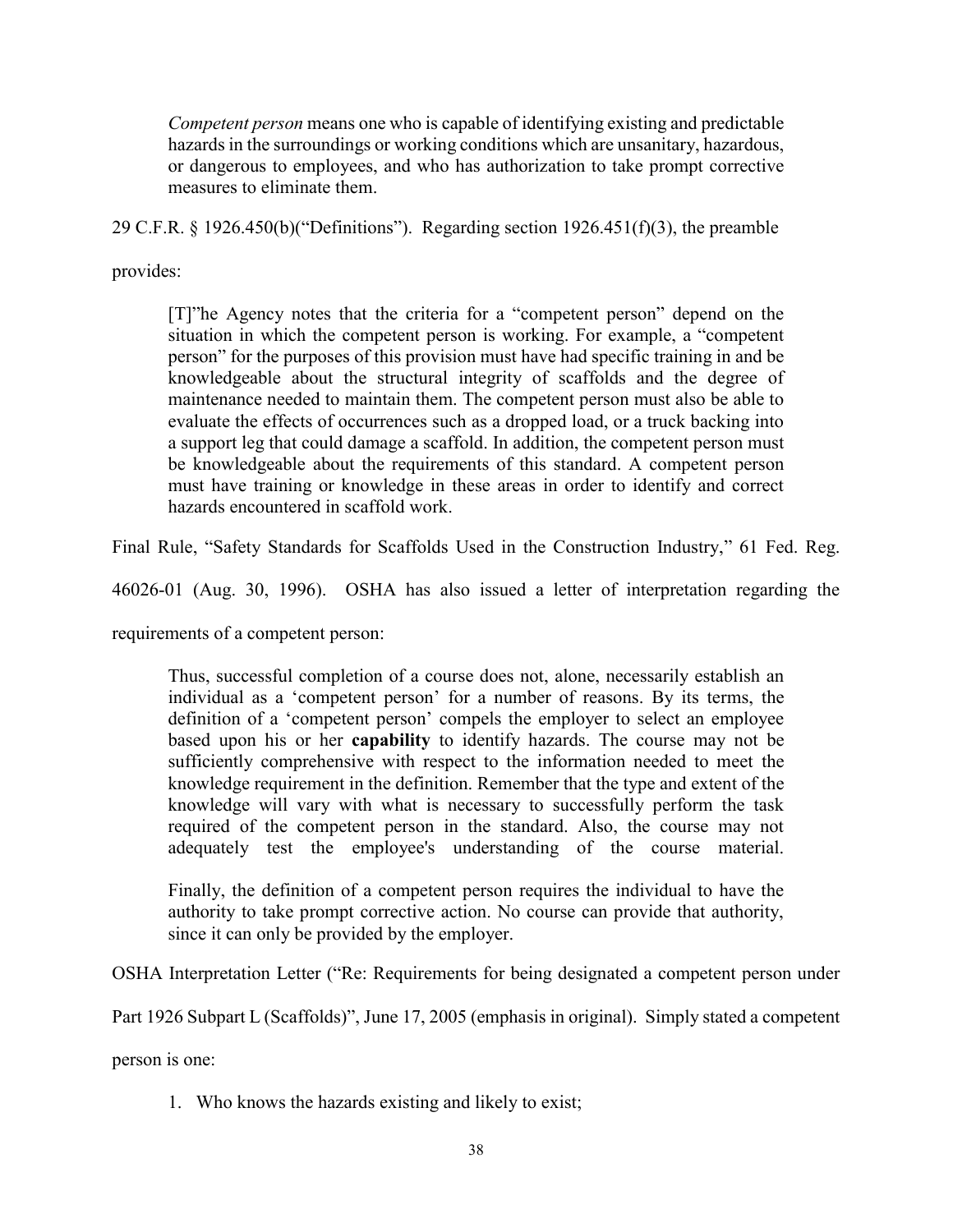- 2. Knows how to control or eliminate the hazards; and
- 3. Has been given the authority to promptly correct the hazards and does.

The Court determines, at a minimum, the competent person must, for the purpose of the scaffold regulations, satisfy requirements with regard to what is included in the training regulations for scaffolds found at 29 C.F.R. § 454. A person cannot be deemed a competent person under the scaffolding regulation unless he possess at least knowledge of the scaffolding requirements. As discussed below, the record indicates decedent was not a competent person because his training records and work experience do not demonstrate this capability.

Respondent claims decedent was a competent person because he was trained in constructing the work platform, and had the authority to correct any hazard he saw associated with it. (Resp't Br. at 8, 37.) Complainant argues this arrangement was insufficient to meet the requirements of the standard because Respondent did not designate in writing the decedent was a competent person, as required in Respondent's safety policy. (Sec'y Br. at 3, 25, 38.) The Court is unpersuaded by this particular argument by Complainant. While Respondent may have violated its own rules as to written verification of who it has designated as a competent person, there is no regulatory requirement the competent person designation be in writing.

The Court finds more persuasive the dearth of evidence in the record regarding decedent's capability to identify hazards associated with the work platform and how to control or eliminate them. It is undisputed decedent did not receive scaffolding training complainant with 29 C.F.R. § 1926.454; therefore, the Court looks to decedent's work experience to see if he had the capability to identify hazards associated with the work platform. Respondent claims decedent erected fourteen of them at this worksite. (Resp't Br. at 12; Tr. at 545-546.) However, this statement is insufficient evidence. There is no evidence to demonstrate decedent's capability with the work platform or with OSHA's scaffolding regulations at 29 C.F.R. § 1926.454. *R. Williams*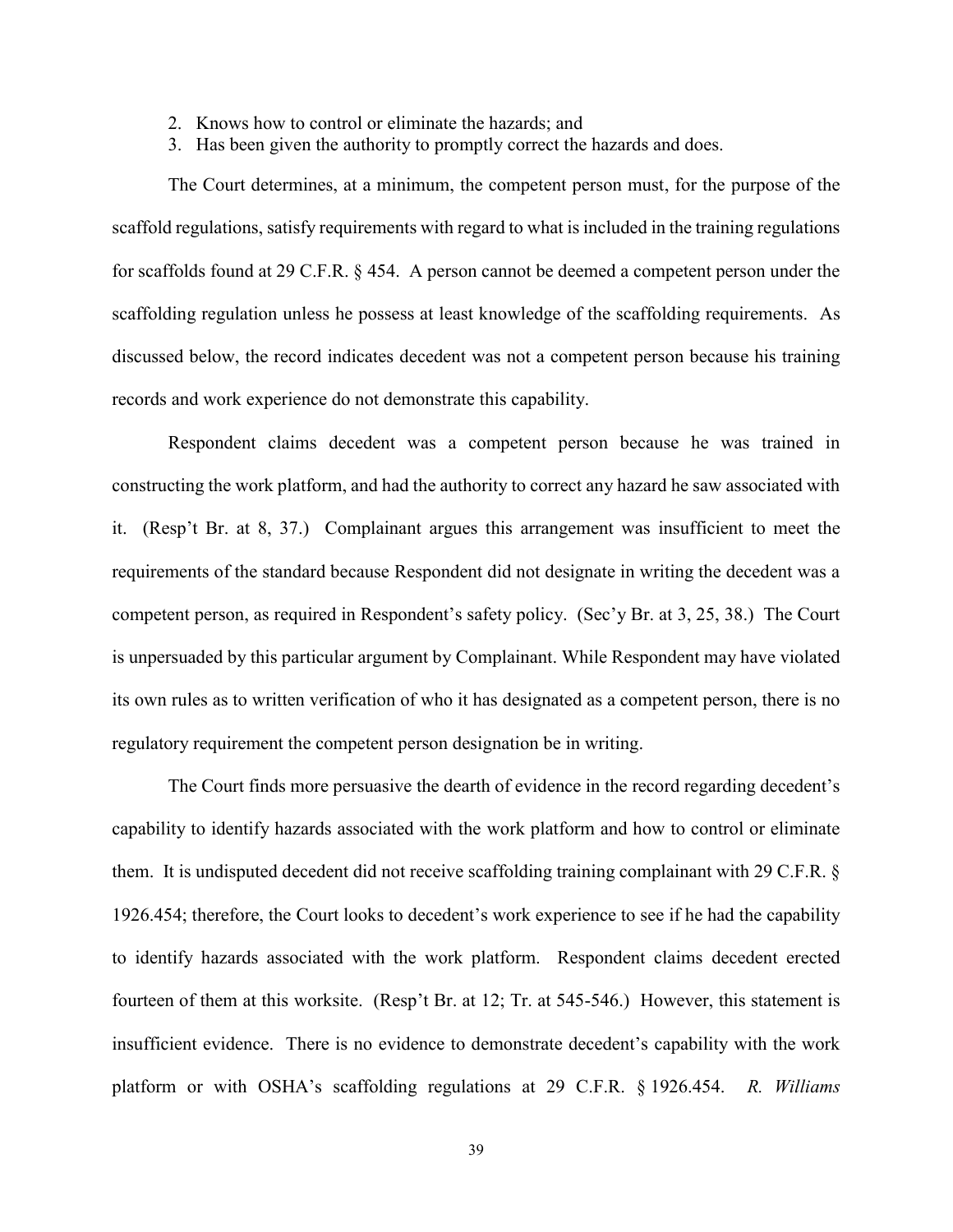*Construction Company v. OSHRC and Chao*, 464 F.2d 1060 (9th Cir. 2006)(holding that "we disagree the Company discharged its OSHA duties merely by relying on the general work experience … 'or common sense.'"). Younk, decedent's direct supervisor, also testified that he did not consider decedent to be a competent person with respect to scaffolding because he was not aware of decedent's background, education, or training in scaffolding. (Tr. at 158.)

Finally, the evidence fails to establish whether decedent had the ability to promptly correct any hazard he found. Respondent claims it considered every worker, including the decedent, on its worksite a competent person<sup>31</sup> who had the ability to stop work and correct a hazard. (Resp't Br. at 11-12.) While decedent had the ability to correct his own work, the evidence has not established decedent, or any other non-supervisory ironworker, had the right to stop the work of others and demand its immediate correction. In fact, in response to questioning from the Court, Gruno testified while a non-supervisory worker has the right to stop his work and then locate his supervisor who would then access the situation and determine the correct course of action, he could not recall an instance where a non-supervisory worker has stopped the work of the entire gang. (Tr. at 465-466.) Also, this scenario does not vest in the employee the immediate authority to stop unsafe work of others. The Court finds this ability is not equivalent to immediate authority to correct a hazard. A competent person must have the right to immediately correct the work of others and not just his own work. There is also no evidence regarding whether decedent knew and understood Respondent's safety policies so as to know whether they were violated and how to

<sup>&</sup>lt;sup>31</sup> The authority to correct is very broad. The competent person has to have the final word in the operation of the work. Thus, a foreman, superintendent or even a project manager has no authority to overrule the decision of the competent person. Reading the regulations as a whole contemplates the employer will designate certain persons as competent versus making a global designation as argued by Respondent in this case. This set up ensures accountability and oversight. The Court understands many employers train their entire staff and then call them competent persons and establish company policy to state anyone who is a competent person can stop work due to a safety concern. This course of action, while not to be discredited as it gives the employees the ownership to take safety into their own hands, is perilous because when many employees work together only one person can be the competent person. Even though everyone may be capable, only one can have the requisite authority to make the final decision.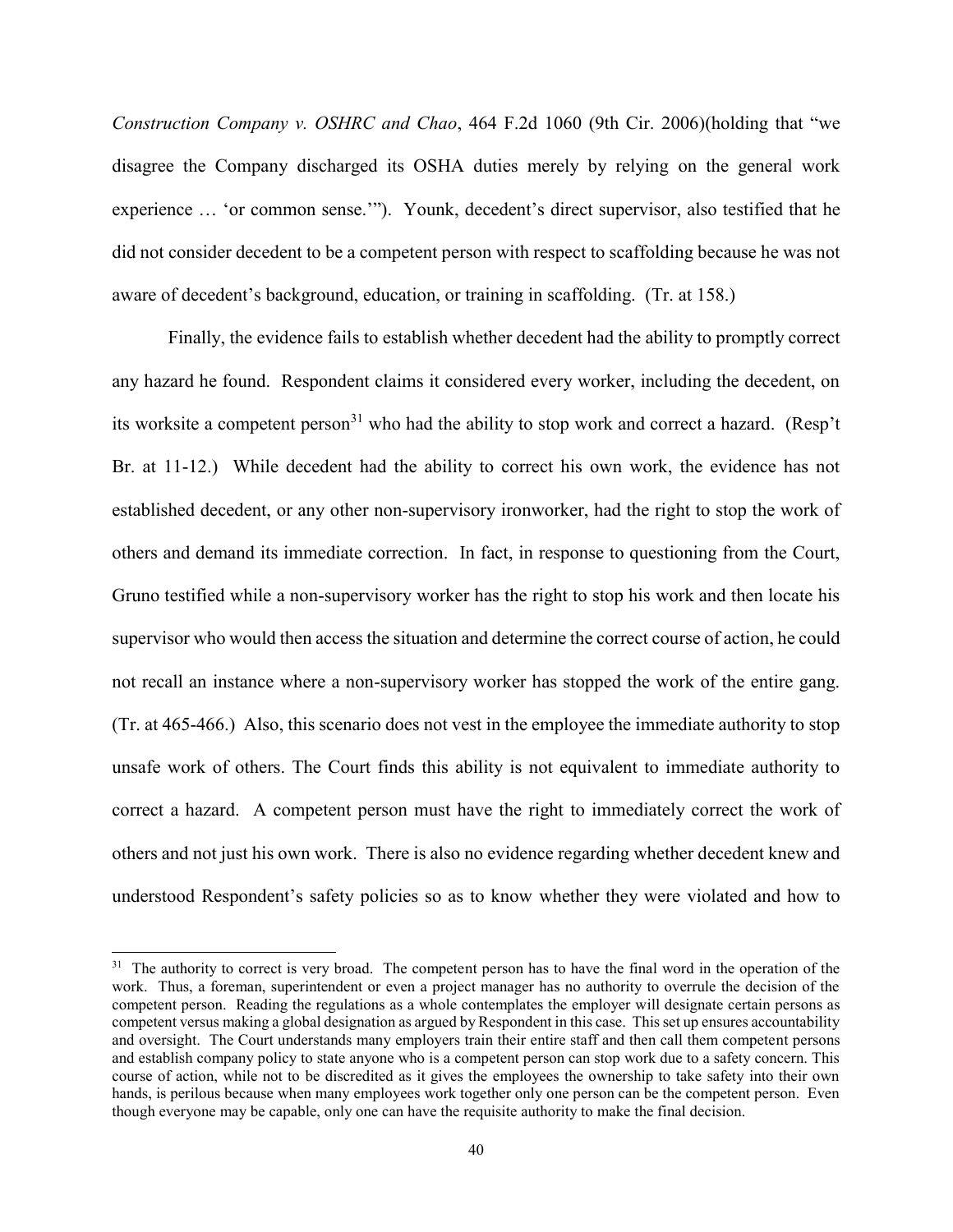enforce them. The Court finds the decedent was not a competent person in the subject work platform as defined in OSHA's regulations.

Respondent also argues Younk, decedent's supervisor, was a competent person in the subject work platform as defined by OSHA's regulations. (Resp't Br. at 37.) However, at trial, Younk was adamant the subject work platform was not a scaffold. (Tr. at 241-242.) He testified about his training in other types of scaffolds, but did not agree the decedent constructed, worked on, and fell from one. This testimony convinces the Court that Younk cannot be a competent person, as defined by OSHA standards, with regard to the subject work platform, which has been found to be a scaffold. In addition, there is no proof Younk's scaffold training including training meeting the requirements of 29 C.F.R. § 1926.454.

Therefore, no competent person inspected decedent's scaffold. Complainant has established Respondent violated the cited standard.

## **3**. **The Decedent Was Exposed to the Violative Condition**

As discussed in Item 2, decedent worked from the subject scaffold for hours, and fell from it. Complainant has established exposure to the violative condition for this Citation Item.

# **4. Respondent Knew or, with the Exercise of Reasonable Diligence, Could Have Known of the Violative Condition**

Complainant claims Respondent had knowledge decedent worked on a temporary working platform which was not inspected by a competent person. (Sec'y Br. at 38.) As discussed with Item 2, knowledge of violating the terms of a standard is not required; all that is required is knowledge of the violative conditions. *Jacobs Field Svcs. N.A.*, 25 BNA OSHC 1216, 2015 WL 1022393 at \* 3. Younk knew decedent did not have the qualifications of a competent person to inspect the subject platform. (Tr. at 158.) Younk also testified Respondent did not have a scaffold inspection policy for the subject platform as it did for other scaffolds on the worksite. (Tr. at 158-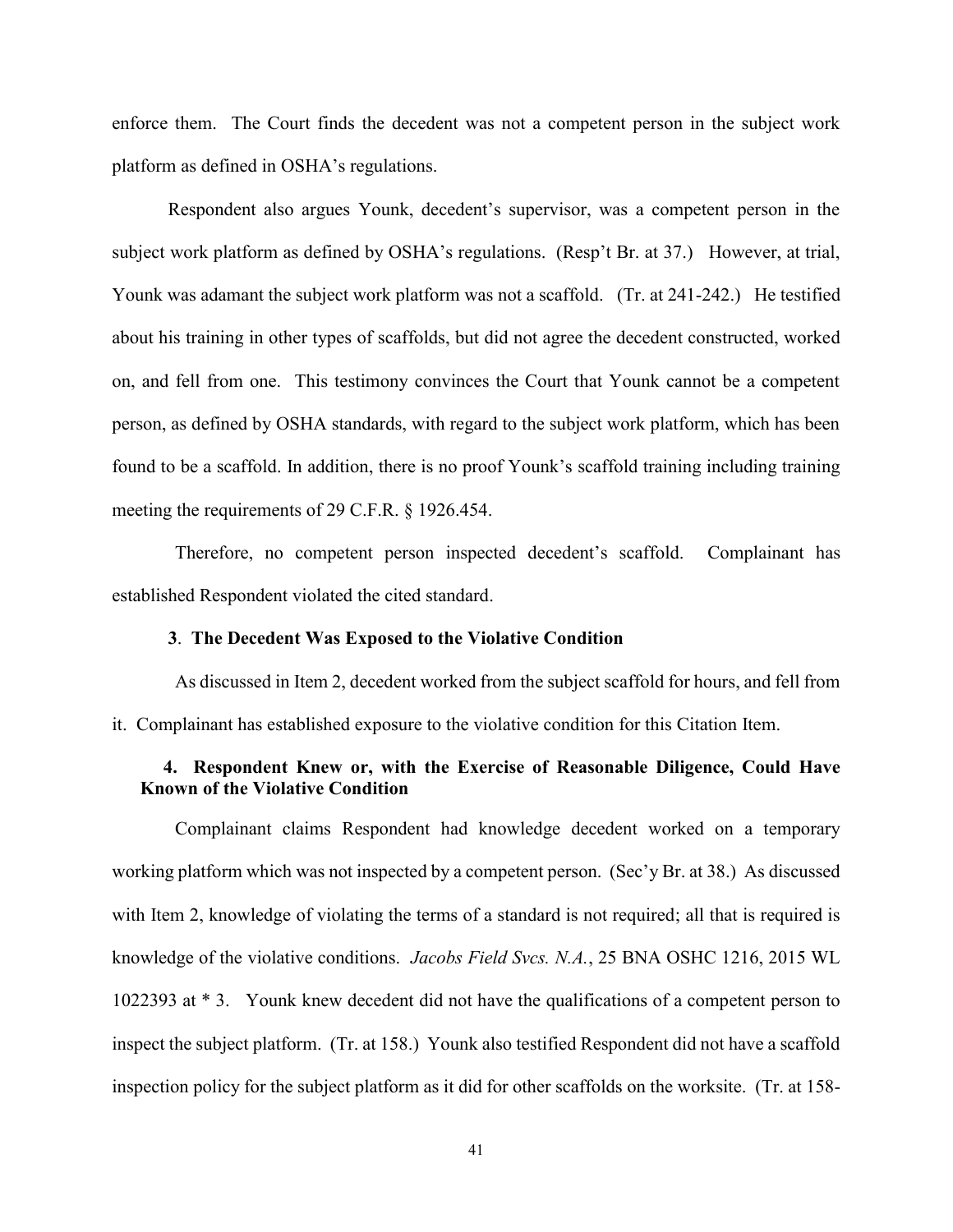159.) Younk also testified he considered himself a competent person for certain types of scaffolds, but did not consider the subject platform a scaffold. (Tr. at 241-242, 251; Ex. C-33.) Younk knew of the violative conditions with respect to inspecting the subject work platform. *Phoenix Roofing, Inc.*, 17 BNA OSHC at 1079. Younk's knowledge is imputed to Respondent. *Access Equip. Sys., Inc.*, 18 BNA OSHC at 1726. Complainant has established Respondent's knowledge.

## **5. The Violation was Serious**

A violation is classified as serious under the Act if "there is substantial probability that death or serious physical harm could result." 29 U.S.C. § 666(k). Commission precedent requires a finding that "a serious injury is the likely result if an accident does occur." *Mosser Constr., Inc.*, 23 BNA OSHC 1044, 1046 (No. 08-0631, 2010) (citation omitted); *see Omaha Paper Stock Co. v. Sec'y of Labor*, 304 F.3d 779, 784 (8th Cir. 2002). Complainant does not need to show there was a substantial probability that an accident would occur; he need only show that if an accident did occur, serious physical harm could result. *See Trinity Industries, Inc.*, 504 F.3d 397, 401 (3d Cir. 2007). The facts of this case show the violation of this standard resulted in decedent falling from a height of 33 feet, and died as a result. The violation here is properly classified as serious.

Based on the foregoing, the Court finds Complainant has established a serious violation of 29 C.F.R. § 1926.451(f)(3). Accordingly, Citation 1, Item 3a shall be AFFIRMED as a serious citation.

## **F. Citation 1, Item 3b – The Alleged Scaffold Erection Violation**

Complainant alleged a violation of the Act as follows:

29 CFR 1926.451(f)(7): Scaffolds were not erected, moved, dismantled, or altered, by trained and experienced employees under the supervision and direction of a competent person qualified in scaffold erection, moving, dismantling or alteration; Activities were not performed only by experienced and trained employees selected for such work by the competent person.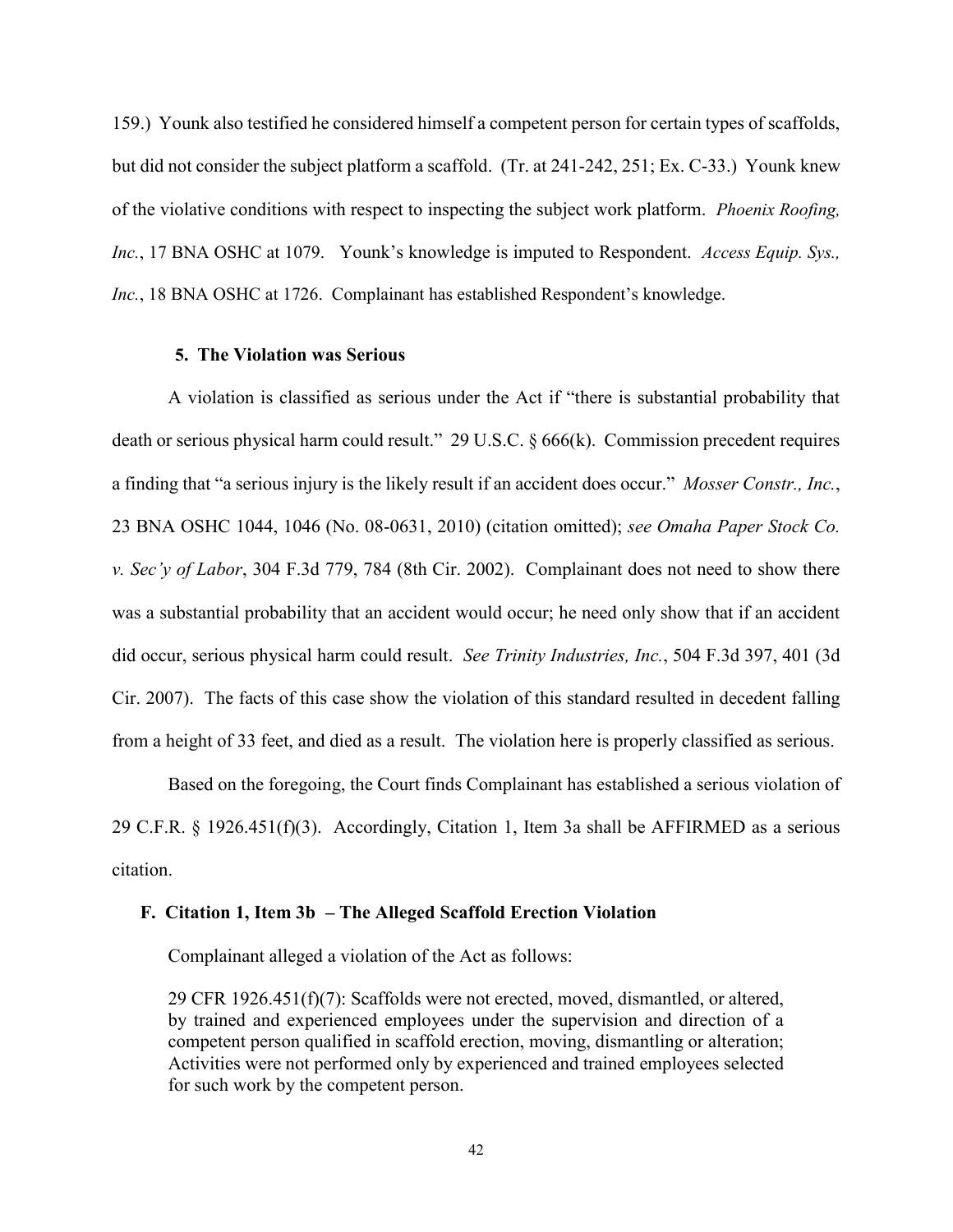On February 24, 2015, the employer did not ensure site built scaffolds were erected under the direction of a competent person. This condition exposed employees to fall hazards greater than 10 feet.

Citation at 9. Section 1926.451(f)(7) provides in pertinent part:

Scaffolds shall be erected, moved, dismantled or altered only under the supervision and direction of a competent person qualified in scaffold erection, moving dismantling or alteration. Such activities shall be performed only by experienced and trained employees selected for such work by the competent person.

29 C.F.R.  $\S$  1926.451(f)(7). Regarding this section, the preamble states:

The Agency has also clarified that the actual work be performed by experienced and trained employees, selected by the competent person...In particular, a member of the Advisory Committee stated 'it needs to be employees that are properly trained and experienced being the only ones allowed to do this kind of work.' OSHA agrees with this recommendation because, unlike other individuals on a finished scaffold, erectors and disassemblers are exposed to the hazards of working on a partially completed structure, and a competent person is needed to select the proper individuals to do this work."

Final Rule, "Safety Standards for Scaffolds Used in the Construction Industry," 61 Fed. Reg.

46026-01 (Aug. 30, 1996).

# **1. The Standard Applies**

As noted above, the temporary work platform has been found to be a scaffold, as defined

by the OSHA's requirements. The cited standard applies.

# **2. The Standard Was Violated**

Decedent erected the subject scaffold, under the direction of Younk. As found above,

decedent and Younk do not have the qualifications to be considered a competent person as defined

by OSHA's regulations. Complainant has established the standard was violated.

## **3**. **Decedent Was Exposed to the Violative Condition**

As discussed in Item 2, decedent worked from the subject scaffold for hours, and fell from

it. Complainant has established exposure to the violative condition for this citation item.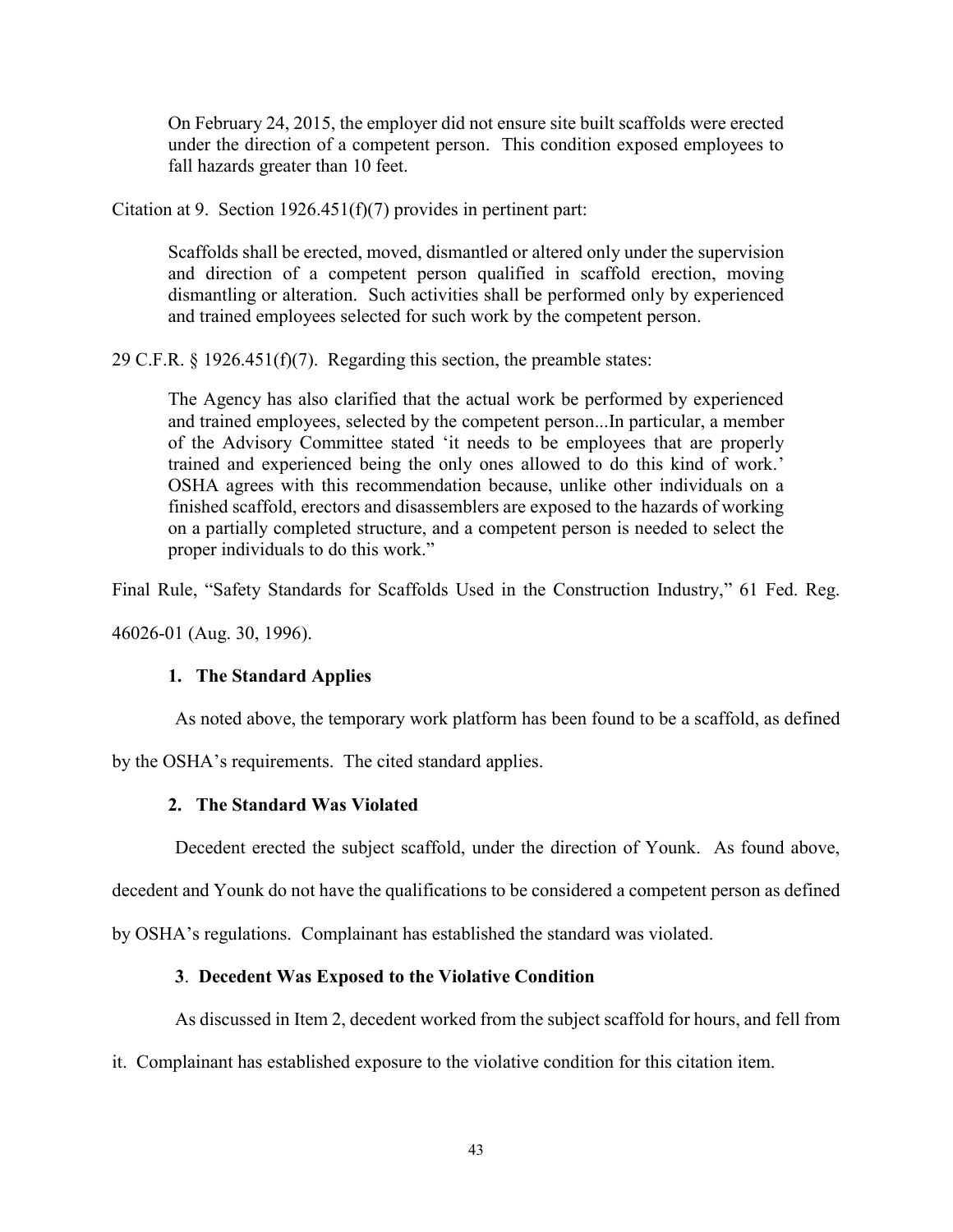# **4. Respondent Knew or, with the Exercise of Reasonable Diligence, Could Have Known of the Violative Condition**

Complainant claims Respondent had knowledge decedent did not erect the subject scaffold under the supervision of a competent person. (Sec'y Br. at 38.) As discussed with Item 2, knowledge of violating the terms of a standard is not required; all that is required is knowledge of the violative conditions. *Jacobs Field Svcs. N.A.*, 25 BNA OSHC 1216, 2015 WL 1022393 at \* 3. As discussed above, Younk and Gruno knew they, and the decedent, did not have the qualifications of a competent person for the erection of the subject scaffold. (Tr. at 157-158, 172, 241, 453, 476.) Younk knew of the violative conditions with respect to inspecting the subject work platform. *Phoenix Roofing, Inc.*, 17 BNA OSHC at 1079. Younk's and Gruno's knowledge is imputed to Respondent. *Access Equip. Sys., Inc.*, 18 BNA OSHC at 1726. Complainant has established knowledge of this violation for this citation item.

## **5. The Violation was Serious**

A violation is classified as serious under the Act if "there is substantial probability that death or serious physical harm could result." 29 U.S.C. § 666(k). Commission precedent requires a finding that "a serious injury is the likely result if an accident does occur." *Mosser Constr., Inc.*, 23 BNA OSHC 1044, 1046 (No. 08-0631, 2010) (citation omitted); *see Omaha Paper Stock Co. v. Sec'y of Labor*, 304 F.3d 779, 784 (8th Cir. 2002). Complainant does not need to show there was a substantial probability that an accident would occur; he need only show that if an accident did occur, serious physical harm could result. *See Trinity Industries, Inc.*, 504 F.3d 397, 401 (3d Cir. 2007). The facts of this case show the violation of this standard resulted in the decedent falling from a height of 33 feet, and died as a result. The violation here is properly classified as serious.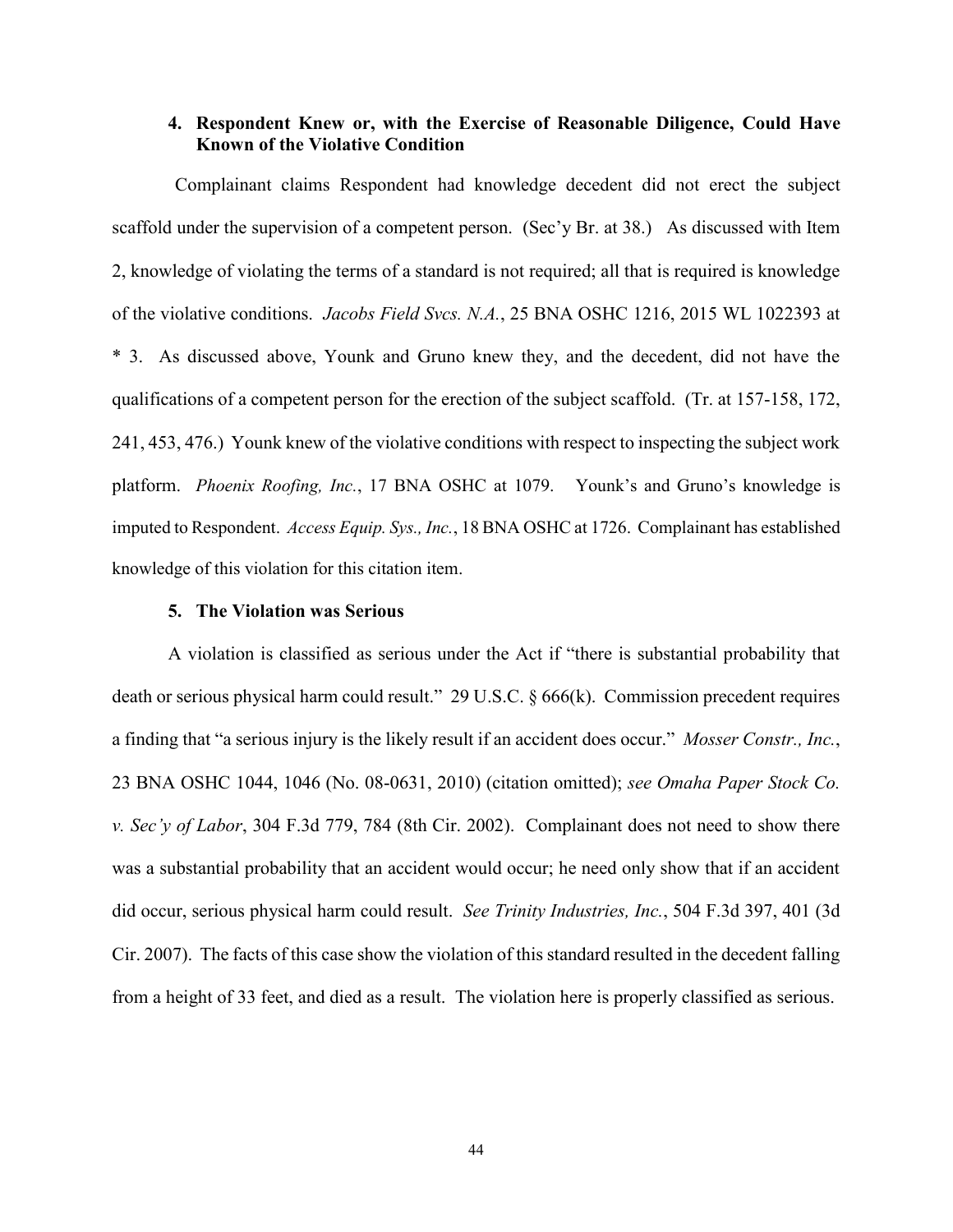Based on the foregoing, the Court finds Complainant has established a serious violation of 29 C.F.R.  $\S$  1926.451(f)(7). Accordingly, Citation 1, Item 3b shall be AFFIRMED as a serious citation.

### **VI. Penalty**

 $\overline{a}$ 

In determining the appropriate penalty for affirmed violations, section  $17(i)$  of the Act requires the Court to give due consideration to four criteria: (1) the size of the employer's business, (2) the gravity of the violation, (3) the good faith of the employer, and (4) the employer's prior history of violations. 29 U.S.C. § 666(j). Gravity is the primary consideration and is determined by the number of employees exposed, the duration of the exposure, the precautions taken against injury, and the likelihood of an actual injury. *J.A. Jones Constr. Co.*, 15 BNA OSHC 2201, 2214 (No. 87-2059, 1993). It is well established that the Commission and its judges conduct *de novo* penalty determinations and have full discretion to assess penalties based on the facts of each case and the applicable statutory criteria. *E.g.*, *Allied Structural Steel Co.*, 2 BNA OSHC 1457, 1458 (No. 1681, 1975); *Valdak Corp*., 17 BNA OSHC 1135, 1138 (No. 93-0239, 1995), *aff'd*, 73 F.3d 1466 (8th Cir. 1995).

Complainant proposed the maximum penalties for each the affirmed violations, with a 10% deduction due to Respondent's size.<sup>32</sup> (Tr. at 827-830.) Respondent employs approximately 200 workers nationwide, but had less than 200 workers on the Fort Bliss worksite. (Tr. at 828-829; Ex. C-3.) As for gravity, Complainant considers the violations were "high gravity" with "greater probability." (Tr. at 827.) According to CSHO St. Clair, "several individuals were exposed on this stand." (Tr. at 827.) According to CSHO St. Clair, the duration of exposure was "all day,

 $32$  The court notes that OSHA's statutory maximum penalties were increased pursuant to the Inflation Adjustment Act of 2015, Pub. Law 114-74 § 701, 129 Stat. 559-602 (2015), but for violations occurring after November 2, 2015. 81 Fed. Reg. 43430 (July 1, 2016). Here, the violations occurred before November 2, 2015, so the statutory maximum for a serious violation of \$7,000 applies.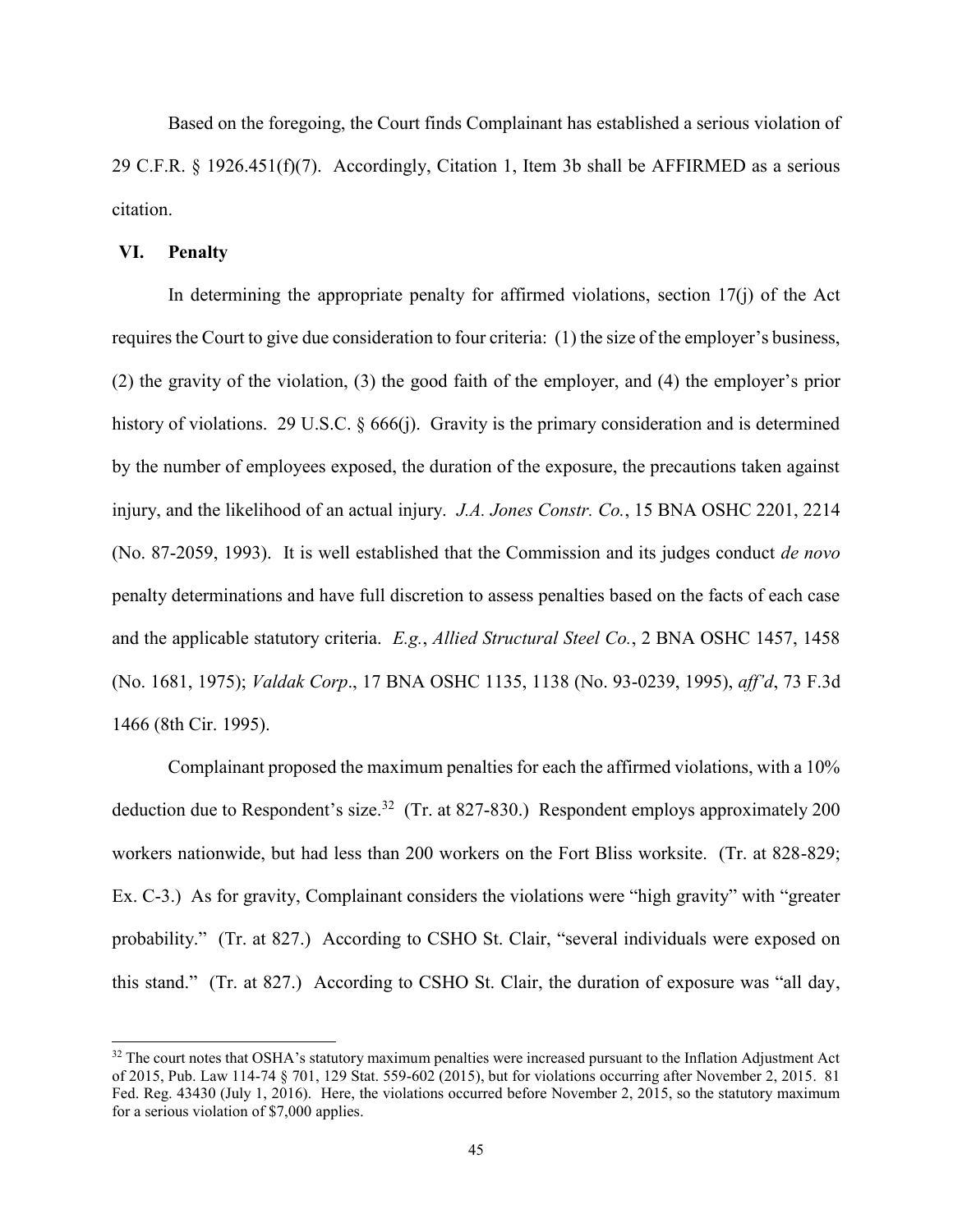many days" for as long as the workers performed their exterior column splice work. (Tr. at 827.) Respondent has not disputed CSHO St. Clair's claims with regard to the Complainant's proposed penalty assessments. Complainant did not propose a reduction in penalty due to good faith or history because the violations here were "high gravity" and resulted in a fatality. (Tr. at 829.) Based on this assessment, Complainant proposed a penalty of \$6,300 for each of the Citation items. (Citation at 7-9.)

The Court agrees with Complainant's assessment. The record shows the gravity of the violations was high as illustrated by the grave consequences in this case. Respondent directed ironworkers with no documented scaffold training to build a pre-designed, but undocumented, structure. It was this structure the ironworker depended on to keep him safe while he concentrated on the task that he was actually trained in, welding; a task that utilized tools, such a as a weedburner, to which he was trained to use cautiously due to their dangerous high-heat nature. While the record shows Respondent does not have a documented history of OSHA violations, the Court agrees with Complainant no reduction for history or good faith should be applied here due to the high gravity of the violations. Accordingly, the Court shall assess the penalties as proposed for each affirmed citation item.

#### **ORDER**

The foregoing Decision constitutes the Findings of Fact and Conclusions of Law in accordance with Rule 52(a) of the Federal Rules of Civil Procedure. Based upon the foregoing Findings of Fact and Conclusions of Law, it is ORDERED that:

- 1. Citation 1, Item 1 as originally pleaded and pleaded in the alternative is VACATED.
- 2. Citation 1, Item 2 is AFFIRMED as SERIOUS, and a penalty of \$6,300.00 is ASSESSED.